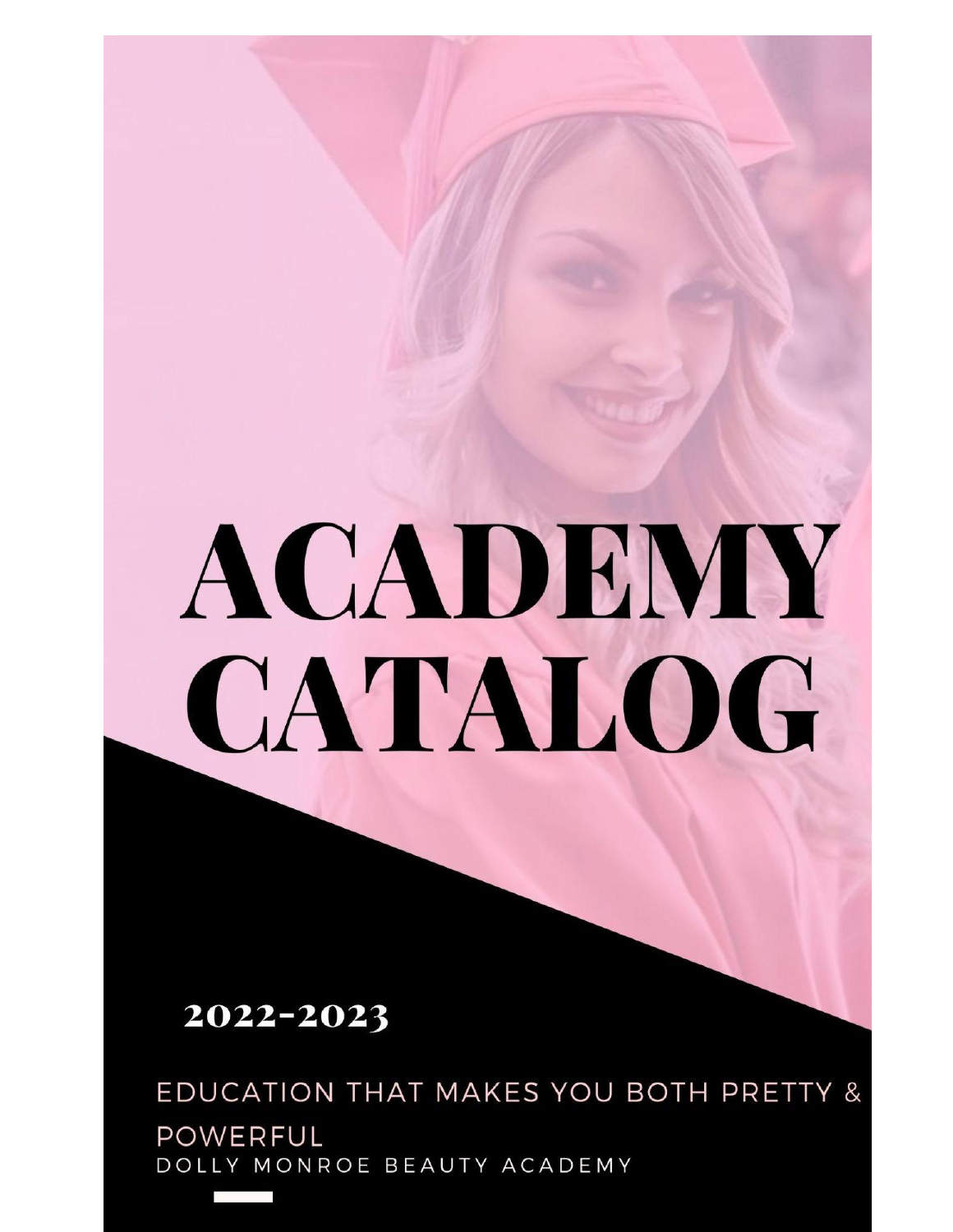| MISSION STATEMENT                                              | 6         |
|----------------------------------------------------------------|-----------|
| <b>FACILITY</b>                                                | 6         |
| <b>SCHOOL FACULTY</b>                                          | 6         |
| ADMINISTRATION/OWNERSHIP                                       | 6         |
|                                                                |           |
| PROGRAM DESCRIPTION (All courses are taught in English)        | 6         |
| <b>PARKING</b>                                                 | $\tau$    |
| <b>NONDISCRIMINATION</b>                                       | $\tau$    |
| <b>ANTI-HAZING POLICY</b>                                      | $\tau$    |
| ADMISSION REQUIREMENTS                                         | $\tau$    |
| <b>ADMISSION PROCEDURE</b>                                     | $\tau$    |
| <b>ACCEPTANCE</b>                                              | 8         |
| <b>REENTRY STUDENTS</b>                                        | 8         |
| TRANSFER STUDENTS                                              | $8 - 10$  |
| STATE LICENSING DISCLAIMER                                     | 10        |
|                                                                |           |
| <b>ENROLLMENT INFORMATION</b>                                  | 10        |
| <b>EDUCATION GOALS</b>                                         | 11        |
| COST OF TUITION AND SUPPLIES                                   | $11 - 14$ |
| DEFINITION OF CLOCK HOUR                                       | 14        |
| <b>CLASS START DATES</b>                                       | 15        |
| STUDENTS WHO WITHDRAW                                          | 15        |
| <b>TERMINATION POLICY</b>                                      | 15        |
| 300 HOUR ESTHETICS PROGRAM OVERVIEW                            | 15        |
|                                                                | $16-17$   |
| 300 HOUR ESTHETICS PROGRAM OUTLINE                             |           |
| 600 HOUR ADVANCED ESTHETICS & MAKEUP ARTISTRY PROGRAM OVERVIEW | 17        |
| 600 HOUR ADVANCED ESTHETICS & MAKEUP ARTISTRY PROGRAM OUTLINE  | 17-19     |
| DOLLY MONROE BEAUTY ACADEMY COURSES                            | 19        |
| <b>COURSE DESCRIPTION</b>                                      | $19 - 21$ |
| TESTING AND GRADING PROCEDURE                                  | 21        |
| PROGRAM MEASURABLE PERFORMANCE OBJECTIVES                      | 22        |
| SAFETY PRECAUTIONS FOR THE BEAUTY INDUSTRY                     | 22        |
| <b>INDUSTRY REQUIREMENTS</b>                                   | 22        |
| STUDENT SERVICES                                               | 22        |
|                                                                |           |
| <b>GRADUATION REQUIREMENTS IN COURSES</b>                      | 23        |
| GRADUATION, EMPLOYMENT PLACEMENT, AND JOB OPPORTUNITIES        | 23        |
| <b>STUDENT KIT</b>                                             | 23-24     |
| INSTITUTIONAL REFUND POLICY                                    | 25        |
| <b>FINANCIAL AID</b>                                           | 26        |
| <b>MAKEUP WORK</b>                                             | 27        |
| SATISFACTORY ACADEMIC PROGRESS POLICY                          | 27-30     |
| DETERMINATION OF PROGRESS STATUS                               | 27        |
| QUANTITATIVE AND QUALITATIVE FACTORS                           | 31        |
| COMPLETION OF COURSE WITHIN DESIGNATED PERIOD OF TIME          |           |
|                                                                | 31        |
| <b>MAXIMUM TIME FRAME</b>                                      | 28        |
| INTERRUPTIONS, COURSE INCOMPLETES, AND WITHDRAWALS             | 31        |
| LEAVE OF ABSENCE POLICY                                        | 32        |
| EVALUATION PROCEDURES AND REQUIRED LEVEL OF ACHIEVEMENT        | 33        |
| TERMINATION APPEAL PROCEDURE                                   | 33        |
| STUDENT RIGHT OF ACCESS AND RECORD RETENTION POLICY            | 34-35     |
| <b>CAREER OPPORTUNITIES</b>                                    | 36        |
| STUDENT PROFESSIONAL DEVELOPMENT GUIDELINES                    | 36-40     |
| COACHING AND CORRECTIVE ACTION                                 | 40        |
|                                                                |           |
| ACCOMMODATION PROCEDURES FOR STUDENTS WITH DISABILITIES        | $40 - 43$ |
| STUDENT AND EMPLOYEE ANTI-HARASSMENT AND DISCRIMINATION POLICY | $43 - 46$ |
| SEXUAL HARASSMENT POLICY                                       | 47        |
| HARASSMENT, INTIMIDATION, BULLYING, & DISCRIMINATION POLICY    | 48        |
| SOCIAL NETWORKING POLICY                                       | 48        |
| REGULATORY AND ACCREDITATION AGENCIES                          | 49        |
| <b>GRIEVANCE POLICY</b>                                        | 49        |
| SCHOOL ADMINISTRATION AS OF AUGUST 2021                        | 49        |
|                                                                |           |
|                                                                |           |
|                                                                |           |

# TABLE OF CONTENTS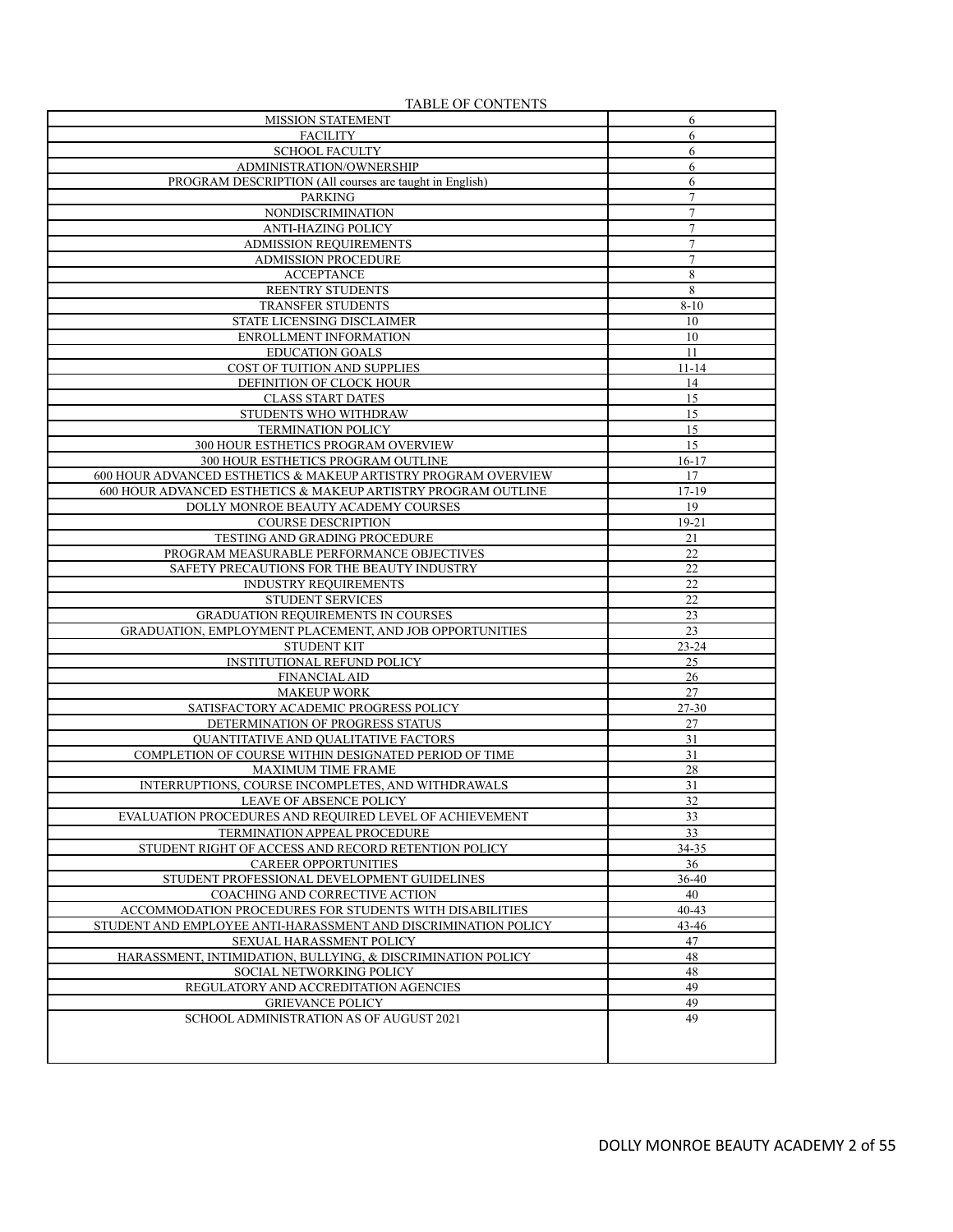# **BLANK PAGE**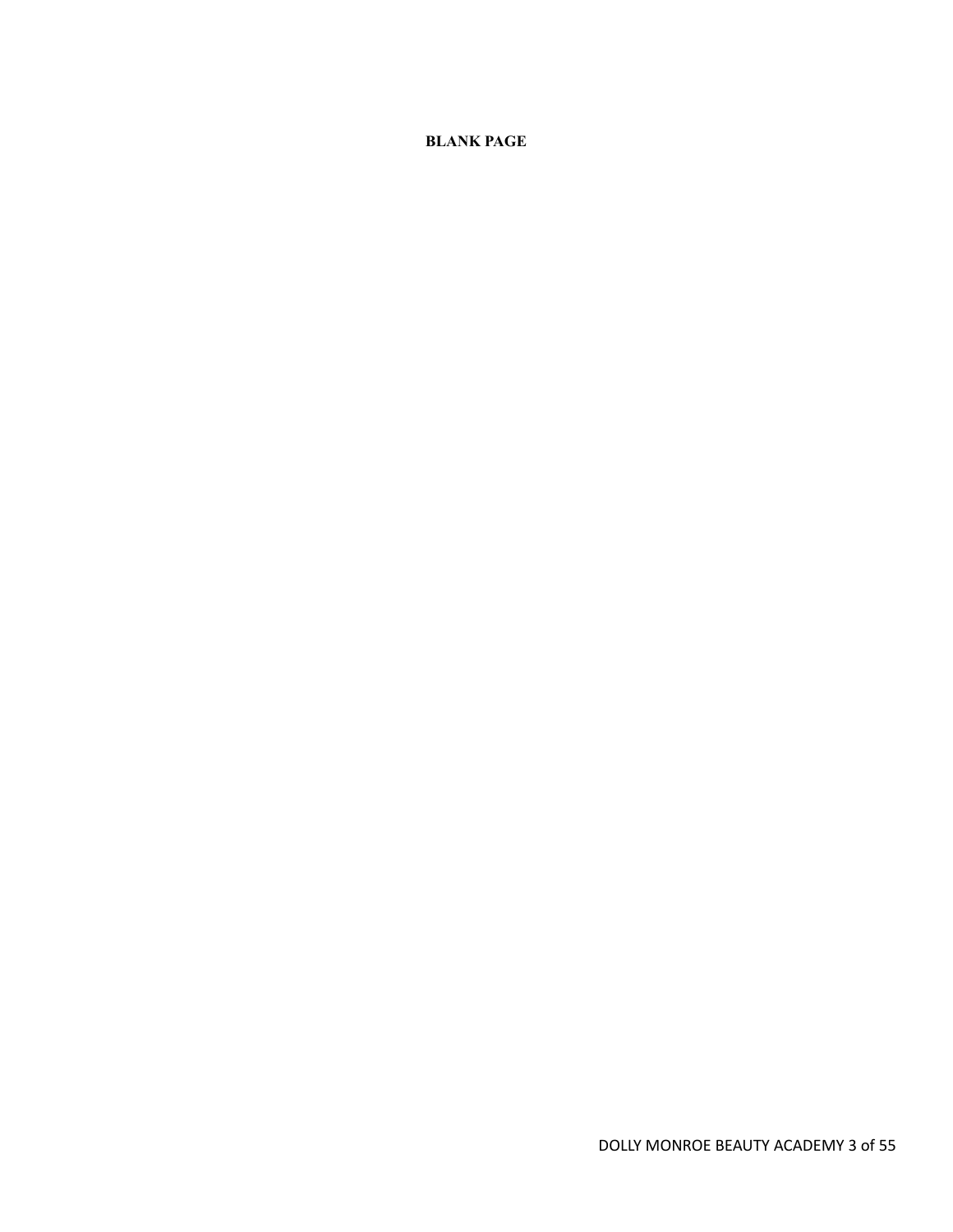A copy of this catalog is provided to students at least one week prior to enrollment

# VOLUME 8

Date of Publication: Jan 5, 2022

This is to certify this catalog as being true and correct in content and policy.

Director signatures

 $\overline{a}$  $\frac{1}{\lambda}$ 

India Calloway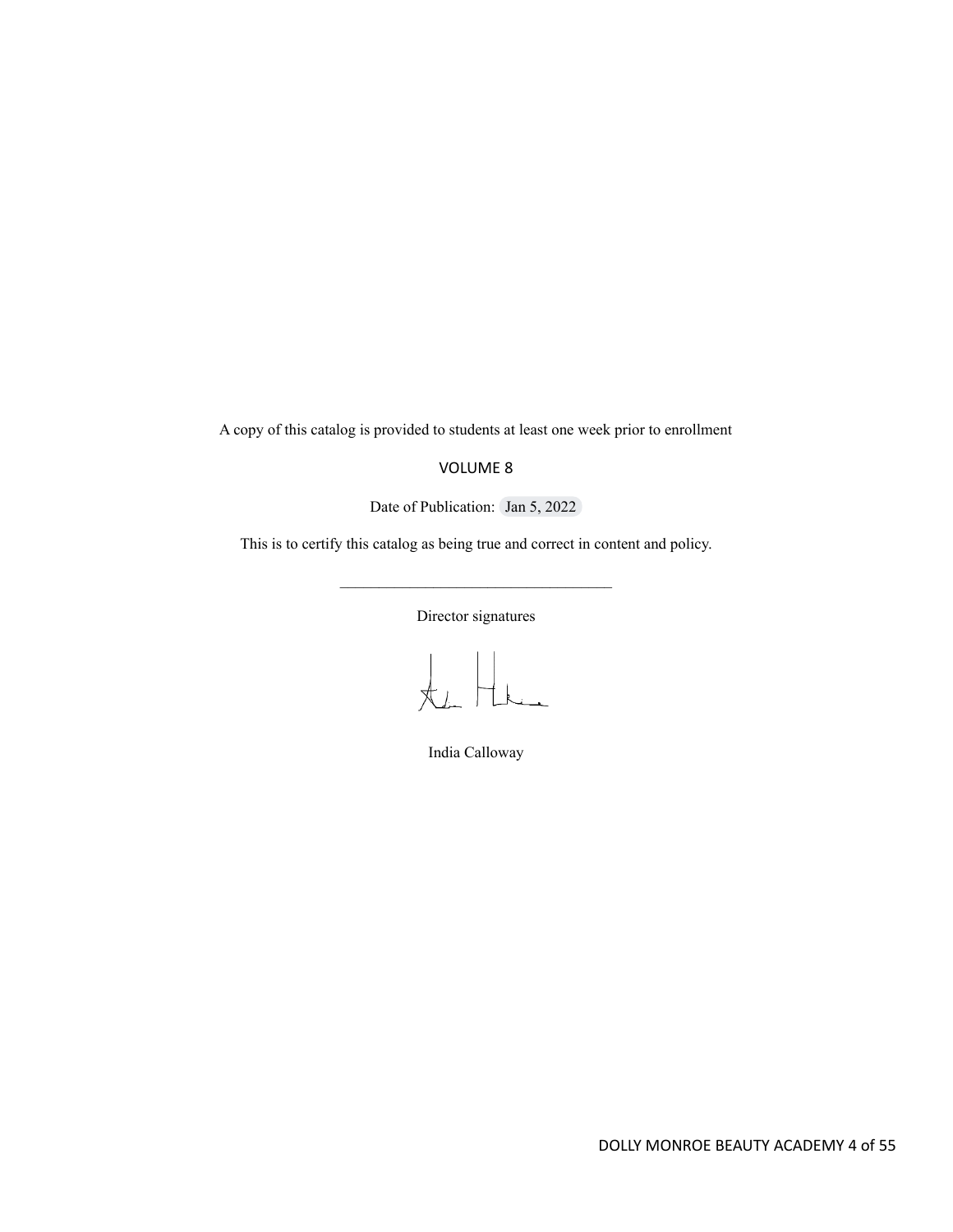# **Dolly Monroe Beauty Academy**

10359 Cross Creek Blvd Suite E

Tampa, FL 33647

813.388.5532

Email: ADMISSIONS@DOLLYMONROE.COM

INSTITUTION ID #6187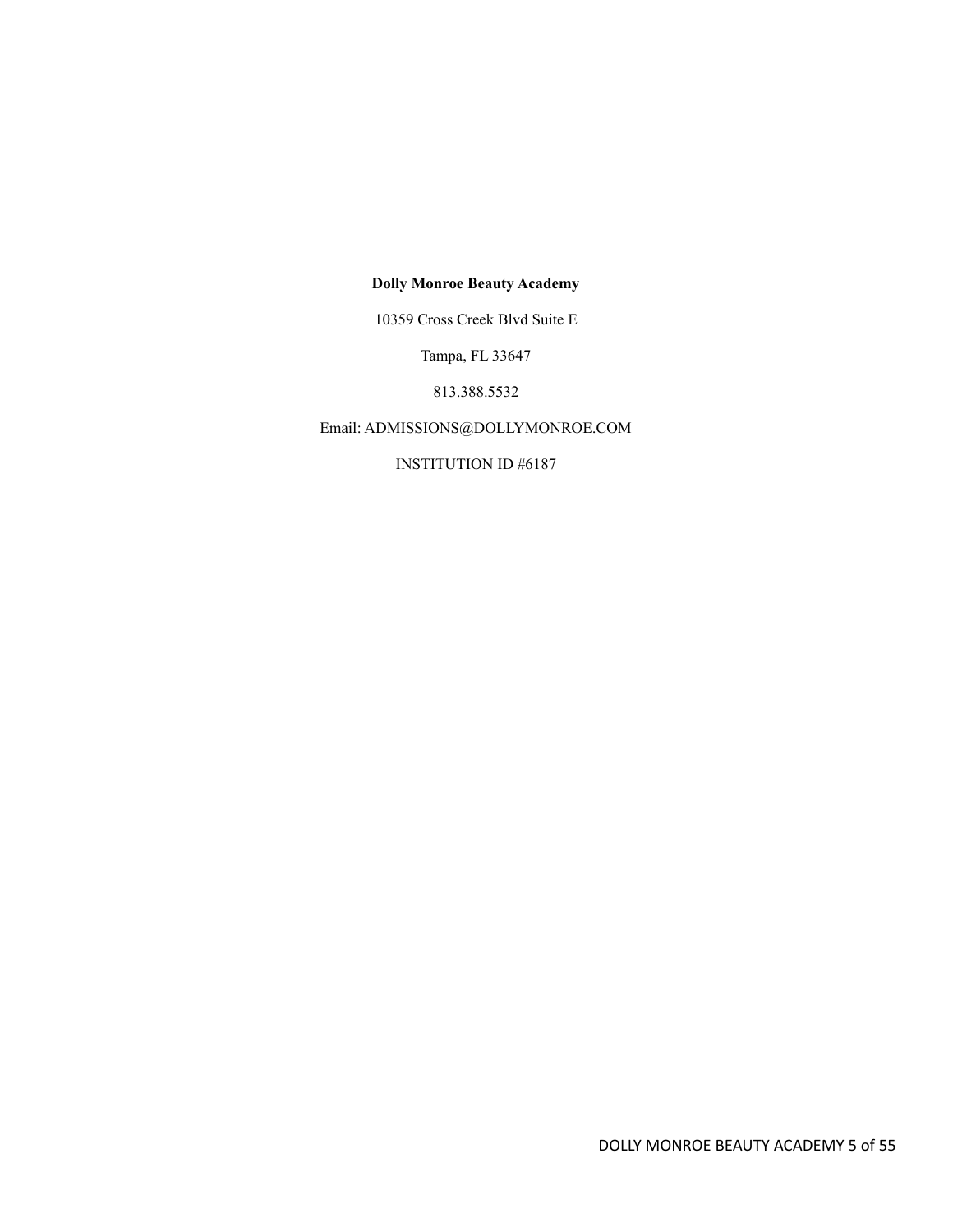# **Mission Statement | Purpose & Objective**

Our school's mission and purpose are to provide a quality educational system to prepare students to achieve licensure by the board of cosmetology for facial specialists and gain employment within their chosen field of study whether makeup artistry and/or esthetics. We are passionately committed to providing a solid educational foundation to empower our team in the pursuit of excellence, and we strongly believe that when people come first, success will follow. It is through advocacy, support and an education that makes us "Pretty Powerful".

#### **Facility**

The esthetic and makeup artistry program at Dolly Monroe Beauty Academy offers the challenge of a stimulating and rewarding career. The school is fully equipped to meet all the demands of modern makeup artistry and esthetic requirements while providing an atmosphere and attitude for progressive personal development.

The 4900-square-foot facility includes a student breakroom, client reception and work areas, management desk/office, Four 6-ft table desk setup with 10 chairs, & 8 facial beds, to accommodate 8 students, 6 Lash tables, 4 wax beds, 4 Wax Pots, 6 PC computers, 10 makeup stations, 5 Towel Warmers, and a library complete with one desktop computer, an array of books varying from business to anatomy. We also have an auxiliary classroom located at 10353 Cross Creek Blvd Suite A. The Dolly Monroe Beauty Academy is in the Cory Lakes Professional Plaza and every entrance to the school is wheelchair accessible. The school is equipped with a handicap unisex restroom, handicap parking spots; the main entrance is large enough for wheelchair accessibility.

# **Faculty**

Under the controlling direction of prestigious designers, you will receive a quality education in the exciting and changing industry of esthetics and makeup artistry. Our instructors include Dermalogica Expert certified Instructors as awarded by the International Dermal Institute, all of which are successful professionals who continue to work in salons, spas, and studios as time permits. Nirene Pomales, Deianna Preda, and Ashley Bell are a combined team of licensed estheticians/cosmetologists with a combined expertise of over 40 years experience. All faculty members are expected to serve in a collegial fashion and in accordance with professional and ethical principles when dealing with other faculty members, students, administrators, and members of the public.

#### **Administration/Ownership**

This academy is organized as a Florida limited liability corporation titled Dolly Monroe Beauty Academy LLC with India Calloway as president/owner. The Dolly Monroe Beauty Academy has included a current list of all staff members within this catalog. India Calloway has been a principal owner and operator of Dolly Monroe Studios in Tampa FL, since 2015. India Calloway opened the Dolly Monroe Beauty Academy in Tampa, Florida, January 2019. She is very active in the beauty industry as motivational speakers and is in demand outside the profession for the same purpose as various seminars, workshops, and conferences. The Dolly Monroe Corporation has an immaculate reputation for excellence in the field. The enrichment of the academic program through the talents and resources of this corporation brings an unusual combination of experience, knowledge, and motivation to the school. Dolly Monroe Studios LLC., dba the Dolly Monroe Academy. Our Academy Administrative Director, [Burganndi](mailto:burganndi.austin@dollymonroe.com) Austin maintains all student and academy records, as well as, day to day operations including assisting with the management of front desk personnel while the Academy Director of Education, Deianna Preda, maintains student compliance as well as curriculum standards and protocols. Kayla Ward, our customer service representative, handles all client bookings, inquiries, and inventory management. Alexa Keldie is our administrative coordinator, and assists with inventory, filings, and social media.

# **300 Hour Esthetics Program Description** (All courses are taught in English)

Our esthetics program involves 300 total hours. Composed in this program is 300 esthetic clock hours, which meets and exceeds the State of Florida requirements. The program includes extensive instruction and practical experience in Sanitation, Ethics, Basics of Electricity, Facial Techniques and Contraindications, Product Chemistry, Hair Removal, Skin Theory, Disease and Disorders of the Skin, as well as sanitation, state laws and regulations. This program requires an additional four (4) hours of HIV/AIDS education. Students are prepared to become entry-level esthetician/facial specialists. There are no prerequisites to this program or its courses. Student teacher ratio not to exceed 16 to 1 in all lectures and hands on instruction.

# **600 Hour Advanced Esthetics & Makeup Artistry Program Description** (All courses are taught in English)

Our Advanced Esthetics & Makeup Artistry program involves 600 total hours. This program meets and exceeds the State of Florida requirements. The program includes extensive instruction and practical experience in Sanitation, Ethics, Basics of Electricity, Facial Techniques and Contraindications, Advanced Esthetic Practices, Product Chemistry, Hair Removal, Skin Theory, Disease and Disorders of the Skin, Advanced Lash Extension services, customer service, personal appearance and hygiene, personal motivation and development, retail Take Home skills, guest record-keeping, business ethics, as well as sanitation, state laws and regulations, salon-type administration, and job interviewing.There are no prerequisites to this program or its courses. This program requires an additional four (4) hours of HIV/AIDS education and tattoo licensing. Students are prepared to become entry-level esthetician/facial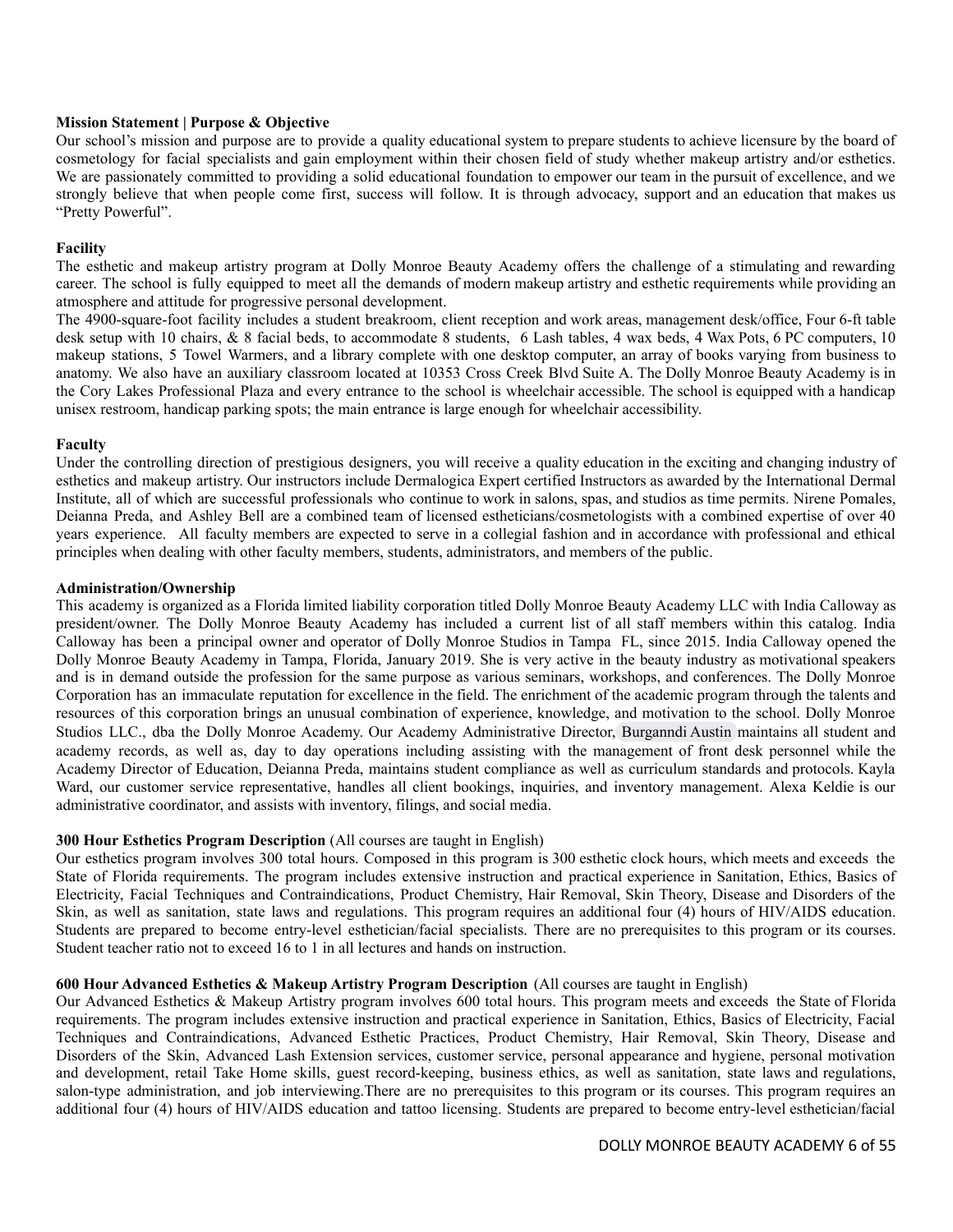specialists and makeup artists. There are no prerequisites to this program or its courses. Student teacher ratio not to exceed 16 to 1 in all lectures and hands on instruction.

\* Currently the school does not have any plans to improve or change its educational programs

\* The school does not have any written agreements with any other entity to offer in whole or part any of its educational programs.

## **Parking**

Students must abide by local (city and/or landlord) parking rules, which are announced during orientation. Dolly Monroe Beauty Academy Tampa will not be responsible for parking violations and/or towing fees.

# **Nondiscrimination Policy**

Dolly Monroe Beauty Academy in its admission, instruction, and graduation policies and practices does not discriminate based on sex, race, religion, age, ethnic origin, color, disability, sexual orientation, or ancestry. The school does not allow or tolerate discrimination of any kind, bullying, harassment, or hazing of any sort. If any student or team member experiences or witnesses anyone being bullied, harassed, or hazed in any way, he or she is required to report the matter to the school's director, India Calloway, in person or by calling 813-388-5532, or by mail at 10359 Cross Creek Blvd Suite E Tampa, FL 33647 immediately so appropriate action can be taken.

#### **ANTI-HAZING POLICY**

The imposition or use of any conduct or initiation activities that willfully or recklessly endanger the physical or mental health of any person is prohibited. Violation of this policy will result in disciplinary actions against the violator, including counseling and possible termination from Dolly Monroe Beauty Academy.

# **ADMISSIONS REQUIREMENTS**

Dolly Monroe Beauty Academy admits as regular students those who are high school graduates or holders of high school graduation equivalency certificates (GEDs). Dolly Monroe Beauty Academy only admits students who hold a high school diploma or G.E.D. and must also be beyond the age of 16 years of age. This is in line with the Florida State Board of Cosmetology. If the applicant is under the age of 18, he or she must have parent/guardian approval. Proof of education is required BEFORE the start of class. A copy of high school diploma, GED Certificate, or official transcript (high school, college, or GED) showing graduation date is acceptable. Dolly Monroe Beauty Academy does not discriminate on the basis of race, color,age, sex, disability, religion or ethnic/national origin in admitting students. Students will need to have access to the internet and a desktop computer or laptop outside of the classroom in order to be able to participate in homework assignments and regularly scheduled activities.

#### **ABILITY TO BENEFIT**

Dolly Monroe Beauty Academy does not accept ability to benefit (ATB) students currently. Applicants are required to have a school visitation and a personal interview with a school representative.

#### **Verification Documents for Non-Citizens**

In addition to the above documents, noncitizen applicants must also provide an I-20 form and a copy of their Visa. They must attend the full-time schedule and can only attend the program for 2 months and 2 weeks. If a student is not a U.S. citizen or does not have documented authority to work in the U.S., he or she will not be eligible to apply to the department of cosmetology licensure for esthetics/facial specialty licensure to be able to work in the state. A Foreign students' high school diploma must be translated into English and confirmed as the academic equivalent to a US high school diploma by an outside third-party agency. Any fees associated with this verification are the student's responsibility.

## **ADMISSIONS PROCEDURE**

**Complete an Application Form**: Complete and submit the application form to the school prior to registration. All forms may be obtained by requesting them from Dolly Monroe Beauty Academy

**Submit a Registration Fee**: Action will not be taken on admission or any student loan application until a registration fee of \$150.00 is received. Please submit the fee in the form of a cash, credit or debit, cashier's check or money order, payable to Dolly Monroe Beauty Academy. This fee is not included in the cost of tuition.

#### **Submission of additional required documents**:

Official high school transcript showing date of graduation or diploma, or

Official passing GED scores or Certificate.

Picture ID and a Valid Social Security card with number,

& Signature of the Student Job Description Contract

#### **Attend Student Orientation**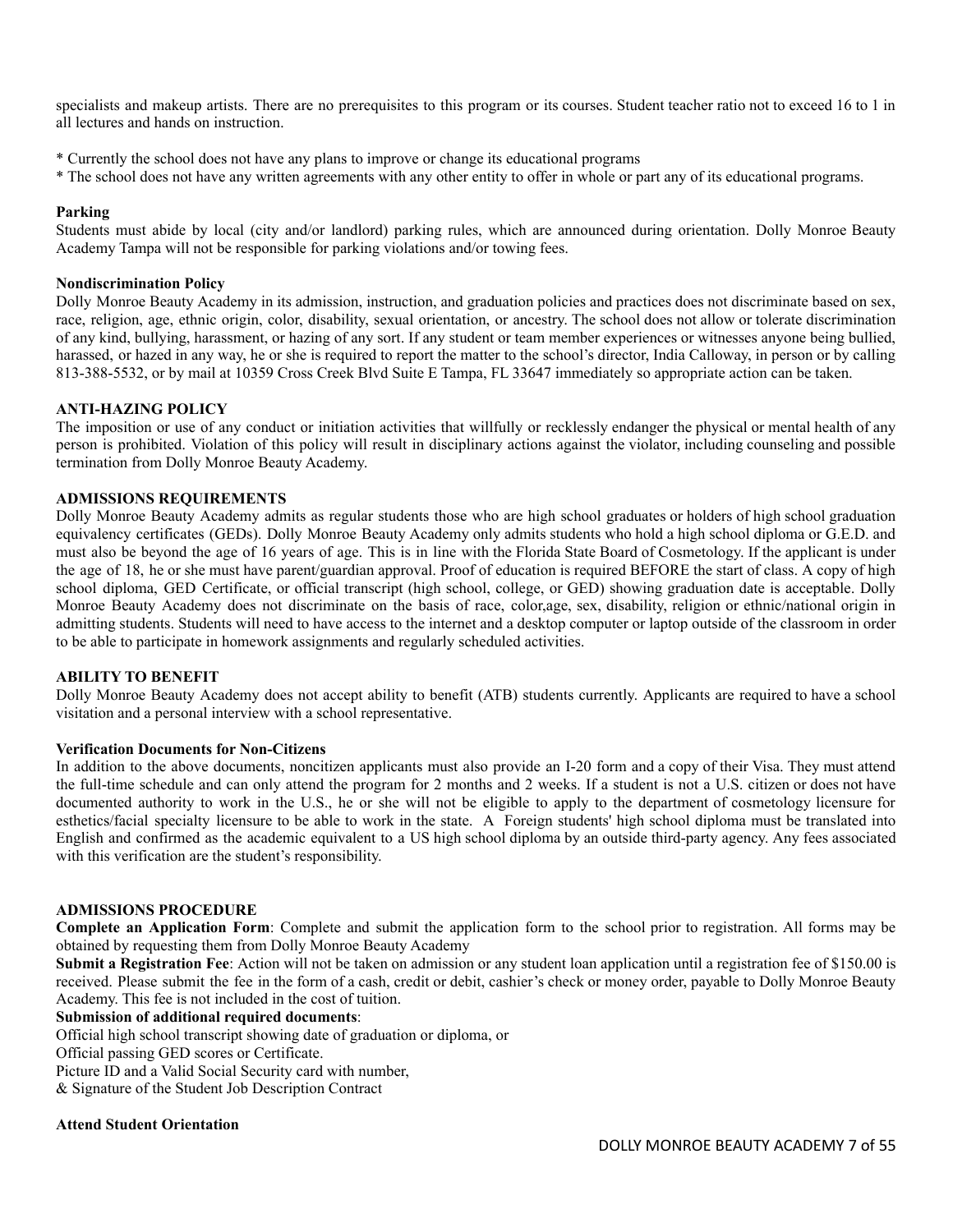Orientation is scheduled on the first day of the full time Advanced Esthetics and Makeup Artistry program. Orientation is scheduled on the Friday prior to the first day of class for the 300 clock hour Hybrid Program. Orientation is a mandatory event and students must sign in to receive credit and remain present during all portions of orientation. Orientation will also involve a question and answer session and review school policies such as dress code, attendance, and more. Documentation of all signed contracts must be fulfilled in order to attend classes with Dolly Monroe.

## **Home School Prospective Students**

If a prospective student was home schooled, they must provide documentation to demonstrate compliance with one of the following requirements. 1) You must obtain written documentation from the school district, county, or state that shows that the student's secondary school education was in a homeschool that state law treats as an approved home or private school. 2) If the state the home-schooled student was educated in issues a secondary school completion credential to homeschoolers the prospective student must provide this credential to be eligible for enrollment using a Highschool Diploma or GED equivalent must be provided. Homeschool students must provide evidence that state law treats at home or private school.

# **ACCEPTANCE**

After a prospective student has completed the enrollment application process, the enrollment team and

The School Director reviews each applicant and his or her required admissions materials to determine acceptance. Upon the decision of the enrollment team and School Director, the applicant receives written notification of acceptance or denial. Note: All applicants must undergo the entire enrollment application process (detailed in the enrollment application), which includes reentry students (withdrawals) and transfer students.

# **REENTRY STUDENTS**

Outstanding tuition, fee, and overtime expenses must be paid in advance, or the student must make satisfactory arrangements with the Admissions Representative. Previous tuition payments will be credited to the student's balance. Because tuition fees and costs are subject to change, reentering students will be contracted according to the current tuition costs and will be required to pay any additional fees if applicable. Pay a \$150.00 reentry fee. The school does not deny readmission to any service member of the uniformed services for reasons relating to that service. Readmission is reserved to the sole discretion of Dolly Monroe Beauty Academy and may require special conditions. Readmission for a student requires a personal interview with school administration. The reentering student will be placed on a 14-day evaluation period. During the 14-day evaluation period, the student must demonstrate for that period that he or she can meet the school's minimum attendance and academic requirements for satisfactory academic progress. The student will then be evaluated for satisfactory academic progress at the next scheduled evaluation period to determine their new status. Students who fail to meet the minimum attendance and academic requirements for that 14-day evaluation period may be terminated. Students who reenter the program are placed in the same satisfactory academic progress standing as when they left. If a re-enrolling student has previously used all his or her excused absences provided under his or her original contract, the student will not receive any additional time for excused absences under the new re-enrollment contract.

# **TRANSFER STUDENTS**

Dolly Monroe Beauty Academy will accept transfer hours from other schools based on a transcript evaluation of the student's comprehension of the course material. A maximum of 100 hours will be accepted for all programs; Transfer students must attend a minimum of 200 hours of the 300 hour Esthetics Program, and 500 of the 600 hour Advanced Esthetics & Makeup Artistry Program—at Dolly Monroe Beauty Academy to complete the Dolly Monroe Beauty Academy culture and educational program. The hours transferred will be credited to the equivalent coursework. Dolly Monroe Beauty Academy will consider accepting clock hours or credits converted to clock hours after carefully evaluating the transfer student's academic records. The acceptance or denial procedure and processing must occur prior to any student's enrollment. The following conditions apply:

The cost for transfer students for all programs is \$15.00 per hour to attend at Dolly Monroe Beauty Academy; this does not include the cost of a complete and current Dolly Monroe Beauty Academy student kit or registration fee.

In order for a student to qualify as a transfer student and for hours to transfer from another institution, the student must submit the following to the school Advisor at least two weeks prior to the student's class start date:

- A verifiable transcript from the previous institution showcasing the hours of training  $\&$  education completed:
- The transcript must be an official academic transcript reflecting the clock hours or credits earned and being requested for transfer should be sent directly from the former institution to Dolly Monroe Beauty Academy. Alternatively, the Academy will accept a sealed transcript from the former institution delivered by the student. If there is any question as to the validity of a transcript delivered by the student, an official transcript sent directly to the school from the former institution will be required.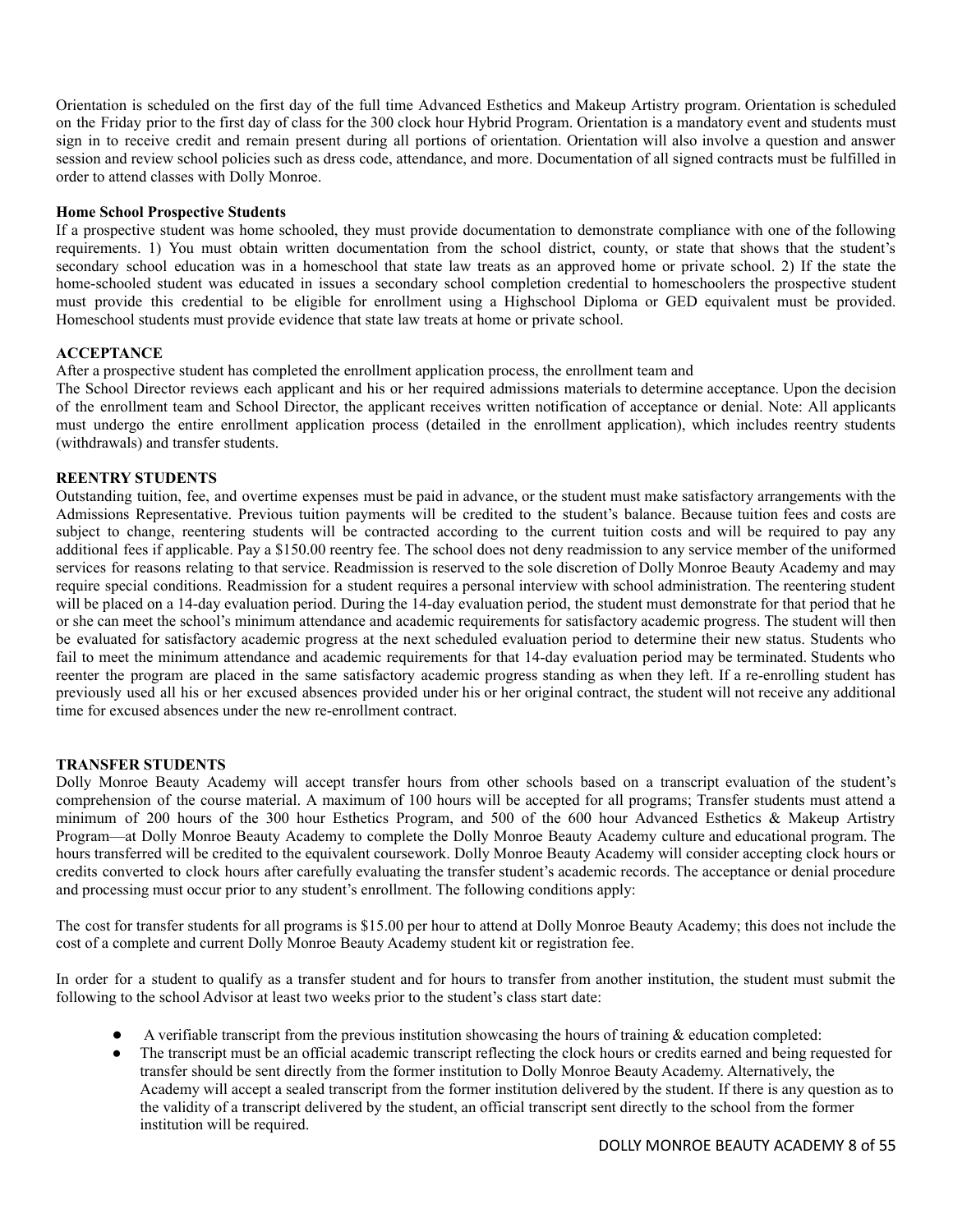- A school/course catalog from the previous institution for the Director to adequately compare the curriculum
- Pay the \$150.00 non-refundable application fee and complete the required application/admissions procedures
- The course or subject matter for which a student is seeking to transfer clock hours or credit hours must be comparable to courses or subject matter in the curriculum taught by Do Monroe Beauty Academy.
- The student must have earned a grade of 75% or higher for all clock or credit hours he or she is trying to transfer.
- Students cannot transfer more than 100 of the total clock hours required for a program's completion.
- If the clock or converted credit hours are accepted on transfer, the student will be placed into an existing class based on the level of completion recorded on their transcript.
- Transfer students will pay per clock hour for the remaining hours to fulfill graduation requirements

Upon the receipt of the required documents and completion of all admissions requirements & procedures, the school's Advisor will verify the completed hours with the previous institution accordingly and will apply applicable hours completed up to the 100-hour maximum transfer credit hours. Any hours completed not directly related to or in correlation with the Dolly Monroe Beauty Academy Program Curriculum will not be applied. Notification of transfer hour acceptance or denial will be provided to the student upon determination by the Director's final decision. There is no required examination for transfer hours, however all exams are still required to be passed with at least 75%, and all examination and attendance policies and requirements still apply.

Please note that students transferring to another school may not be able to transfer all hours they earned at Dolly Monroe Beauty Academy; the number of transferable hours depends on the policy of the receiving school.

Transfer hours accepted by the school are applied to the total number of hours necessary to complete the program and are considered both attempted and completed hours for determining when the allowable maximum time frame has been exhausted. Satisfactory academic progress (SAP) evaluation periods are based on actual contracted hours at the institution. It is the student's responsibility to confirm whether credits or hours will be accepted by another institution. Dolly Monroe Beauty Academy currently has no written agreements regarding transfer credits with other institutions.

Each transfer request is evaluated on an individual basis and the decision of the Dolly Monroe Beauty Academy Director of education to accept or reject transfer clock hours is final.

Transfer Students Under A Teach-Out Agreement

- 1. If Dolly Monroe Beauty Academy has signed a teach-out agreement with another institution, clock or credit hours earned by students from that institution will be accepted according to the terms of the teach-out agreement.
- 2. The transfer student will receive credit for the hours, tests and services completed. Their hours will be transferred into the appropriate program and they will finish out with the remaining hours of the current Dolly Monroe Beauty Academy.

Transfer Students from a Closed Institution

Previously earned clock or credit hours for students transferring from a closed institution which did not have a teach-out agreement with Dolly Monroe Beauty Academy will be considered under the Transfer of Clock Hours/Credit Hours Policy. It will be the sole responsibility of the transferring student to obtain an official copy of his or her transcript from the closed institution or from the official repository that is permanently storing the closed institution's academic transcripts.

Transferability of Dolly Monroe Beauty Academy Credits

The transferability of credits or clock hours to another institution is determined by the receiving institution. It is the student's responsibility to confirm whether clock hours earned at Dolly Monroe Beauty Academy will be accepted by another institution of the student's choice.

#### POST-ADMISSIONS

# **Orientation**

All programs have a complete orientation for new students before or during the first day of classes. Attendance at orientation is mandatory. Failure to attend will result in a postponed start date to the next available start date.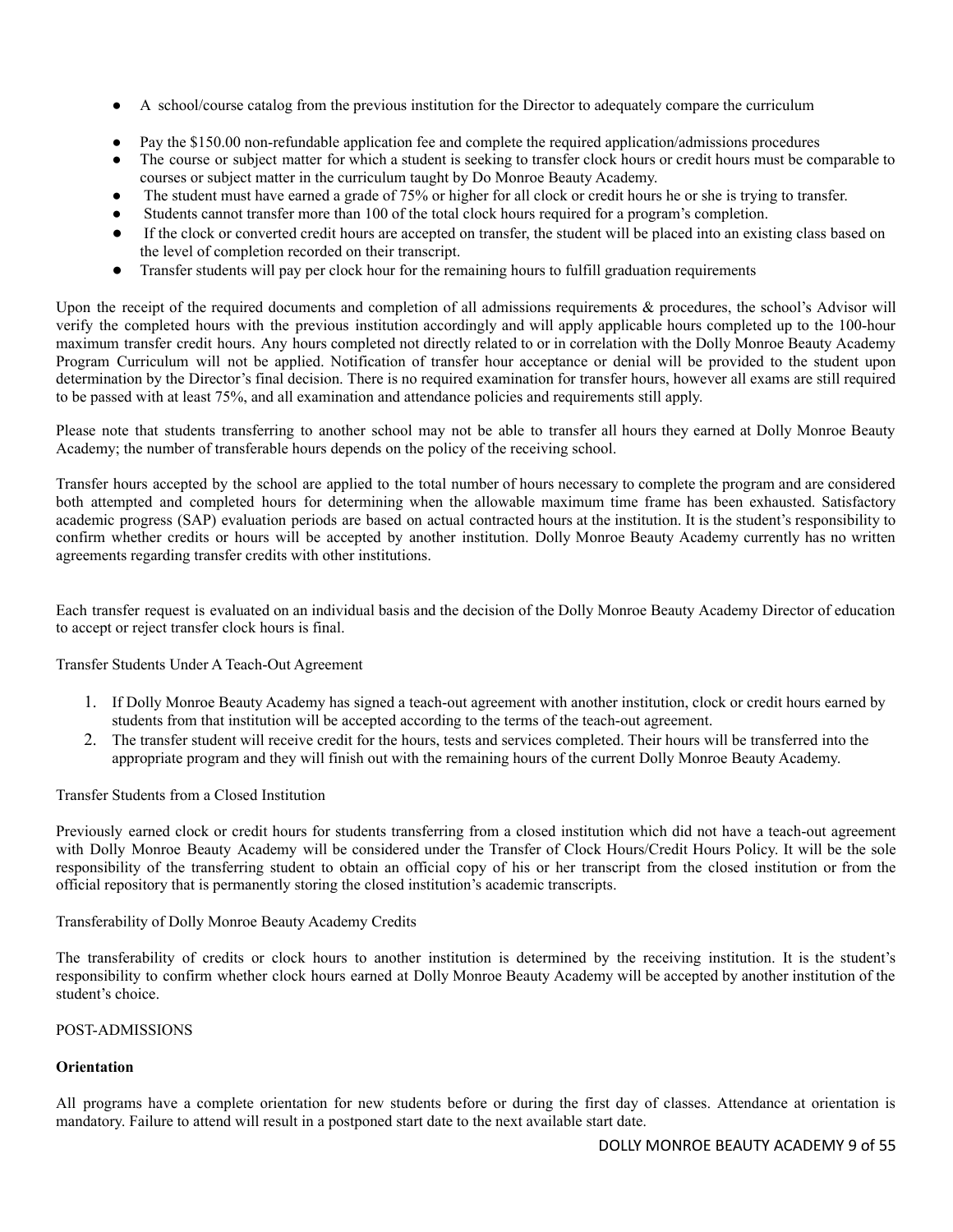# **Books and Kits**

All students must purchase the books and supplies kit that are required for their particular program of study. The Academy reserves the right to change books and kit items as needed. Costs for textbooks and kit items are listed herein this catalog.Kits are non refundable and dispersed in sections within the program as deemed necessary according to the academy. .

#### **Uniforms**

Students must wear school-approved all black scrubs or Dolly Monroe Approved logo apparel. Please review the Dress Code Policy herein. uniforms must be purchased in advance.

#### Class Size

To ensure that every student gets the time, attention, and experiences they need during their education and training, Dolly Monroe Beauty Academy limits the class size to 16 students per educator for all programs and limits the clinic area to 16 students per educator.

#### Extra Education

In addition to the curriculum in each program of study, students are given the opportunity to attend and participate in special sessions and lectures given by guest speakers who are highly skilled and widely recognized within their area of expertise. These opportunities are intended to expand and enhance the quality training that students are already receiving in their Dolly Monroe Beauty Academy programs of study.

# **GRADUATION CEREMONY DISCLOSURE**

Dolly Monroe Beauty Academy offers its students the opportunity to attend a graduation ceremony upon request and acceptance by administrative staff. A student may be denied attendance if graduation requirements have not been met, or code of conduct requirements have not been upheld by the student. Ceremony sessions are not the equivalent of graduation dates, contracted end dates or anticipated completion dates.

#### **STATE LICENSING DISCLAIMER**

The state may refuse to grant a license if a student has been convicted of a crime; committed any act involving dishonesty, fraud, or deceit; or committed any act that, if committed by a licentiate of the business or profession in question, would be grounds for the Florida Department of Business and Professional Regulations to deny licensure. The Florida Department of Business and Professional Regulations may deny licensure claiming the applicant knowingly made a false statement of fact required to be revealed in the application for such license. Students who are not U.S. citizens or who do not have documented authority to work in the United States will not be eligible to apply to the board of cosmetology for esthetics/facial specialty licensure to be able to work in the state. Dolly Monroe Beauty Academy is not responsible for students denied licensure. Students may reference the ASCP website for References regarding a reputable resource that lists the names, addresses and licensing requirements for all the appropriate regulatory agencies in all states that regulate the practice of massage therapy and bodywork and/or esthetics/skin care. local municipal ordinances may apply in the absence of state law.

#### **RECIPROCITY**

Licensed cosmetologists, skin care specialists, and full specialists from Florida may apply for licenses in their field of expertise in other states but must comply with each state's laws and rules to become licensed there. Students and graduates who wish to work outside of Florida should contact the appropriate licensing agency in the state where they want to work to learn if their Florida license is sufficient to work in that state or if other requirements must be met.

#### **ENROLLMENT INFORMATION**

Enrollment periods: Enrollment usually begins about every six (6) weeks at the Dolly Monroe Beauty Academy, depending upon space and availability. Please refer to the Tuition and Registration Schedule supplement (located in the admissions packet) or contact the academy for exact starting dates.

#### **Holidays and school closures:**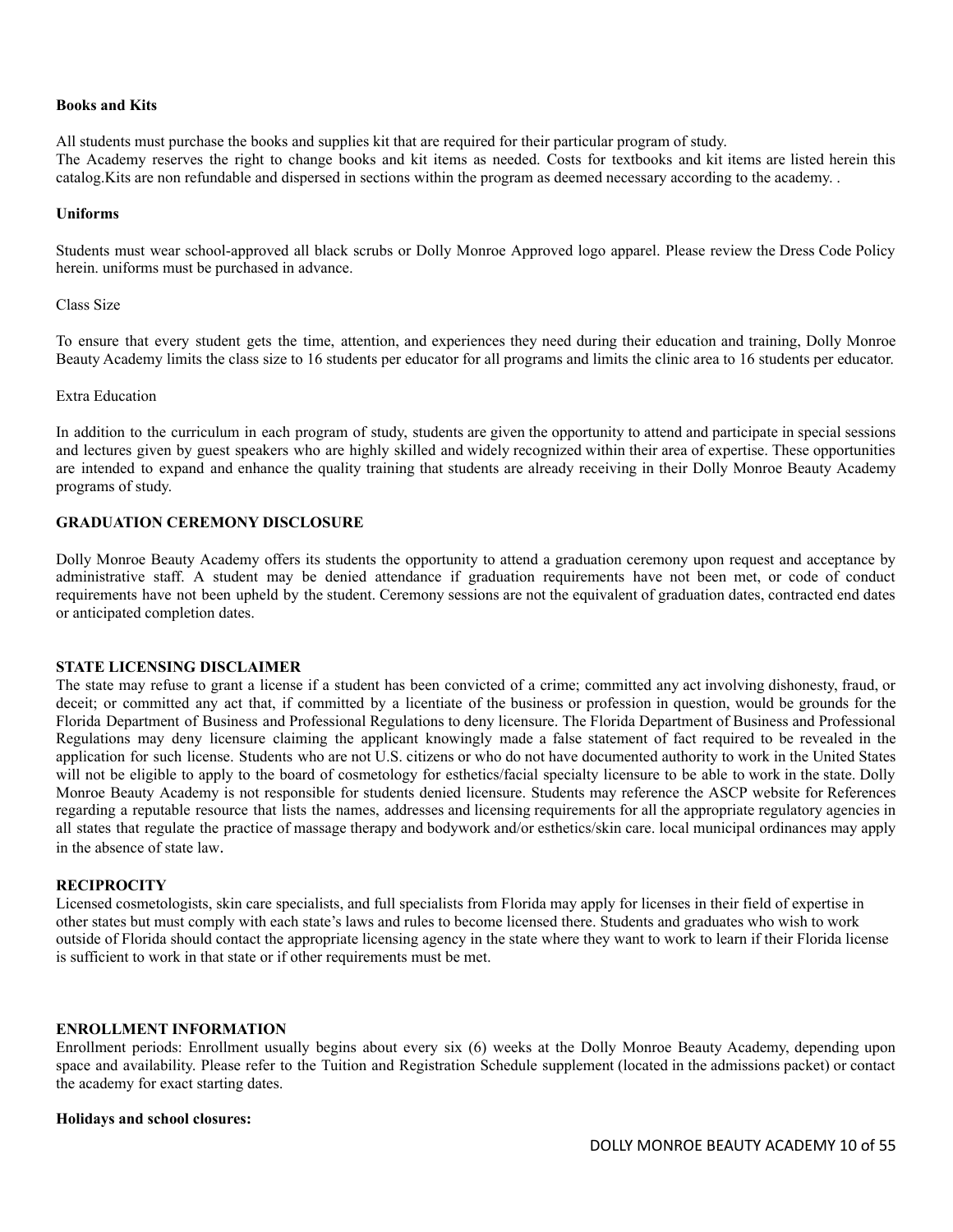Dolly Monroe Beauty Academy allows the following holidays off:

New Year's Day, Martin Luther King Jr Day, Good Friday, Teacher Appreciation Week, Dolly Monroe Anniversary/Independence Day, Veterans Day, Memorial Day, Independence Day, Labor Day, Thanksgiving Week, Christmas Eve and Christmas Week.

## **Enrollment contract:**

Dolly Monroe Beauty Academy clearly outlines the obligation of both the school and the student in the enrollment contract. A copy of the enrollment contract and information on costs and payment plans will be furnished to the student before the beginning of class attendance.

# **Payment schedule:**

Dolly Monroe Beauty Academy offers a weekly or bi weekly financial payment schedule to not exceed six months. Any student with a remaining balance at the time of completion, will not be eligible to receive their diplomas nor complete their application process for their license through the state of Florida until the balance has been satisfied. See Dolly Monroe Beauty Academy's Admissions Representative for details.

# **EDUCATION GOALS**

Dolly Monroe Beauty Academy strives to provide a quality educational system that prepares students to pass the state board requirements and gain employment within their chosen field of study. Our quality education system includes an outstanding facility, experienced and competent instructors, and a curriculum developed through years of experience and expertise. Our education goals are:

- To educate students to be professional, knowledgeable, and skilled in their field for marketability within the industry.
- To maintain a constantly updated program that provides students with the knowledge to compete in their field of study.
- To promote the continuing educational growth of our faculty and students, using current teaching methods and techniques.
- To teach courtesy and professionalism as the foundation for a successful career in their chosen field of study.
- To prepare students to successfully pass the state licensing requirements for entry-level employment.
- To train and graduate students while empowering them to become confident and excited to enter a successful career within the salon and beauty industry.

# **300 HOUR HYBRID ESTHETICS PROGRAM COST OF TUITION AND SUPPLIES**

Because of inflationary cycles, and because we must occasionally change equipment to remain current, the school reserves the right for the following tuition information to be subject to change.

TUITION—Esthetics Program (300-hour course)

Tuition \$4,500.00

Application fee (nonrefundable) \$150.00

Kit, equipment, e-books, supplies (nonrefundable) \$3,350.00 - (Due 30 days prior to start date)

TOTAL COST \$8,000.00

# **ADDITIONAL FEES NOT ASSOCIATED/PAID TO THE ACADEMY:**

\$75 Department of Cosmetology Licensing Fees

- \$25 Blood Borne Pathogens Exam
- \$15 ASCP Student Insurance covering up to \$6,000,000 in damages
- \$30 Cap and Gown

# 300 HOUR HYBRID ESTHETICS PROGRAM PAYMENT & FEE SCHEDULE:

The weekly/biweekly tuition payment periods will be billed & charged on Mondays based on the following pre-set scheduled program clock hours.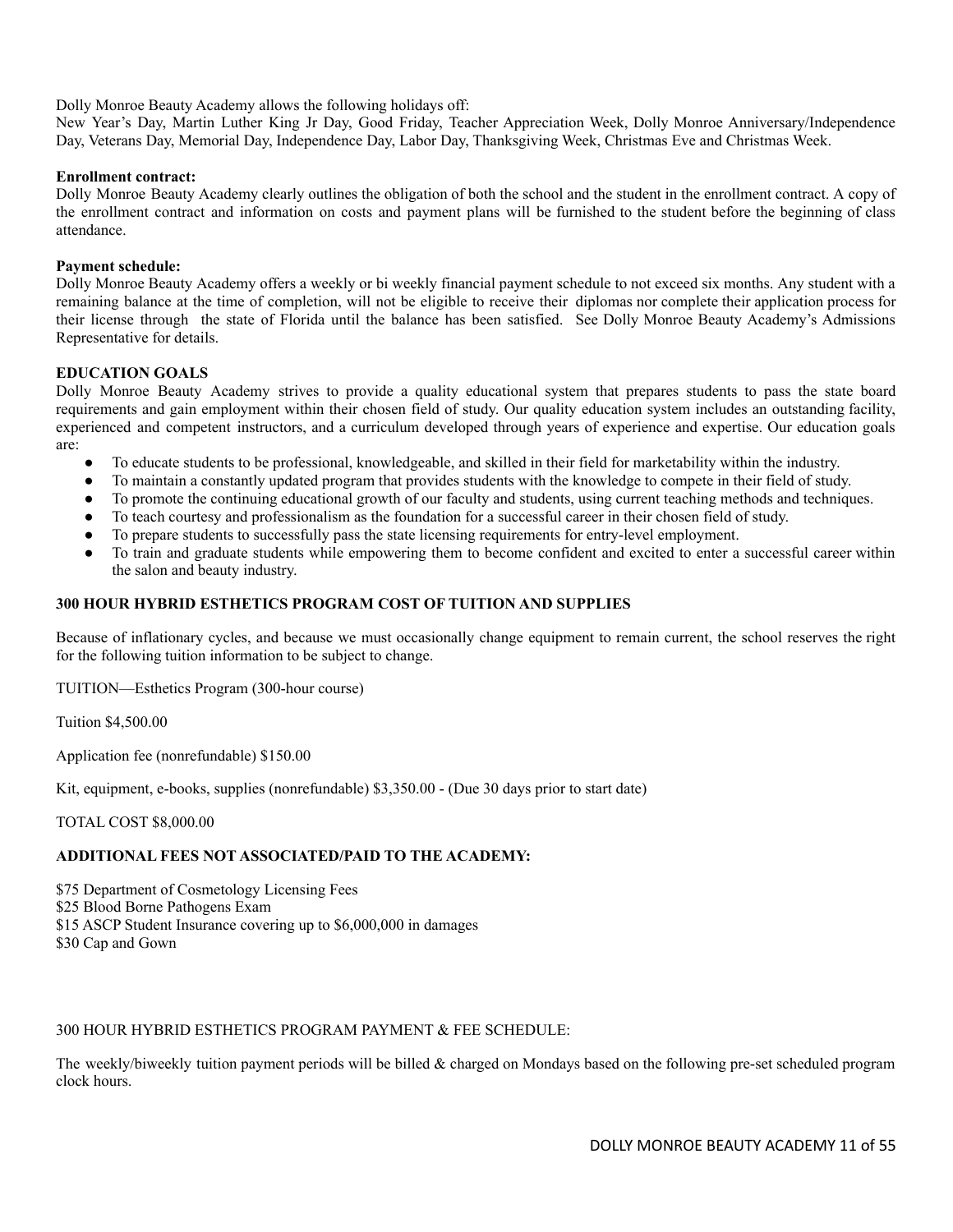| Hybrid 300 Clock Hour Tuition Payment Plan Options<br>30 Days Prior to Class Start \$3,350 (kit, supplies and equipment only)                                                                                                                                                                                                                                                                                                                                                                                                                                                                                                                                                                     |                                                                                                                                                                                                                                                                                                                                           |  |  |
|---------------------------------------------------------------------------------------------------------------------------------------------------------------------------------------------------------------------------------------------------------------------------------------------------------------------------------------------------------------------------------------------------------------------------------------------------------------------------------------------------------------------------------------------------------------------------------------------------------------------------------------------------------------------------------------------------|-------------------------------------------------------------------------------------------------------------------------------------------------------------------------------------------------------------------------------------------------------------------------------------------------------------------------------------------|--|--|
| Weekly Payment Plan                                                                                                                                                                                                                                                                                                                                                                                                                                                                                                                                                                                                                                                                               | Bi-Weekly Payment Plan                                                                                                                                                                                                                                                                                                                    |  |  |
| Period 1 (0-15 hours) \$225<br>Period 2 (16-30 hours) \$225<br>Period 3 (31-45 hours) \$225<br>Period 4 (46-60 hours) \$225<br>Period 5 (61-75 hours) \$225<br>Period 6 (76-90 hours) \$225<br>Period 7 (91-105 hours) \$225<br>Period 8 (106-120 hours) \$225<br>Period 9 (121-135 hours) \$225<br>Period 10 (136-150 hours) \$225<br>Period 11 (151-165 hours) \$225<br>Period 12 (166-180 hours) \$225<br>Period 13 (181-195 hours) \$225<br>Period 14 (196-210 hours) \$225<br>Period 15 (211-225 hours) \$225<br>Period 16 (226-240 hours) \$225<br>Period 17 (241-255 hours) \$225<br>Period 18 (256-270 hours) \$225<br>Period 19 (271-285 hours) \$225<br>Period 20 (286-300 hours) \$225 | Period 1 (0-30 hours) \$450<br>Period 2 (31-60 hours) \$450<br>Period 3 (61-90 hours) \$450<br>Period 4 (91-120 hours) \$450<br>Period 5 (121-150 hours) \$450<br>Period 6 (151-180 hours) \$450<br>Period 7 (181-210 hours) \$450<br>Period 8 (211-240 hours) \$450<br>Period 9 (241-270 hours) \$450<br>Period 10 (271-300 hours) \$450 |  |  |

| Hybrid 300 Clock Hour Financing Option<br>30 Days Prior to Class Start Specified Initial Payment Due |
|------------------------------------------------------------------------------------------------------|
| Initial payment: \$850.00<br>(Not including \$150 registration fee)                                  |
| Payment options:                                                                                     |
| \$700 bi-weekly payments<br>$\bullet$<br>\$350 weekly payments<br>$\bullet$                          |
| Total program cost: \$8,000                                                                          |

\*Payment plans may be temporary and can be revoked at any time due to the needs and capabilities of the Academy

Please contact the school's Admissions Representative for payment options. The school accepts cash, credit card, money orders and cashier's check payments. For any questions or concerns speak to our finance representative.

Late Payment Policy:

Dolly Monroe Beauty Academy offers weekly or bi-weelky in house payment plans. The payment schedule is pre-set, and no special accommodations will be allowed, nor is attendance a factor in payment fee schedules. Students who do not pay tuition payments on time may not be permitted to enter the classroom until payment has been remitted. Missed and unattended classes and clock hours will follow the Unexcused absence policy set forth in the academy catalog in collaboration with this contract along with our additional clock hour policy. Students may use multiple cards to satisfy their financial obligation set up on a recurring schedule. Recurring payments can be made weekly or biweekly. Recurring payment dates are scheduled to bill on Monday. Students who do not pay tuition payments on time may not be permitted to enter the classroom until payment has been remitted and may accrue an additional \$20.00

# DOLLY MONROE BEAUTY ACADEMY 12 of 55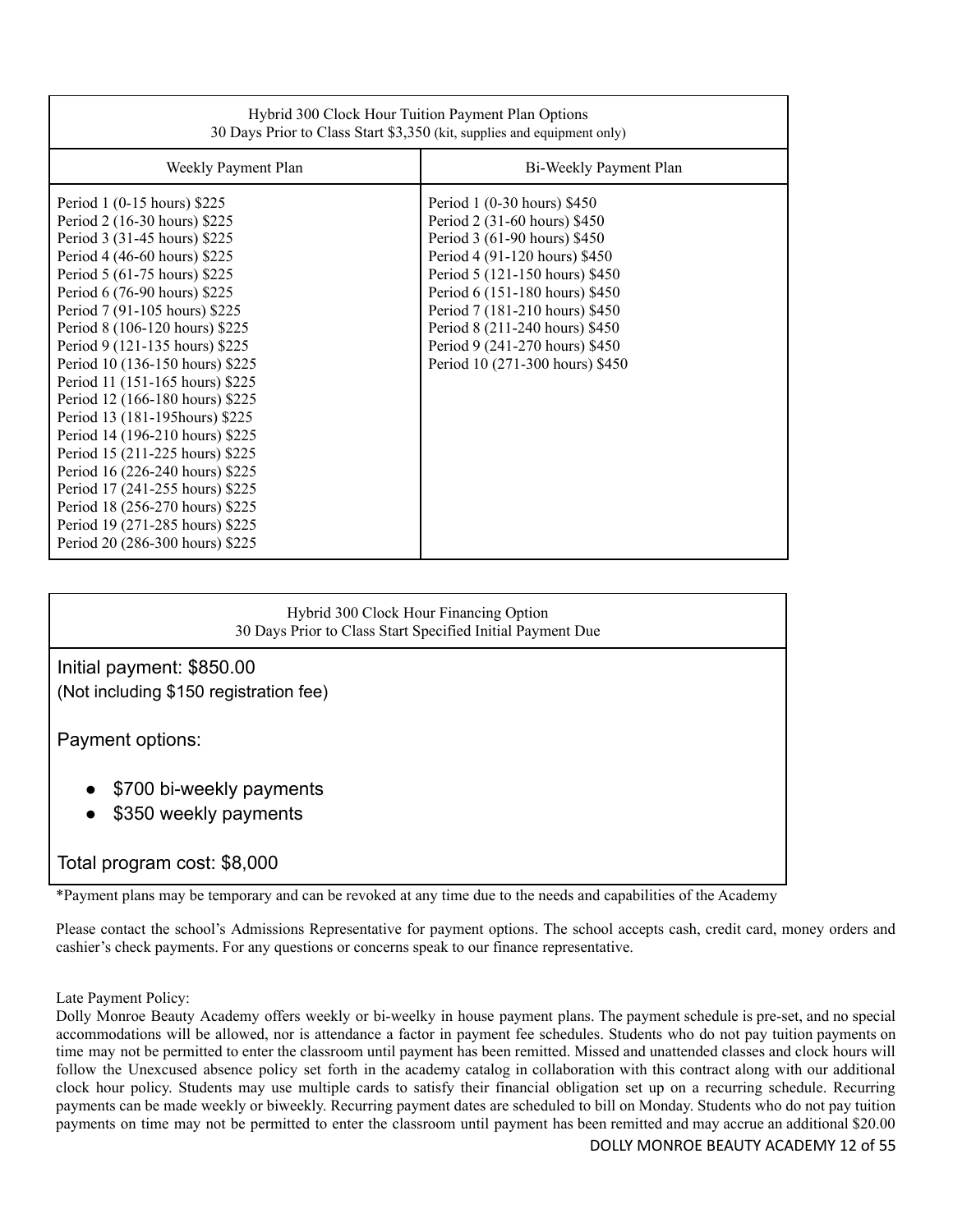late fee. Payment plans are not to exceed 6 months. Any Student with a remaining balance come graduation will not have clock hours signed off nor be able to receive their diplomas until the balance is satisfied.

# **600 HOUR ADVANCED ESTHETICS & MAKEUPARTISTRY PROGRAM COST OF TUITION AND SUPPLIES**

Because of inflationary cycles, and because we must occasionally change equipment to remain current, the school reserves the right for the following tuition information to be subject to change.

TUITION—Advanced Esthetics & Makeup Artistry Program (600-hour course)

Tuition \$9,000.00

Application fee (nonrefundable) \$150.00

Kit, equipment, textbooks, supplies (nonrefundable) \$4,500.00 - (Due 30 days prior to start date)

TOTAL COSTS \$13,650.00

# **ADDITIONAL FEES NOT ASSOCIATED/PAID TO THE ACADEMY:**

\$75 Department of Cosmetology Licensing Fees \$25 Blood Borne Pathogens Exam \$15 ASCP Student Insurance covering up to \$6,000,000 in damages \$30 Cap and Gown

# **600 HOUR ESTHETICS PROGRAM PAYMENT & FEE SCHEDULE:**

The tuition payment periods will be billed & charged on Mondays based on the following pre-set scheduled program clock hours.

| 600 Hour Tuition Payment Plan Options<br>30 Days Prior to Class Start \$4500 (kit, supplies and equipment only)                                                                                                                                                                                                                                                                                                                                                                                                                                                                                                                                                                                         |                                                                                                                                                                                                                                                                                                                                               |  |  |
|---------------------------------------------------------------------------------------------------------------------------------------------------------------------------------------------------------------------------------------------------------------------------------------------------------------------------------------------------------------------------------------------------------------------------------------------------------------------------------------------------------------------------------------------------------------------------------------------------------------------------------------------------------------------------------------------------------|-----------------------------------------------------------------------------------------------------------------------------------------------------------------------------------------------------------------------------------------------------------------------------------------------------------------------------------------------|--|--|
| Weekly Payment Plan                                                                                                                                                                                                                                                                                                                                                                                                                                                                                                                                                                                                                                                                                     | Bi-Weekly Payment Plan                                                                                                                                                                                                                                                                                                                        |  |  |
| Period 1 (0-30 hours) \$450<br>Period 2 (31-60 hours) \$450<br>Period 3 (61-90 hours) \$450<br>Period 4 (91-120 hours) \$450<br>Period 5 (121-150 hours) \$450<br>Period 6 (151-180 hours) \$450<br>Period 7 (181-210 hours) \$450<br>Period 8 (211-240 hours) \$450<br>Period 9 (241-270 hours) \$450<br>Period 10 (271-300 hours) \$450<br>Period 11 (301-330 hours) \$450<br>Period 12 (331-360 hours) \$450<br>Period 13 (361-390 hours) \$450<br>Period 14 (391-420 hours) \$450<br>Period 15 (421-450 hours) \$450<br>Period 16 (451-480 hours) \$450<br>Period 17 (481-510 hours) \$450<br>Period 18 (511-540 hours) \$450<br>Period 19 (541-570 hours) \$450<br>Period 20 (571-600 hours) \$450 | Period 1 (0-60 hours) \$900<br>Period 2 (61-120 hours) \$900<br>Period 3 (121-180 hours) \$900<br>Period 4 (181-240 hours) \$900<br>Period 5 (241-300 hours) \$900<br>Period 6 (301-360 hours) \$900<br>Period 7 (361-420 hours) \$900<br>Period 8 (421-480 hours) \$900<br>Period 9 (481-540 hours) \$900<br>Period 10 (541-600 hours) \$900 |  |  |

600 Clock Hour Financing Option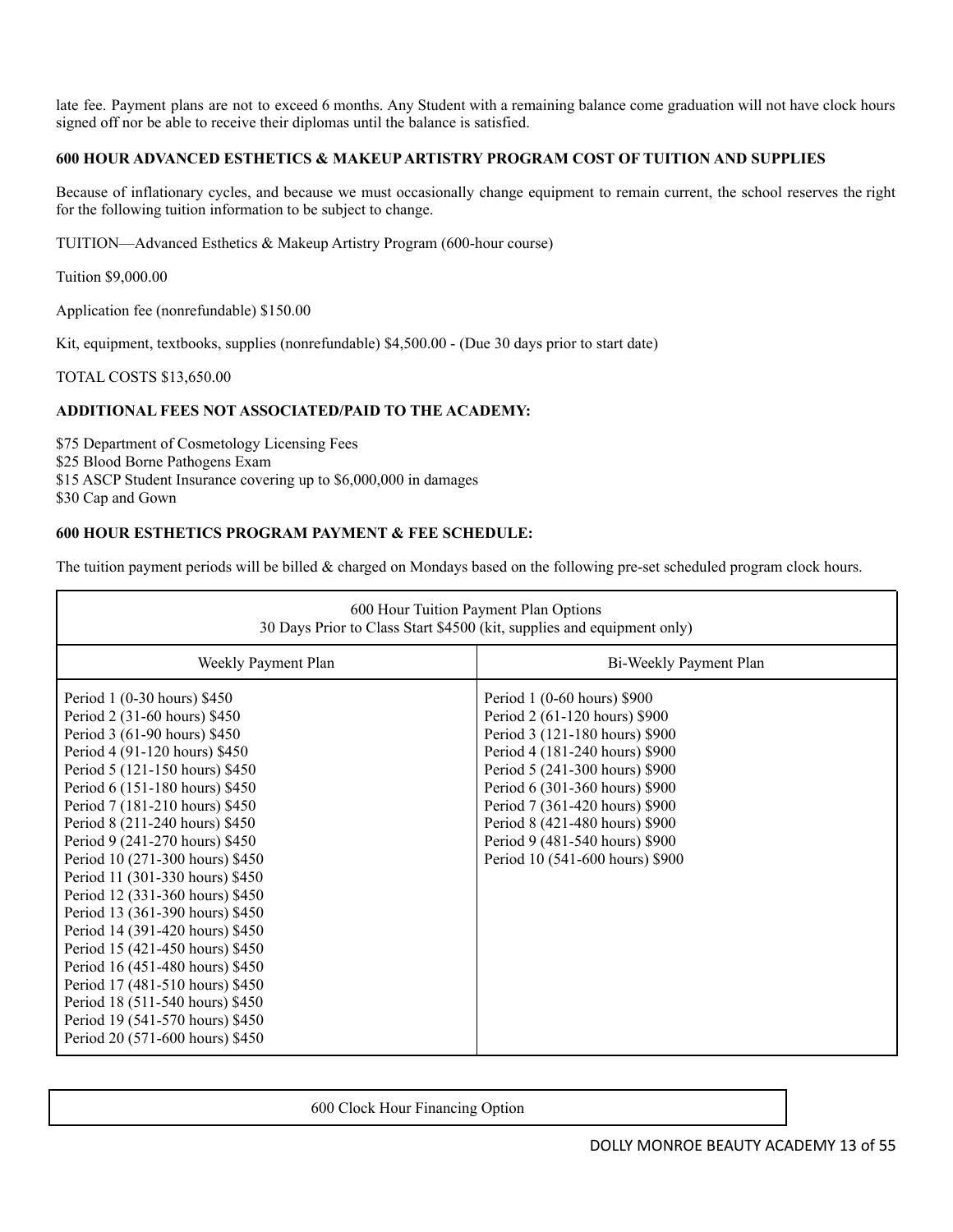| 30 Days Prior to Class Start Specified Initial Payment Due                    |
|-------------------------------------------------------------------------------|
| Initial payment: $$1,000.00$<br>(Not including \$150 registration fee)        |
| Payment options:                                                              |
| \$1,250 bi-weekly payments<br>$\bullet$<br>\$625 weekly payments<br>$\bullet$ |
| Total program cost: \$13,650.00                                               |

\*Payment plans may be temporary and can be revoked at any time due to the needs and capabilities of the Academy

Please contact the school's Admissions Representative for payment options. The school accepts cash, credit card, money orders and cashier's check payments. For any questions or concerns speak to our finance representative.

# Late Payment Policy:

Dolly Monroe Beauty Academy offers weekly or bi-weelky in house payment plans. The payment schedule is pre-set, and no special accommodations will be allowed, nor is attendance a factor in payment fee schedules. Students who do not pay tuition payments on time may not be permitted to enter the classroom until payment has been remitted. Missed and unattended classes and clock hours will follow the Unexcused absence policy set forth in the academy catalog in collaboration with this contract along with our additional clock hour policy. Students may use multiple cards to satisfy their financial obligation set up on a recurring schedule. Recurring payments can be made weekly or biweekly. Recurring payment dates are scheduled to bill on Monday. Students who do not pay tuition payments on time may not be permitted to enter the classroom until payment has been remitted and may accrue an additional \$20.00 late fee. Payment plans are not to exceed 6 months. Any Student with a remaining balance come graduation will not have clock hours signed off nor be able to receive their diplomas until the balance is satisfied.

# DEFINITION OF CLOCK HOUR

A clock hour is defined as a minimum of 50 minutes of supervised or directed instruction with appropriate breaks.

#### **Class Start Dates**

|                                                                   | <b>ACADEMIC SCHOOL YEAR</b><br>2022                                                                                   |                                                                                                                           |  |  |  |
|-------------------------------------------------------------------|-----------------------------------------------------------------------------------------------------------------------|---------------------------------------------------------------------------------------------------------------------------|--|--|--|
|                                                                   | <b>600 HOUR ADVANCED ESTHETICS &amp; MAKEUP ARTISTRY PROGRAM</b>                                                      |                                                                                                                           |  |  |  |
| <b>DAYTIME</b>                                                    | <b>START DATE</b>                                                                                                     | <b>END DATE</b>                                                                                                           |  |  |  |
| <b>FULL</b><br><b>TIME</b><br><b>30 HRS</b><br>PER<br><b>WEEK</b> | <b>JANUARY 03</b><br><b>MARCH 07</b><br><b>MAY 09</b><br><b>JUNE 27</b><br>AUGUST <sub>29</sub><br><b>NOVEMBER 07</b> | <b>MAY 20</b><br><b>JULY 29</b><br><b>SEPTEMBER 30</b><br><b>NOVEMBER 18</b><br><b>FEBRUARY 04</b><br>APRIL <sub>08</sub> |  |  |  |
| <b>PART</b>                                                       | <b>START DATE</b>                                                                                                     | <b>END DATE</b>                                                                                                           |  |  |  |
| <b>TIME</b><br><b>HYBRID</b>                                      | <b>JANUARY 17</b><br><b>MARCH 14</b><br><b>MAY 09</b>                                                                 | JUNE 03<br><b>AUGUST 05</b><br><b>SEPTEMBER 30</b>                                                                        |  |  |  |

DOLLY MONROE BEAUTY ACADEMY 14 of 55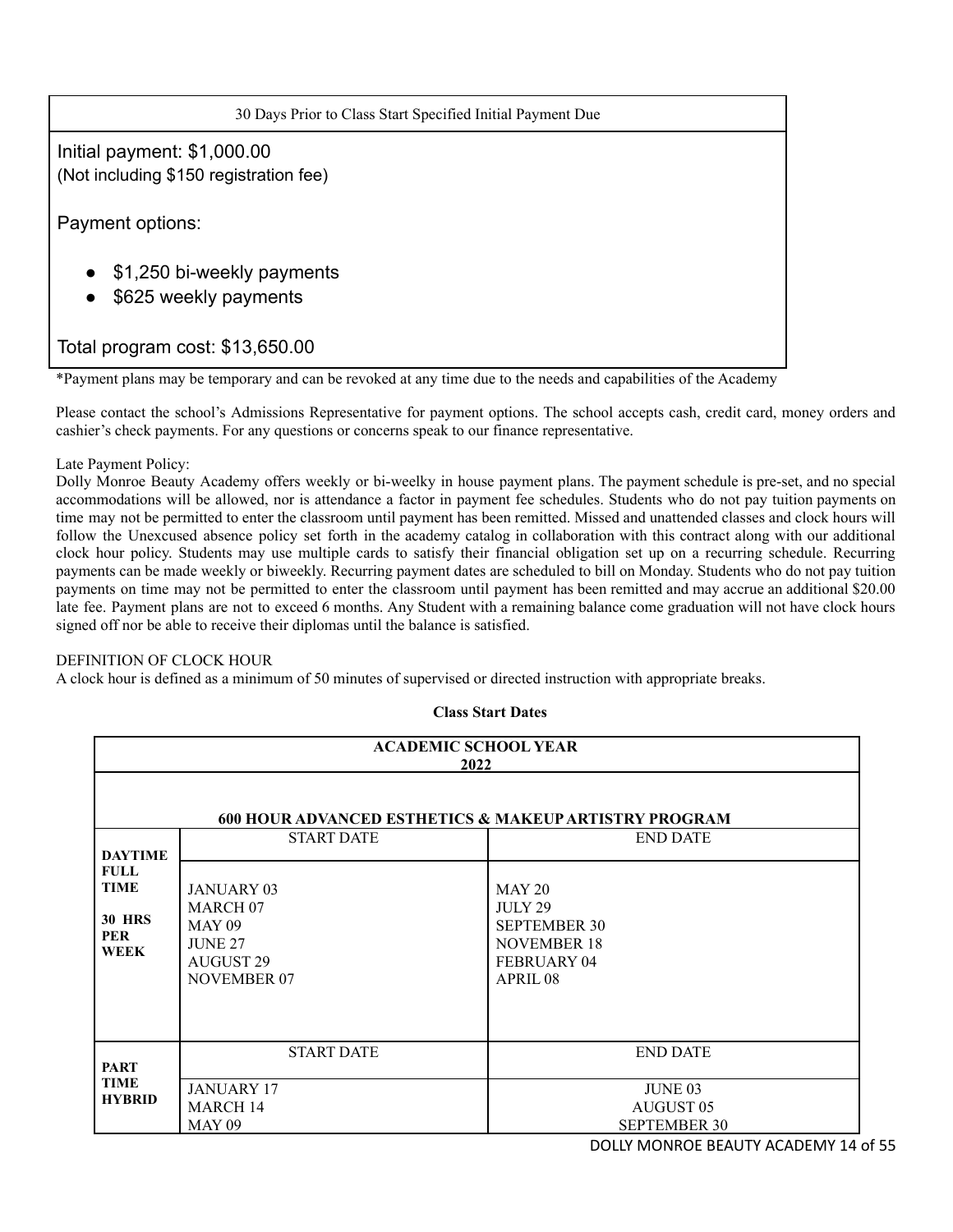| 15 HOURS | JULY 11             | DECEMBER 09     |
|----------|---------------------|-----------------|
| PER      | <b>SEPTEMBER 05</b> | <b>FEBRUARY</b> |
| WEEK     | NOVEMBER 07         | APRIL 08        |
|          |                     |                 |

#### **STUDENTS WHO WITHDRAW**

Students who withdraw from the program are required to gather all personal items. Any items left behind by the student will be stored for 30 days, at which time the items become the property of Dolly Monroe Beauty Academy.

Students wishing to receive a transcript must pay all monies owed to Dolly Monroe Beauty Academy.

Students who withdraw and are to receive kit materials must pay all monies owed to the academy prior to scheduling a pick-up date.

Once all monies have been paid, and kit materials are available entirely, the school will schedule a time for the student to pick up said items. The student will have 30 days to pick up materials or they will be considered surrendered to the academy.

#### **TERMINATION POLICY**

Dolly Monroe Beauty Academy may terminate a student's enrollment for immoral and/or improper conduct, receiving five (5) coaching sessions, failing to comply with educational requirements, failure to comply with catalog policies herin, and/ or the terms as agreed upon within the enrollment contract.

#### **300 HOUR ESTHETICS PROGRAM OVERVIEW**

#### **Program Hours: 300 clock hours**

HYBRID ONLY (Part Time) Classes: 15 hours per week for 20 weeks

#### **● The program is divided into theory classroom instruction and hands-on learning experiences.**

#### **Theory Classroom Instruction:**

Of the total program curriculum 225 hours are devoted to classroom workshops where students learn design principles, technical information, and professional practices. Once the theory instruction hours are complete the remaining 75 hours will be completed throughout the remainder of the program on increments of a weekly basis.

## **300 HOUR HYBRID ESTHETICS PROGRAM OUTLINE**

#### **Classroom Learning Experience**

#### **225 clock hours**

Classroom time is divided into two (2) areas:

CORE FOUNDATIONS & ESTHETICS. Each area has an instructor that conducts the different specialty classes throughout the program; these may include theory lessons and/or hands on training, demonstrations, activities, or assignments.

#### **Clinic Classroom Learning Experience**

#### **75 clock hours**

Your clinic floor time will be guided with attention and group learning experiences using workshops, activities, assignments and periodic exams developed specifically for monitoring progress. This is when you begin working on service guests in the clinic classroom. Students must have a passing grade in all areas prior to advanced clinic classroom experience. Of this schedule, your time at Dolly Monroe Beauty Academy for the ESTHETICS program will be divided into the following designations:

## **Core Foundations Curriculum**: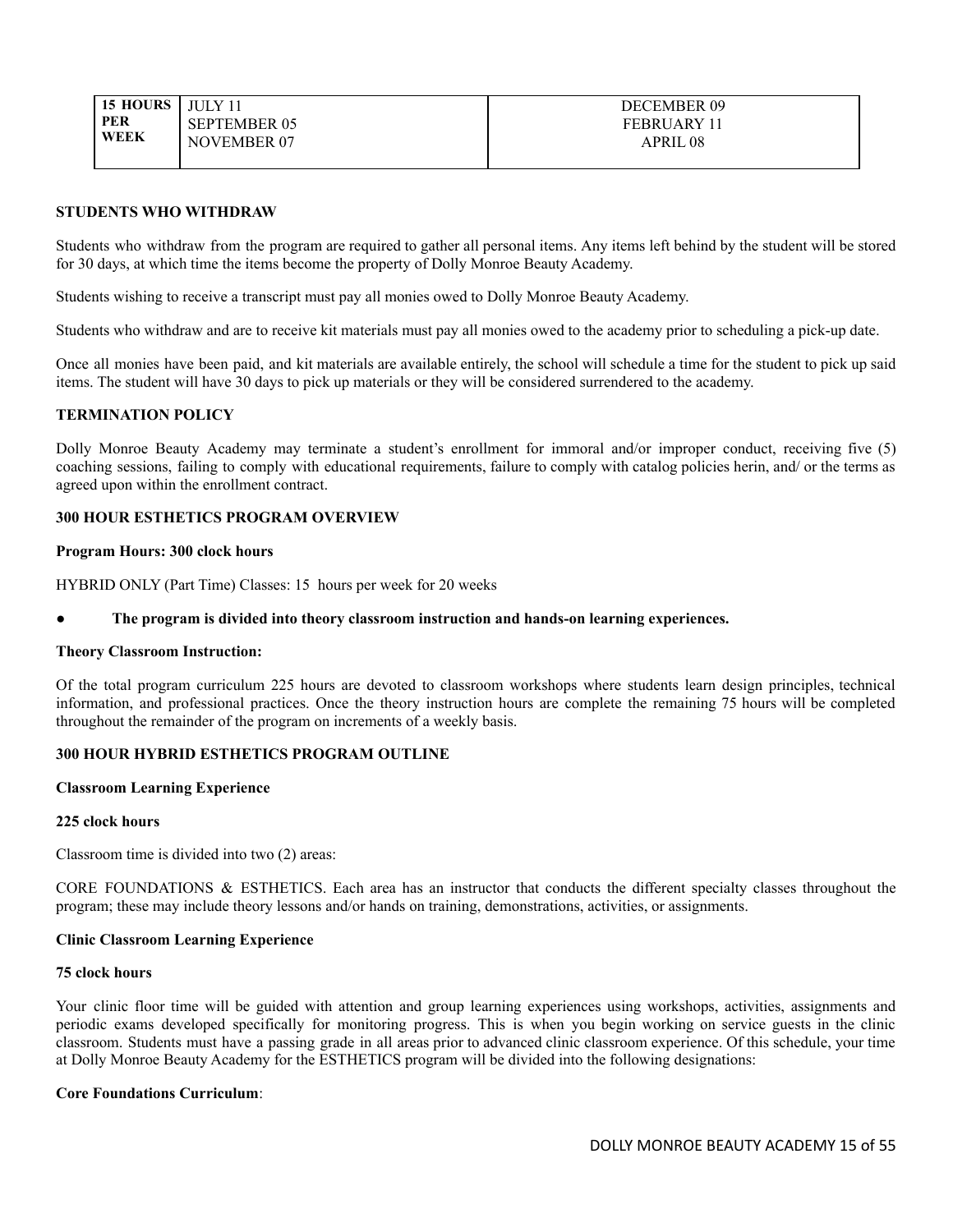# **116 clock hours**

The core program consists of the industry fundamentals including: Ethics, Safety & Sanitation, Beauty Business Foundations & Career Opportunities and Skin Theory, Disease and Disorders

## **Esthetics Curriculum:**

# **184 clock hours**

The Esthetics program instills the fundamentals of the esthetics services. During this phase students are graded and evaluated using written and practical testing methods. Students must successfully complete the Core curriculum prior to attending regularly scheduled daily classes in the Esthetics portion. This portion covers Product Chemistry, Skin Analysis, Facial Techniques and Contraindications, Hair Removal, Eyelash & Eyebrow Tinting and Introduction to Makeup. The completion of this portion of the program includes clinic floor learning, a restricted number mannequins, student partners, and performed services for academy customers.

# **DOLLY MONROE BEAUTY ACADEMY COURSES**

# Esthetics Program (300 hours)

The instructional program of Dolly Monroe Beauty Academy meets and exceeds the Department of Cosmetology Facial Specialist/Esthetic requirements:

| Course          | <b>Course Title</b>                                   | <b>Technical</b>  | Clinic/Lab     | <b>Services</b> |
|-----------------|-------------------------------------------------------|-------------------|----------------|-----------------|
| <b>Number</b>   |                                                       | <b>Instructio</b> | <b>Hours</b>   |                 |
|                 |                                                       | n                 |                |                 |
| <b>DMBA 100</b> | Intro to Esthetics                                    | 8                 |                |                 |
| <b>DMBA 101</b> | Sanitation Safety & Infection Control                 | 10                |                |                 |
| <b>DMBA 102</b> | <b>Beauty Business</b>                                | $\overline{4}$    |                |                 |
| <b>DMBA 103</b> | <b>HIV/AIDS</b>                                       | $\overline{4}$    |                |                 |
| <b>DMBA 104</b> | Florida, Laws, Rules & Regulations                    | 5                 |                |                 |
| <b>DMBA 105</b> | General Skin Sciences, Diseases & Disorders           | 85                |                |                 |
| <b>DMBA 200</b> | Product Chemistry & Ingredients                       | 15                |                |                 |
| <b>DMBA 201</b> | Facial Techniques & Contraindications                 | 75                | 30             | 30              |
| <b>DMBA 202</b> | Basics of Electricity & Devices                       | 4                 | 5              | $\overline{2}$  |
| <b>DMBA 203</b> | Acne & Extractions                                    | 4                 | 6              | 6               |
| <b>DMBA 204</b> | Hair Removal                                          | 5                 | 10             | 10              |
| <b>DMBA 205</b> | Eyelash Tinting $&$ Eyebrow Tinting                   | $\overline{2}$    | $\overline{2}$ | 4               |
| <b>DMBA 300</b> | Makeup Theories, Techniques, & Strip Lash Application | $\overline{2}$    | 10             | 5               |
| DMBA 300A       | <b>Classic Lash extensions</b>                        | $\overline{2}$    | 12             | 3               |
|                 | <b>TOTAL:</b>                                         | 225               | 75             | 60              |

# **600 HOUR ADVANCED ESTHETICS & MAKEUPARTISTRY PROGRAM OVERVIEW**

# **Program Hours: 600 clock hours**

# **SCHEDULE OPTIONS**

(Full Time) Classes: 30 hours per week for 20 weeks

**● The program is divided into theory classroom instruction and hands-on learning experiences.**

# **Theory Classroom Instruction:**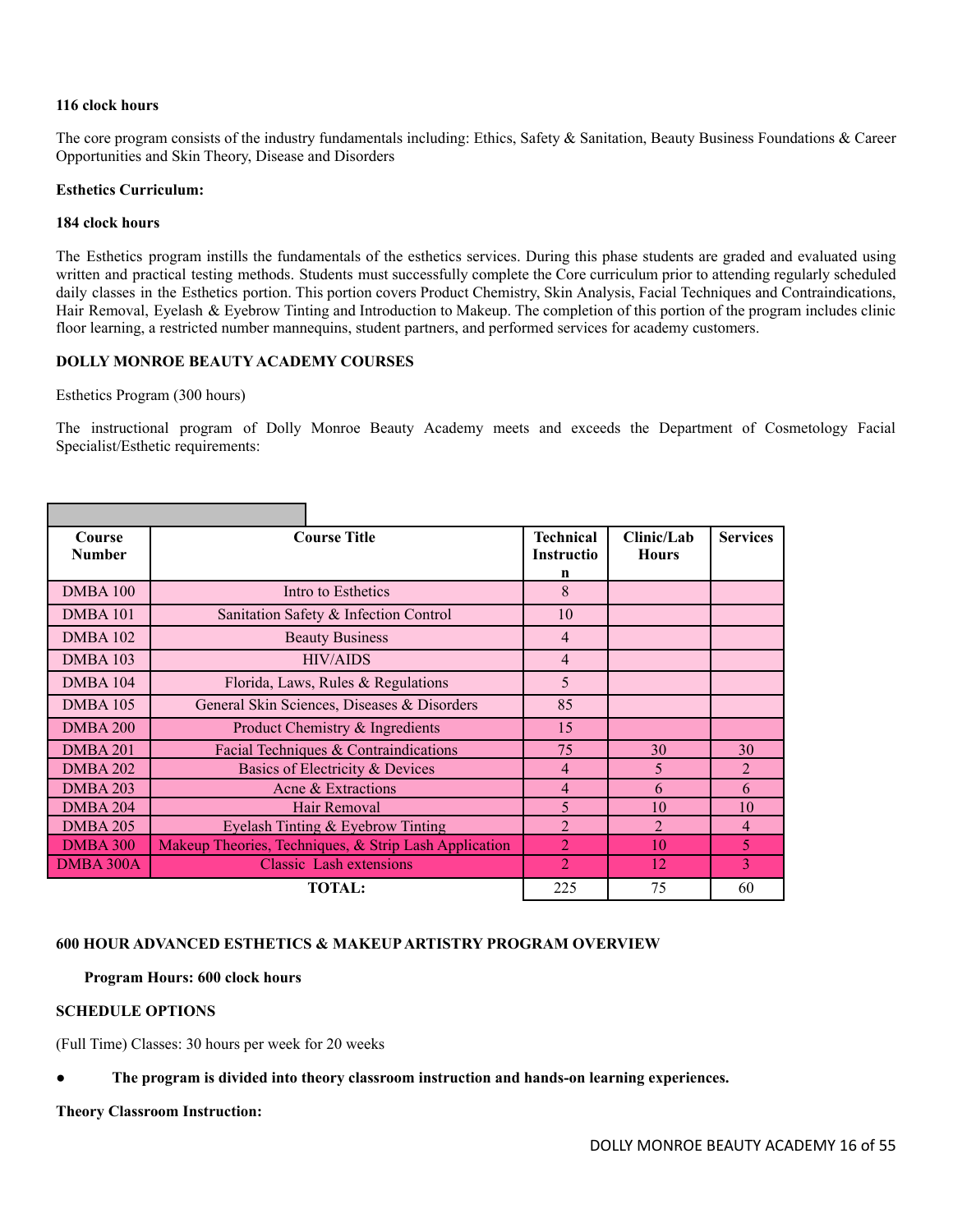Of the total program curriculum 450 hours are devoted to classroom workshops where students learn design principles, technical information, and professional practices. Once the theory instruction hours are complete the remaining 150 hours will be completed throughout the remainder of the program on increments of a weekly basis.

## **600 HOUR ADVANCED ESTHETICS & MAKEUPARTISTRY PROGRAM OUTLINE**

#### **Classroom Learning Experience**

#### **450 clock hours**

Classroom time is divided into five (5) areas:

CORE FOUNDATIONS, ESTHETICS, ADVANCED TREATMENTS, PROFESSIONAL DEVELOPMENT, MAKEUP ARTISTRY / EYELASH EXTENSIONS. Each area has an instructor that conducts the different specialty classes throughout the program; these may include theory lessons and/or hands on training, demonstrations, activities, or assignments.

#### **Clinic Classroom Learning Experience**

#### **150 clock hours**

Your clinic floor time will be guided with attention and group learning experiences using workshops, activities, assignments, and periodic exams developed specifically for monitoring progress. This is when you begin working on service guests in the clinic classroom. Students must have a passing grade in all areas prior to advanced clinic classroom experience.

Of this schedule, your time at Dolly Monroe Beauty Academy for the ADVANCED ESTHETICS & MAKEUP ARTISTRY program will be divided into the following designations:

## **Core Foundations Curriculum**:

## **120 clock hours**

The core program consists of the industry fundamentals including: Ethics, Safety  $\&$  Sanitation, Beauty Business Foundations  $\&$  Career Opportunities and Skin Theory, Disease and Disorders

#### **Esthetics Curriculum:**

#### **175 clock hours**

The Esthetics program instills the fundamentals of the esthetics services. During this phase students are graded and evaluated using written and practical testing methods. Students must successfully complete the Core curriculum prior to attending regularly scheduled daily classes in the Esthetics portion. This portion covers Product Chemistry, Skin Analysis, Facial Techniques and Contraindications, Acne & Extractions, Basics of Electricity & Devices, Hair Removal, Eyelash & Eyebrow Tinting. The completion of this portion of the program includes clinic floor learning, a restricted number of mannequins, student partners, and performed services for academy customers.

#### **Advanced Treatments:**

#### **55 clock hours**

During this phase students will advance their esthetics portfolio by exploring additional treatment services allowed within the facial specialty license. This segment also allows for school field trips and extracurricular activities where time allows. This phase is based on instructor discretion however may include service such as chemical peels and dermaplaning.

#### **Makeup Curriculum:**

#### **151 clock hours**

During this phase students will master the knowledge and skills in makeup artistry and gain a strong foundation of cosmetic chemistry, sanitation, makeovers, natural application, evening application, camouflage, corrective, special effects, and bridal work. Students will learn sales techniques, advanced product usage, and customer relations in preparation for work as makeup artists in salons and spas, on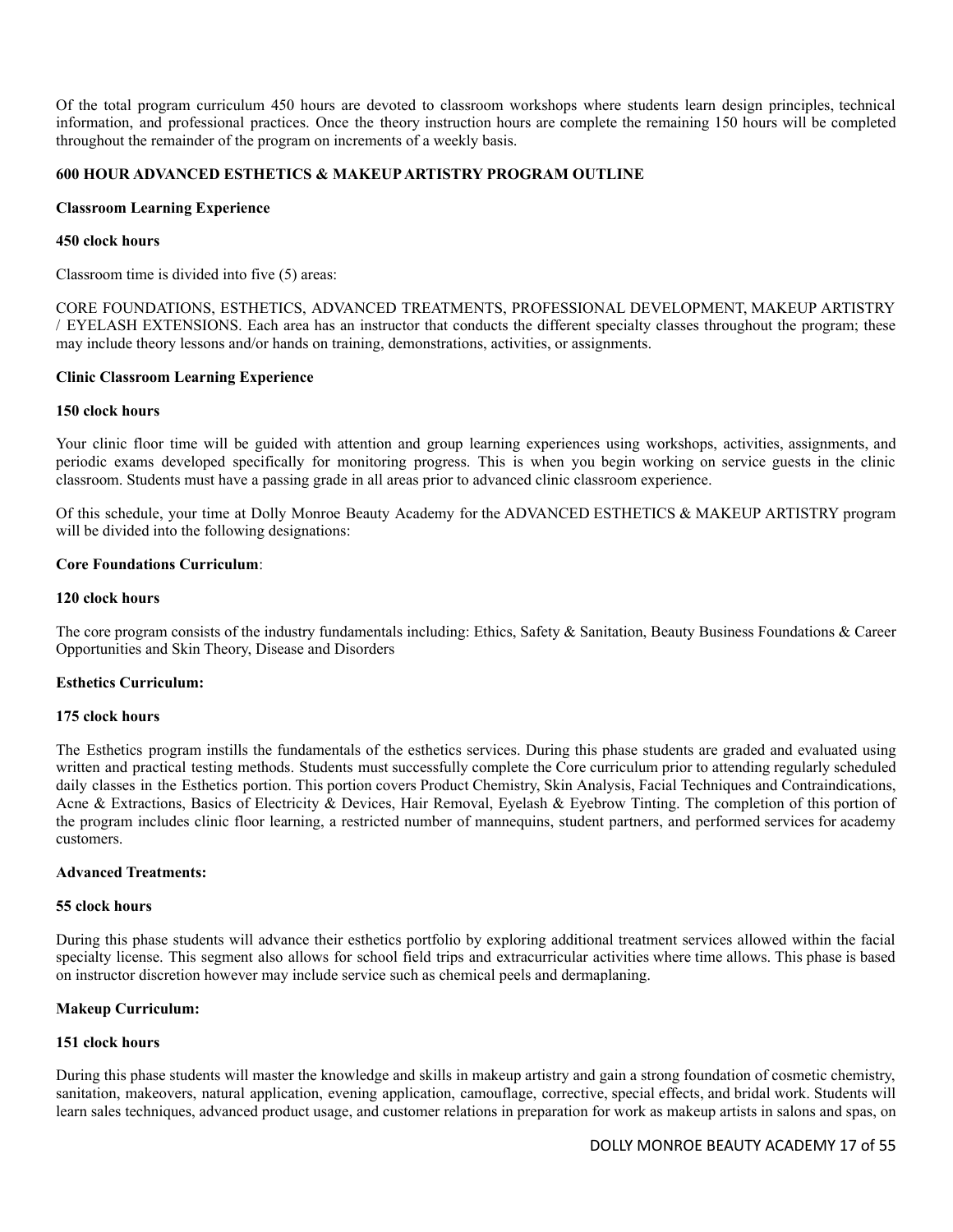set, in the studio, or for freelance makeup career opportunities. Students must have a passing grade in all areas. Students are graded and evaluated using written and practical testing methods. Students must successfully complete the Esthetics curriculum prior to attending regularly scheduled daily classes in the Makeup portion. The completion of this portion of the program includes clinic floor learning, a restricted number mannequins, student partners, and performed services for academy customers.

# **Eyelash Extensions**

## **60 clock hours**

During this phase students will learn introductory skills and practices of semi-permanent eyelash extensions. Instruction includes classic lash extensions, sanitation, marketing, and more.

## **Professional Development Curriculum:**

## **40 clock hours**

During this phase you will enter a new phase of specialty classroom workshops coupled with challenging practical assessments designed to continue building your skills as a future beauty industry professional. You will spend hours in the Academy in "high gear" by using your own artistic and creative abilities, preparing for field entry, resume business plans and portfolio submission all with a goal to prepare yourself for your future beauty industry career.

# **Advanced Esthetics & Makeup Artistry Program (600 hours)**

The instructional program of Dolly Monroe Beauty Academy meets and exceeds the Department of Cosmetology Facial Specialist/Esthetic requirements:

| Course<br><b>Number</b> | <b>Course Title</b>                                  | <b>Technical</b><br><b>Instruction</b> | Clinic/Lab     | <b>Services</b> |
|-------------------------|------------------------------------------------------|----------------------------------------|----------------|-----------------|
|                         |                                                      |                                        | <b>Hours</b>   |                 |
| <b>DMBA 100</b>         | Intro to Esthetics                                   | 8                                      |                |                 |
| <b>DMBA 101</b>         | Sanitation & Safety: Infection Control               | 10                                     |                |                 |
| <b>DMBA 102</b>         | <b>Beauty Business</b>                               | 8                                      |                |                 |
| <b>DMBA 103</b>         | <b>HIV/AIDS</b>                                      | $\overline{4}$                         |                |                 |
| <b>DMBA 104</b>         | Florida, Laws, Rules & Regulations                   | 5                                      |                |                 |
| <b>DMBA 105</b>         | General Skin Sciences, Diseases & Disorders          | 85                                     |                |                 |
| <b>DMBA 200</b>         | Product Chemistry & Ingredients                      | 15                                     |                |                 |
| <b>DMBA 201</b>         | Facial Techniques & Contraindications                | 75                                     | 30             | 30              |
| <b>DMBA 202</b>         | Basics of Electricity & Devices                      | 8                                      | 5              | 5               |
| <b>DMBA 203</b>         | Acne & Extractions                                   | 4                                      | 5              | 6               |
| <b>DMBA 204</b>         | Hair Removal                                         | 8                                      | 10             | 10              |
| <b>DMBA 205</b>         | Eyelash Tinting & Eyebrow Tinting                    | $\overline{2}$                         | $\overline{2}$ | $\overline{4}$  |
| DMBA 300                | Makeup Theories, Techniques & Strip Lash Application | 85                                     | 30             | 15              |
| <b>DMBA 301</b>         | Airbrush & Bridal Makeup                             | 8                                      | 8              | 5               |
| <b>DMBA 302</b>         | <b>Beginners Special FX</b>                          | 5                                      | 15             | $\overline{5}$  |
| <b>DMBA 400</b>         | <b>Advanced Treatments</b>                           | 40                                     | 15             | 15              |
| <b>DMBA 500</b>         | <b>Eyelash Extensions</b>                            | 40                                     | 20             | 5               |
| <b>DMBA 600</b>         | <b>Professional Development</b>                      | 40                                     |                |                 |
|                         | <b>TOTAL:</b>                                        | 450                                    | 150            | 110             |

#### **Description of Course Numbering System**

The acronym DMBA (Dolly Monroe Beauty Academy) numbering system will presume as follows:

Courses labeled in the 100's category are restricted to Core Foundations Curriculum. Courses in the 200's category are restricted to Esthetics Curriculum, while the courses labeled in the 300's category are designed for Makeup Curriculum & the 400's are designed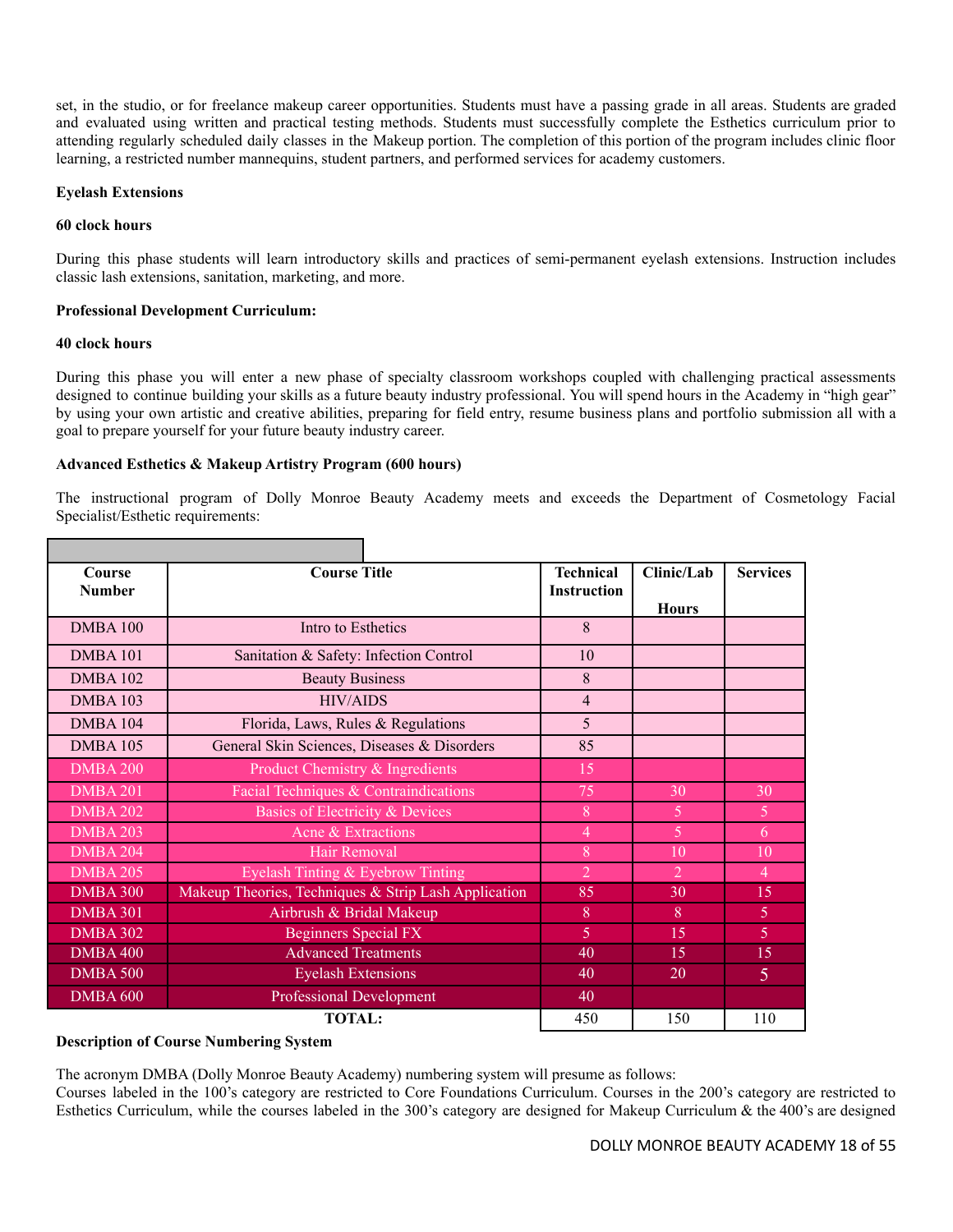for Advanced Treatments, 500's represent eyelash extension training & the 600's are designed for Professional Development Curriculum only.

# **COURSE DESCRIPTION DMBA 100: Intro to Esthetics**

(8 clock hours) This course introduces the student to the necessary skills & professional guidelines to start, secure, and continue a career as a beauty professional. This course reviews areas of: life skills, professional image, communication skills, and ethics as it pertains to expectations in the industry including in the classroom.

## **DMBA 101: Sanitation**

(10 clock hours) This course teaches the proper ways to sanitize and disinfect objects and implements. It also reviews types of bacteria, & the Milady chapters on sanitation and disinfection, chemical safety, and electrical safety requirements.

# **DMBA 102: Beauty Business Foundations**

(4 clock hours for 300 hour) (8 clock hours for 600 hour) This course introduces the business skills & career field of esthetics along with its job opportunities, expectations on the job, and the beauty business. This course also reviews the factual historic knowledge of esthetics.

# **DMBA 103: HIV/AIDS**

(4 clock hours) This course teaches the causes of HIV/AIDS, Prevention, and Proper sanitation within the field of beauty to avoid cross contamination of instruments. This course meets the 4 Hour requirement set forth by the Florida Board of Cosmetology.

# **DMBA 104: Florida Laws, Rules, & Regulation**

(5 clock hours) This course teaches the Florida state laws and regulations in the field of cosmetology as it relates to esthetics and makeup artistry.

## **DMBA 105: General Skin Sciences Diseases & Disorders**

(85 clock hours) This course teaches the structure of the skin and the disorders that can and cannot be treated by estheticians. This course continuously reviews proper protocol for skin analysis as well.

#### **DMBA 200: Product Chemistry**

(15 clock hours) This course teaches the standard ingredients involved in skin care and cosmetics, their uses, and importance to the industry. This course also discusses advanced career opportunities such as advanced facial and/or body treatments.

# **DMBA 201: Facial Techniques & Contraindications**

(75 clock hours) & (30 clinic/lab hours for 300 hour 40 clinic/lab hours for 600 hour) This course teaches the facial treatment room & setup, proper skin analysis, facial treatment steps, mask & massage technique, with collaboration of facial services

#### **DMBA 202: Basics of Electricity**

(4 clock hours & 5 clinic/lab hours for 300 hour) (8 clock hours  $\&$  5 clinic/lab hours for 600 hour) This course teaches the setup, use, and maintenance of electrical devices with collaboration of facial services

# **DMBA 203: Acne & Extractions**

(4 clock hours & 6 clinic/lab hours) This course teaches the importance and proper procedures, safety precautions, and methods of manual extractions. This course also discusses procedure protocols for the proper treatment of acne and using advanced exfoliation options.

## **DMBA 204: Hair Removal**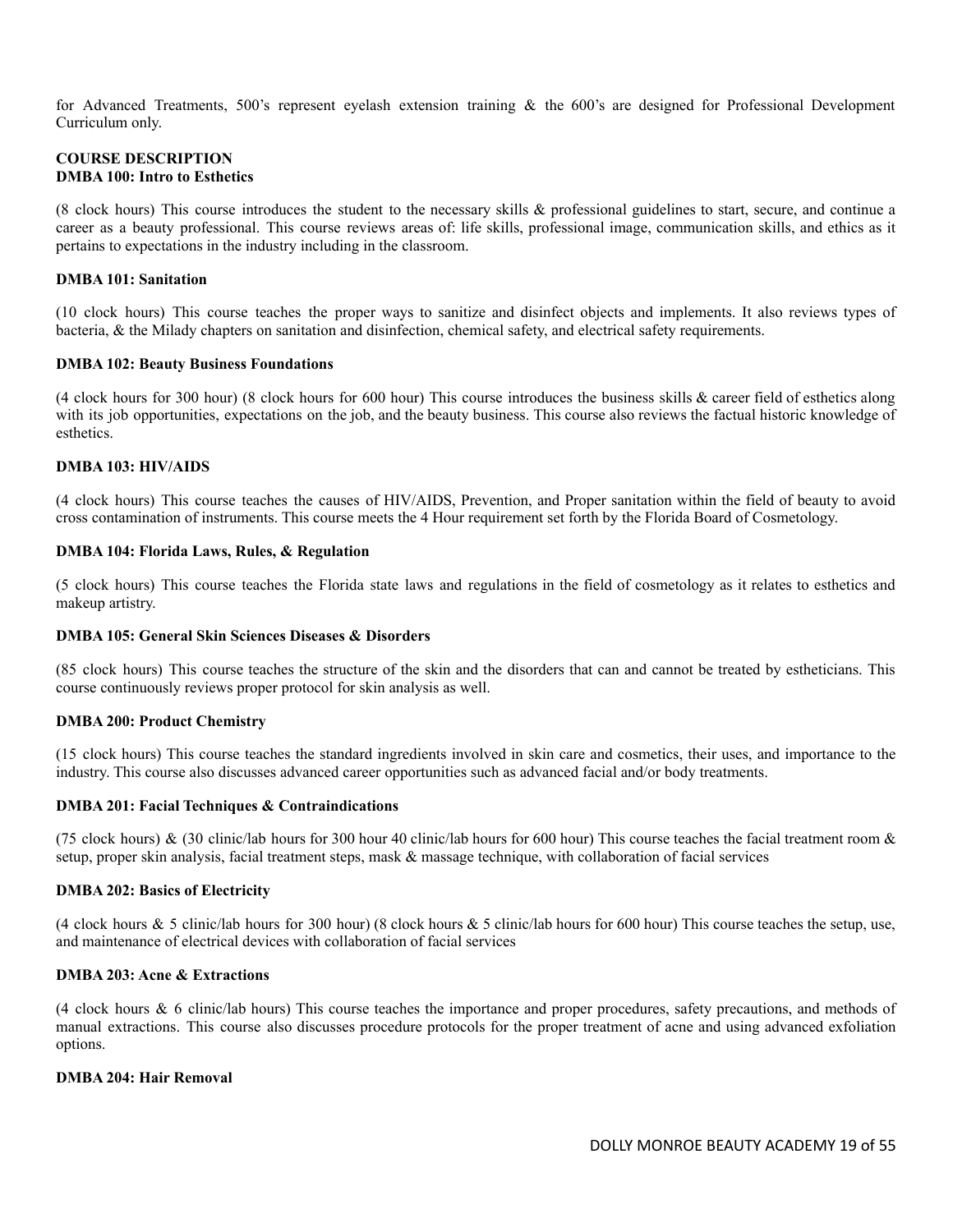(5 clock hours & 10 clinic/lab hours for 300 hour) (8 clock hours & 10 clinic/lab hours for 600 hour) This course teaches proper procedures, safety precautions, and methods of hair removal including waxing, tweezing, threading, and sugaring

# **DMBA 205: Eyelash & Brow Tinting**

(2 clock hours & 2 clinic/lab hours) This course teaches proper procedures, safety precautions, and methods of tinting of eyelashes and natural eyebrow technique.

# **DMBA 300: Makeup Theories, Techniques, and Strip Lash Application**

(2 clock hours, 10 clinic/lab hours for 300 hour;) or (85 clock hours. 30 clinic/lab hours for 600 hour) This course introduces the foundational tools to become a successful makeup artist, including health and sanitation, product usage, face shapes, theory and job outlook. This course also covers common knowledge and myths regarding the makeup artistry industry, theories, and their relevance to how the theories and trends influence the industry today and in the future and factual historic knowledge of makeup cosmetics and artistry. This course is an enrichment course which reviews previous lectures and further understanding of the dimension of color by observing color relationships and selecting and mixing colors. Students will know the meaning of Chroma, saturation, hue, lightness, colorfulness and brightness. This course teaches corrective makeup applications for skin disorders and discolorations as well as the importance of the beauty industry to cater to these needs. This course also teaches manual manipulation of products, texture, tones and colors to achieve advanced camouflage of tattoos and teaches airbrush machine product manipulation of texture, tones, and colors to achieve advanced airbrush camouflage of tattoos. This course teaches makeup application techniques and standards for the fashion and runway industry and makeup application techniques and standards for TV and Magazine industries. This course teaches makeup application techniques and standards for the public in attendance to special events and everyday makeup looks and teaches makeup application techniques and standards for the bridal industry including brides and bridal parties.

# **DMBA 300A: Classic Lash Extensions**

(2 clock hours, 12 clinic/lab hours) This course teaches proper procedures, safety precautions, and methods of false eyelash applications including strip lashes, individual lashes, and semi-permanent lash applications. Classic Lash Extensions for 300 hour program students. Volume & Classic Lashes for 600 Hour Students only.

# **DMBA 301: Airbrush & Bridal**

(8 clock hours & 8 clinic/lab hours) This course teaches makeup application utilizing an airbrush machine regarding all beauty applications

## **DMBA 302: Beginners Special FX**

(5 clock hours & 15 lab hours) This course teaches makeup application techniques and standards for bruising, scars, burns, old age, character/creature creations and/or prosthetics application.

# **DMBA 400: Advanced Treatments**

(40 clock hours, 15 clinic/lab hours) This course is based on instructor discretion and is utilized to place enrichment activities, field trips, and advanced esthetic demonstrations and/or practices to be implanted whenever possible throughout the program curriculum as time allows. Advanced treatments may include Chemical Peels, Dermaplaning, and more.

# **DMBA 500: Eyelash Extensions**

(40 clock hours, 20 clinic/lab hours) This course teaches proper procedures, safety precautions, and methods of false eyelash applications including strip lashes, individual lashes, and semi-permanent lash applications. Volume & Classic Lashes

#### **DMBA 600:Professional Development**

(40 clock hours) This course teaches the importance of individuality within the industry and how to discover specializations within the industry, as well as passion through a narrowed focus job outlook. This course teaches the importance of branding and its relation to marketing and marketing tools. social media outlets and their importance to building, creating, and starting a successful career as a professional esthetician and makeup artist.This course reviews resume building techniques, including but not limited to job interviewing, workforce professionalism, portfolio building, self-image, compensation, and payroll deductions. **\*** In addition to the state requirements listed above, Dolly Monroe Beauty Academy provides training in the areas of communication skills, professional ethics, salesmanship, record-keeping, and client service record cards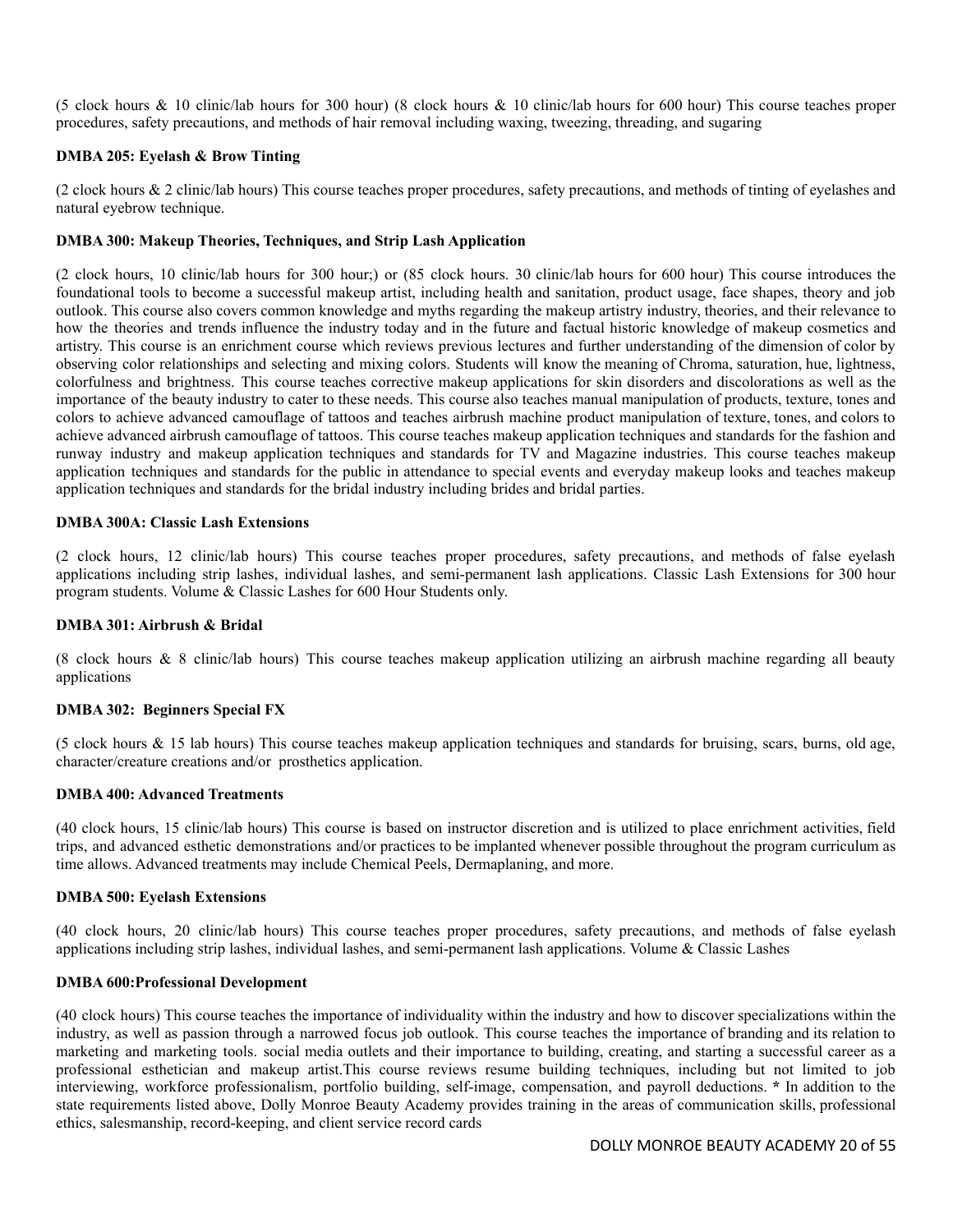## **TESTING AND GRADING PROCEDURE**

## **A = 90% - 100% B = 80% - 89% C = 75% - 79% FAIL = 74% OR BELOW**

The following exams and grading procedures are incorporated during the student's 300-hour course:

Theory/Chapter exams:

Students must receive a grade of **75% or higher** on each theory exam.

Written Final Exam:

This exam covers an overview of all related esthetic subjects (e.g., anatomy, chemistry, etc.) and an overview of all theory instruction, Florida state law, and other items covered within the program such as procedure protocols, safety and sanitation. Students must receive a grade of **85% or higher** on their final exam.

If a student fails to pass any of these exams on their third attempt, they may be asked to withdraw and re-enroll in the next core start date.

Students that fail to complete and pass the final exams/practicals with a score of 85% or higher after a second attempt will be required to retake the exam a third time at the students cost of \$50.00 per each retake examination required by the student.

# **PROGRAM MEASURABLE PERFORMANCE OBJECTIVES**

Complete the required number of clock hours of training.

Achieve and receive passing grades on all practical graduation requirements and projects, including theoretical examinations.

Satisfactorily pass final written exams and quizzes.

Upon completion, receive a graduation certificate from the Dolly Monroe Beauty Academy.

#### **SAFETY PRECAUTIONS FOR THE BEAUTY INDUSTRY**

By following safety precautions, you contribute to the health, welfare, and safety of the community.

Always have good hygiene and be professionally dressed. Keep a first aid kit on hand, follow safety regulations, and keep equipment properly sanitized. The following precautions should always be taken with each service guest:

Protect service guests' clothing by appropriately draping them.

Ask service guests to remove any glasses, hats, etc. to complete the service.

Keep all chemicals away from the eyes. In case of eye contact with chemicals, thoroughly rinse the eyes with cold water.

Wear gloves when dealing with chemicals that require such precaution.

Remember that anything containing chemically active ingredients must be used carefully to avoid injury to you and your service guest.

#### **INDUSTRY REQUIREMENTS**

Students interested in pursuing a career in Esthetics and or Makeup Artistry should:

Develop finger dexterity and a sense of form and artistry.

Enjoy dealing with the public.

Stay current on the latest fashions and beauty techniques.

Make a strong commitment to your education.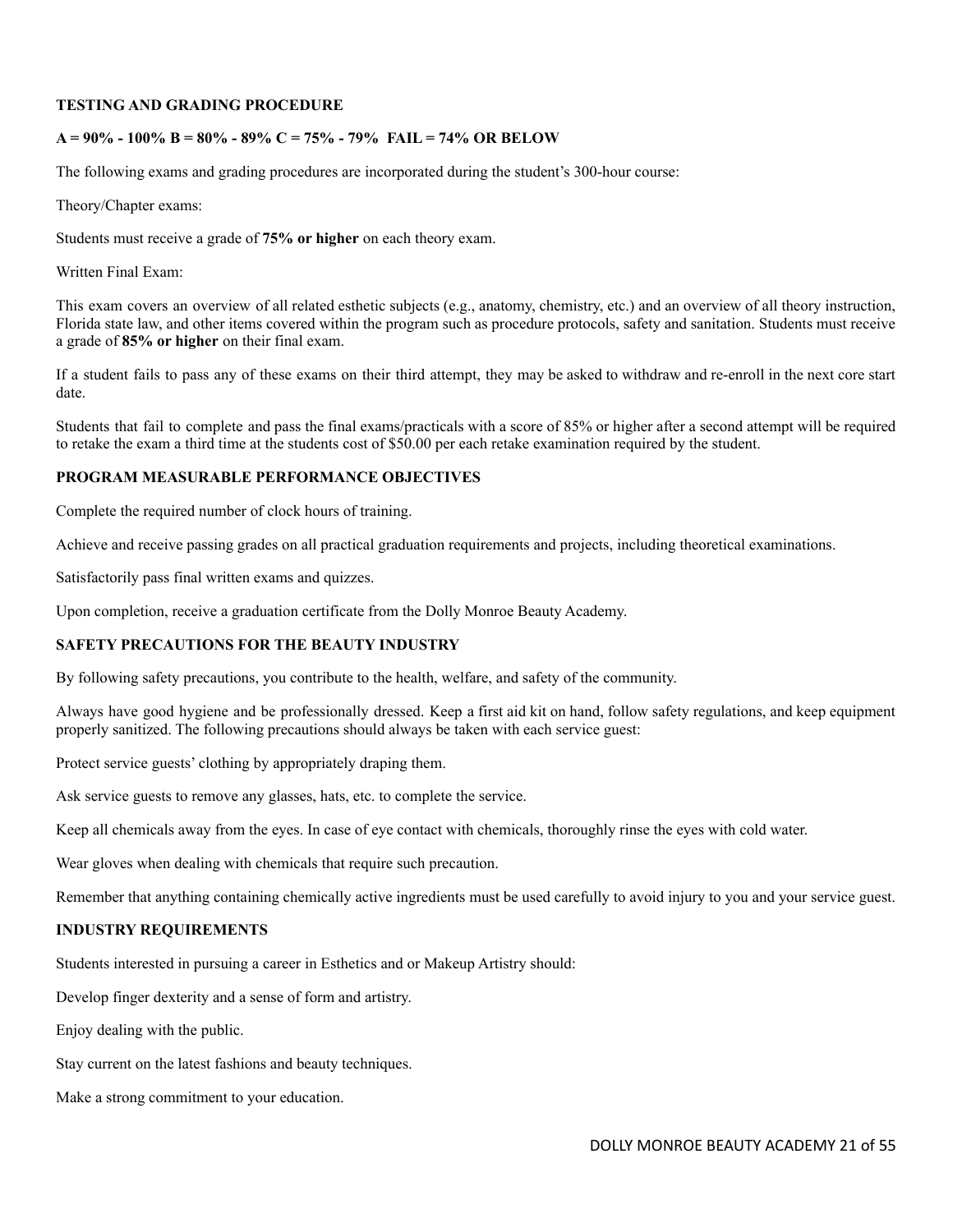Be aware that the work can be tedious and physically demanding because of long hours standing and using your hands at shoulder level.

# **STUDENT SERVICES**

**Advising**: Students are provided with academic advising and additional assistance as necessary. If referral to professional assistance is necessary, the school maintains a record of such referral. Information and advice on any financial assistance are accessible to students. Dolly Monroe Beauty Academy also gives advice and information to students on these subjects:

a. Regulations governing licensure to practice, including reciprocity among jurisdictions.

- b. Advice provided in regards to employment opportunities but with no guarantee of employment.
- c. Opportunities for continuing education following graduation.

# **GRADUATION REQUIREMENTS IN COURSES**

Students must receive the required number of clock hours of training and meet all state requirements as well as have all assignments completed in entirety.

Satisfactoryly pass all practical exams.

Complete the required theory hours and pass all written theory exams.

Pay all tuition costs or make satisfactory arrangements for payment of all debts owed to the school.

Once the student has met all requirements, and upon graduation he or she will receive a **Diploma**.

Dolly Monroe Beauty Academy reserves the right to retain a student in school if the student's progress is not satisfactory as determined by the school's administration and/or the student fails to complete all listed requirements or fails to pass the exams. Dolly Monroe Beauty Academy will not release the student's official transcripts until all graduation requirements are met.

A student who withdraws will receive a transcript that will include the number of hours for which the school has completed training only if the student does not owe any outstanding debts to the academy. For the purposes of transfer or graduation, hours will not be released by the school until all monies owed to it have been paid and all academic requirements pertaining to those hours have been completed.

The state of Florida requires 220 hours of education to become licensed as an esthetician/facial specialist.

Following graduation, students are not required to take a state board practical and written examination before receiving their Florida facial specialist license. This license is a protected license and must be renewed every other year. The state board gives these licenses and there is a charge not included in tuition upon completion and graduation of the Dolly Monroe Beauty Academy programs.

Upon graduation, the school will issue one (1) transcript to the student. If the student misplaces or loses the transcript, the school will charge a fee of \$25.00 for a replacement. The school has 30 days to send the replacement.

#### **GRADUATION, EMPLOYMENT PLACEMENT, AND JOB OPPORTUNITIES**

Many wonderful career opportunities are available within the beauty industry. In addition to esthetics, this industry also offers opportunities in areas such as skin care, makeup, product education, platform artistry, and salon management.

Dolly Monroe Beauty Academy does not guarantee employment upon graduation.

# **STUDENT KIT—Esthetics and Makeup Artistry Program (300 Hours)**

Students are responsible to purchase a Dolly Monroe Beauty Academy Kit at an additional cost of \$3,350 from the tuition. Please note that students are responsible for the purchase of stationery and replacement supplies. Student kits are subject to change without prior notification based on inventory and product availability.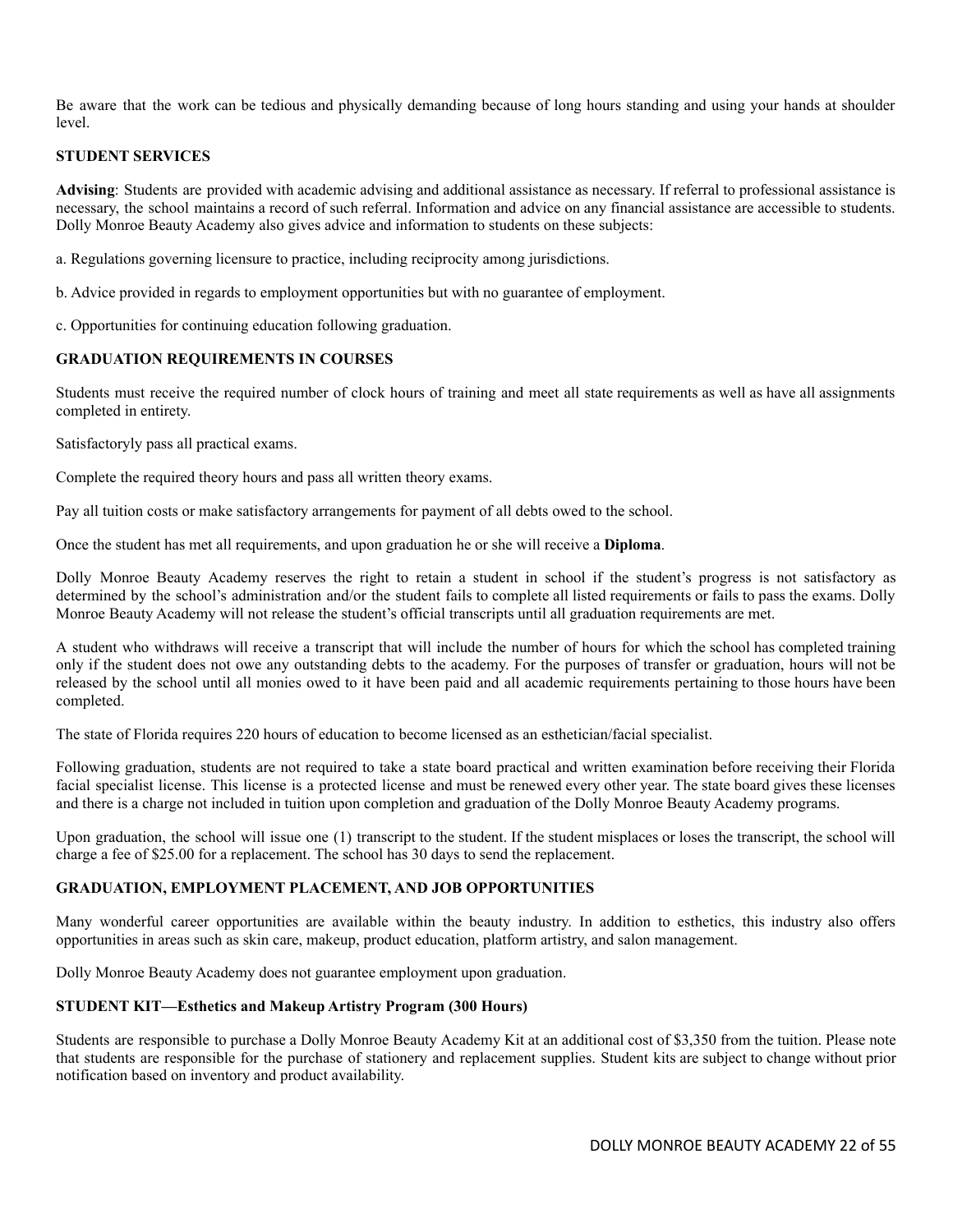The following items are contained in the 300 Hour Dolly Monroe Beauty Academy kit:

| Makeup & Lash Kit               | <b>Facials &amp; Wax Kit</b>     | <b>Necessities Kit</b>           |
|---------------------------------|----------------------------------|----------------------------------|
| Brow Pencil Set                 | Complete Student Dermalogica Kit | School Uniform                   |
| Eveliner                        | Tint Kit                         | <b>Facial Brush Set</b>          |
| Mascara                         | <b>Facial Brush Set</b>          | Complete Student Dermalogica Kit |
| Primer                          | School Uniform                   | Linen Set                        |
| Powder Set                      | Linen Set                        |                                  |
| Blush palette                   | Starter Wax Kit-Soft Wax         |                                  |
| Lip Set                         |                                  |                                  |
| Brush set                       |                                  |                                  |
| <b>Eyeshadow Palette</b>        |                                  |                                  |
| <b>Foundation Set</b>           |                                  |                                  |
| Pack of disposables applicators |                                  |                                  |
| Strip lash set                  |                                  |                                  |
| Starter Lash Kit - Classic      |                                  |                                  |

E books: Milady's Standard Esthetics: Fundamental ISBN 9780357263792 Standard Makeup Artistry Fundamentals & Worksheets published: 4/28/19 "Textbooks listed are the most recent editions available."

\*student kits are subject to change at any time without notice due to the supply and demand of the industry and its manufacturers, supplies, and resources available at the time of purchase. Dolly Monroe Beauty Academy is not held responsible or liable for the discontinuance or delayed shipments of products of supplies of its third-party suppliers\*

# **STUDENT KIT—Esthetics and Makeup Artistry Program (600 Hours)**

Students are responsible to purchase a Dolly Monroe Beauty Academy Kit at an additional cost of \$4,500 from the tuition. Please note that students are responsible for the purchase of stationery and replacement supplies. Student kits are subject to change without prior notification based on inventory and product availability.

The following items are contained in the 600 Hour Dolly Monroe Beauty Academy kit:

| Makeup & LashKit                    | <b>Facials &amp; Wax Kit</b>     | <b>Necessities Kit</b>           |
|-------------------------------------|----------------------------------|----------------------------------|
| Airbrush Kit                        | Complete Student Dermalogica Kit | School Uniform                   |
| Brow Pencil Set                     | Tint Kit                         | Facial Brush Set                 |
| Eyeliner                            | Facial Brush Set                 | Complete Student Dermalogica Kit |
| Mascara                             | Chemical Peel Kit                | Linen Set                        |
| Primer                              | Micro-Needling Machine           | Micro-Needling Machine           |
| Powder Set                          | Dermaplaning Scalpels            | Dermaplaning Scalpels            |
| Blush Set                           | School Uniform                   |                                  |
| Lip Set                             | Linen Set                        |                                  |
| Brush set                           | Starter Wax Kit-Soft Wax         |                                  |
| <b>Eyeshadow Palette</b>            | Starter Wax Kit - Hard Wax       |                                  |
| <b>Foundation Set</b>               |                                  |                                  |
| Pack of disposables applicators     |                                  |                                  |
| Strip lash set                      |                                  |                                  |
| Director's Makeup Chair             |                                  |                                  |
| Vanity Makeup Mirror                |                                  |                                  |
| Makeup Carrying Case                |                                  |                                  |
| Ring Light                          |                                  |                                  |
| Starter Lash Kit - Classic & Volume |                                  |                                  |

E books: Milady's Standard Esthetics: Fundamental ISBN 9780357263792 published: 4/28/19 "Textbooks listed are the most recent editions available."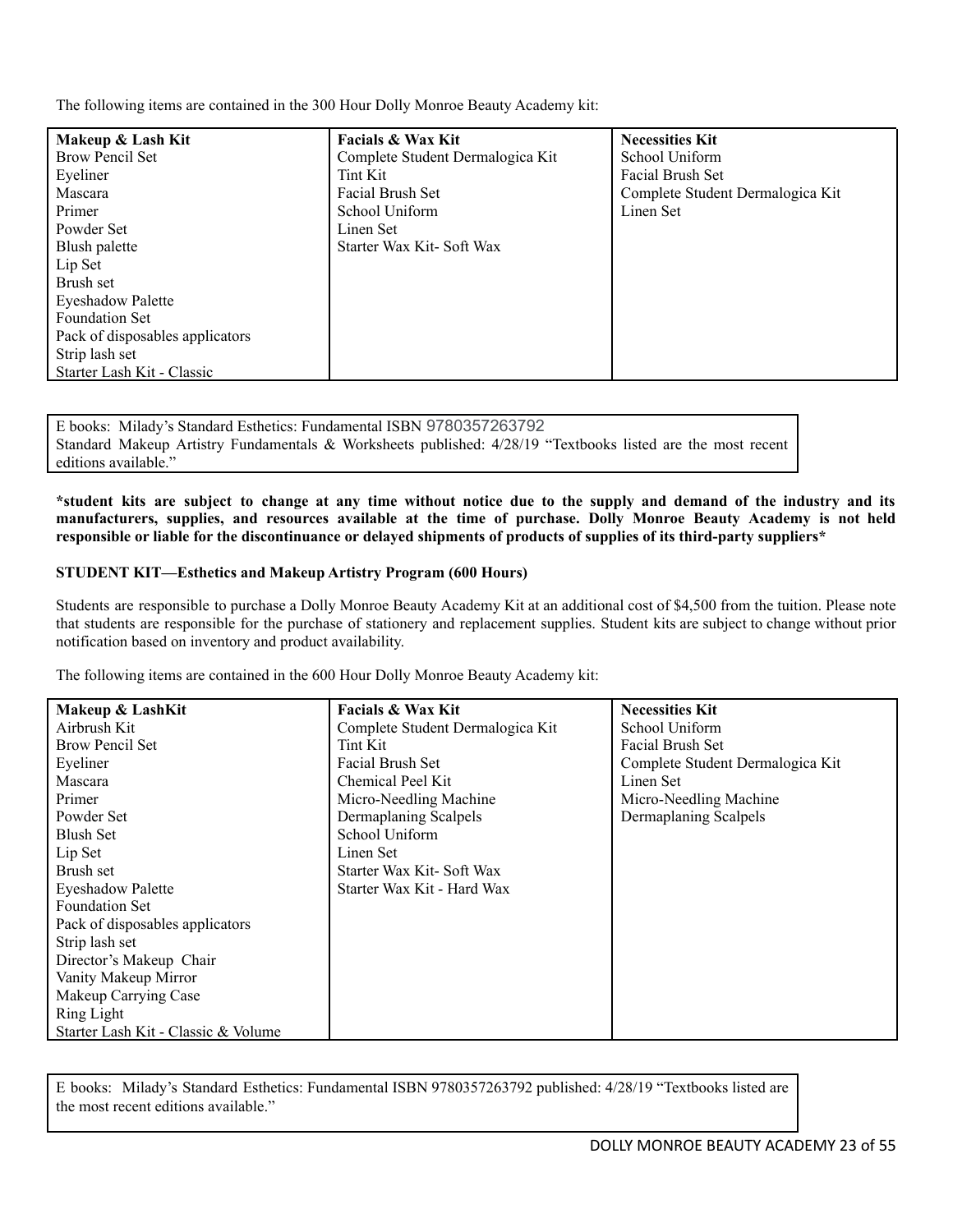\*student kits are subject to change at any time without notice due to the supply and demand of the industry and its manufacturers, supplies, and resources available at the time of purchase. Dolly Monroe Beauty Academy is not held responsible or liable for the discontinuance or delayed shipments of products of supplies of its third-party suppliers\*

#### **INSTITUTIONAL REFUND POLICY**

Should a student's enrollment be terminated, withdraw or canceled for any reason, all refunds will be made according to the following schedule:

a. Cancellation can be made in person, by Certified Mail or by termination.

b. All monies will be refunded if the school does not accept the applicant or if the applicant cancels within three (3) days business days of signing the enrollment agreement and making initial payment with the exception of the non-refundable \$150 application fee.

c. If a student (or in the case of a student under legal age, his or her parent or guardian) cancels his or her contract and demands his or her money back in writing, within three (3) business days of signing the enrollment contract, but before the first class, will result in a refund of all monies paid towards tuition. This policy applies regardless of whether or not the student has actually started training.

d. Cancellation after the third (3) Business Day of signing the enrollment contract, but before the first class, will result in a refund of all monies paid, with the exception of the application fee of \$150.00.

e. Cancellation after attendance has begun but through 40% completion of the program, will result in a Pro Rata refund computed on the number of hours completed to the total program hours.

f. For cancellation of any obligation, other than a book and supply assessment for supplies, materials and kits are not returnable because of use, within 3 working days from the student's signing an enrollment agreement or contract.

g. Cancellation after completing more than 40% of the program will result in no refund and all fees will be due to the institution.

h. Termination Date: In calculating the refund due to a student, the last date of actual attendance by the student is used in the calculation unless earlier written notice is received.

i. Refunds will be made within 30 days of termination of students' enrollment or receipt of Cancellation Notice from student.

j. Unofficial withdrawals are monitored every 8 days and a determination is made to withdraw a student who has been absent from school for 8 or more consecutive calendar days; the withdrawal date that will be used in this calculation is the student's actual last date of attendance.

A student's account may be sent to collections for nonpayment.

If the school closes permanently and no longer offers instruction after a student has enrolled, the school will provide a pro rata refund of tuition to the student.

If a student on an approved leave of absence notifies the school that he/she will not be returning, the date of withdrawal determination shall be the earlier of the scheduled date of return from the leave of absence or the date the student notifies the institution that the student will not be returning.

Below is an example of a pro rata refund for the program:

The amount listed is the amount a school may retain based on the number of hours completed to the total program hours.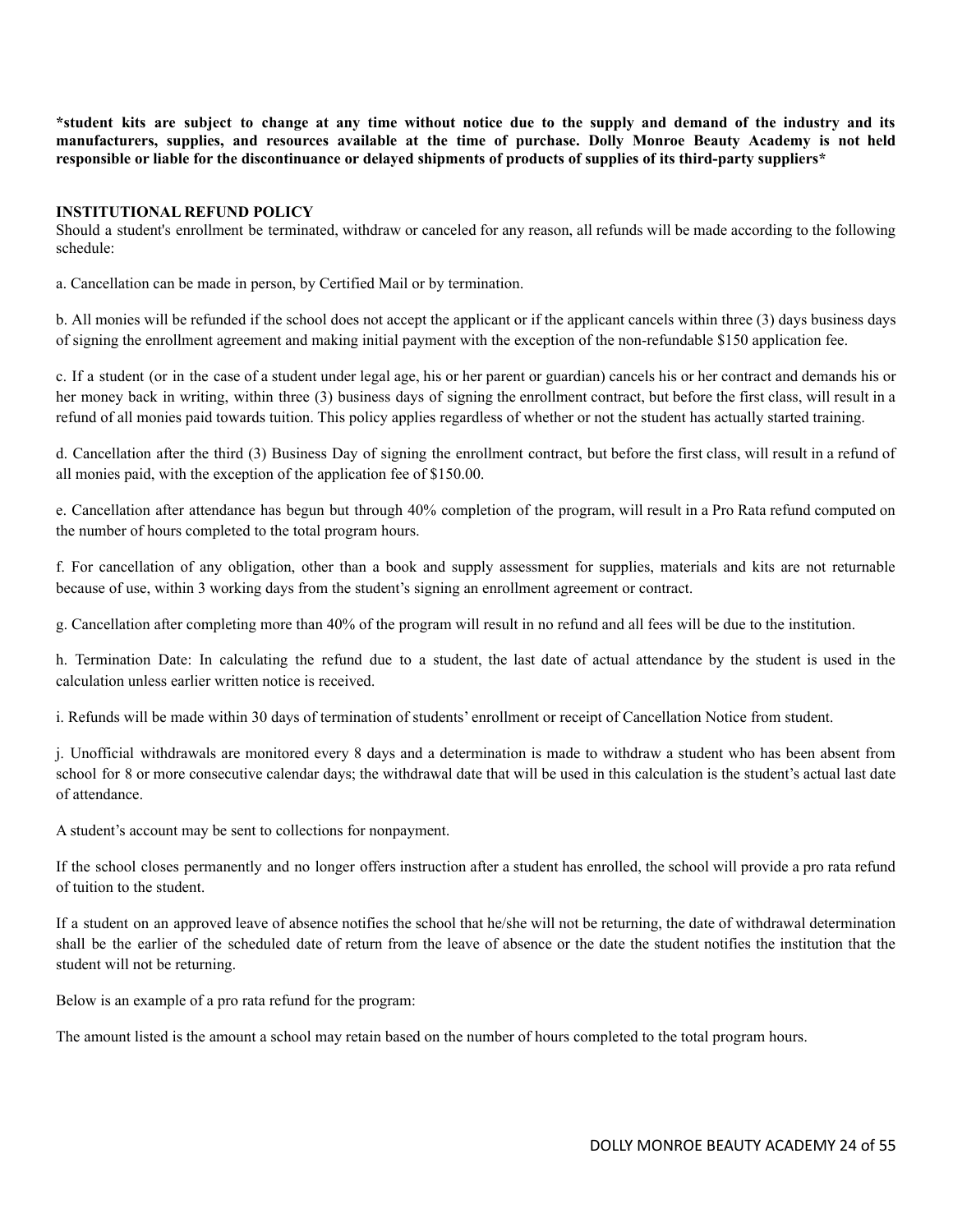| 300 Hour Program                           |            |            |            |            |
|--------------------------------------------|------------|------------|------------|------------|
|                                            |            |            |            |            |
| Percentage of Program Completed            | 0%-10%     | 11%-25%    | 26%-39%    | 40%-100%   |
| Dollar Amount of Total Tuition Owed to the | \$1,125.00 | \$2,250.00 | \$3,375.00 | \$4,500.00 |
| School /Percentage Equivalent              | 25%        | 50%        | 75%        | 100%       |
|                                            |            |            |            |            |

| 600 Hour Program                           |            |            |            |            |  |  |
|--------------------------------------------|------------|------------|------------|------------|--|--|
| Percentage of Program Completed            | 0%-10%     | 11%-25%    | 26%-39%    | 40%-100%   |  |  |
| Dollar Amount of Total Tuition Owed to the | \$2,250.00 | \$4.500.00 | \$6.750.00 | \$9,000.00 |  |  |
| School /Percentage Equivalent              | 25%        | 50%        | 75%        | 100%       |  |  |

# **FINANCIALAID**

# **Federal Title IV Financial Aid Programs**

Dolly Monroe Beauty Academy is pending approval by the U.S. Department of Education (DOE) to participate in several of the DOE's Title IV Student Financial Assistance programs. These programs, which consist of a grant and several loans, are listed below and a brief description of each is provided. Dolly Monroe Beauty Academy students who meet the DOE's eligibility requirements may apply to receive funds under these programs.

# **Pell Grants**

# **Federal Direct Subsidized Loan Federal Direct Unsubsidized Loan Federal PLUS Loan**

# **What is a Federal Pell Grant?**

A Federal Pell Grant, unlike a loan, does not have to be repaid. Pell Grants are awarded only to undergraduate students who have not earned a bachelors or professional degree. A professional degree would include a degree in a field such as pharmacy or dentistry. Pell grants are based on need and the cost of education at the eligible school the student chooses to attend. The most a student can receive in an award year, if eligible, is \$6,195.

# **FEDERAL DIRECT SUBSIDIZED LOAN:**

The subsidized loan program is based on need. As an undergraduate, a student may borrow up to \$3,500 for the first year and \$4,500 for the second year. However, a student cannot borrow more than the cost of attendance at his/her school less any other financial aid he/she may receive. Interest rates are fixed rates and will not begin until the student goes into repayment. Payments will begin 6 months after graduation or the date the student withdraws.

# **FEDERAL DIRECT UNSUBSIDIZED LOAN:**

The unsubsidized loan program is not based on need. Independent undergraduates may borrow up to \$6,000 per academic year and dependent students may borrow up to \$2,000 per academic year. Interest rates are fixed rates and will begin on the first day of the student's first disbursement. Students may or may not pay the interest while attending school but the principle is not due until 6 months after graduation or the date of withdrawal.

# **FEDERAL PLUS LOAN:**

The Plus Loan is designed for dependent students. Parents of dependent students may borrow up to the total cost of education per academic year for a child enrolled at least half-time. Interest rates are fixed rates for the life of the loan. If parents are denied a Plus Loan, the student may borrow up to an additional \$4,000 on their unsubsidized loan.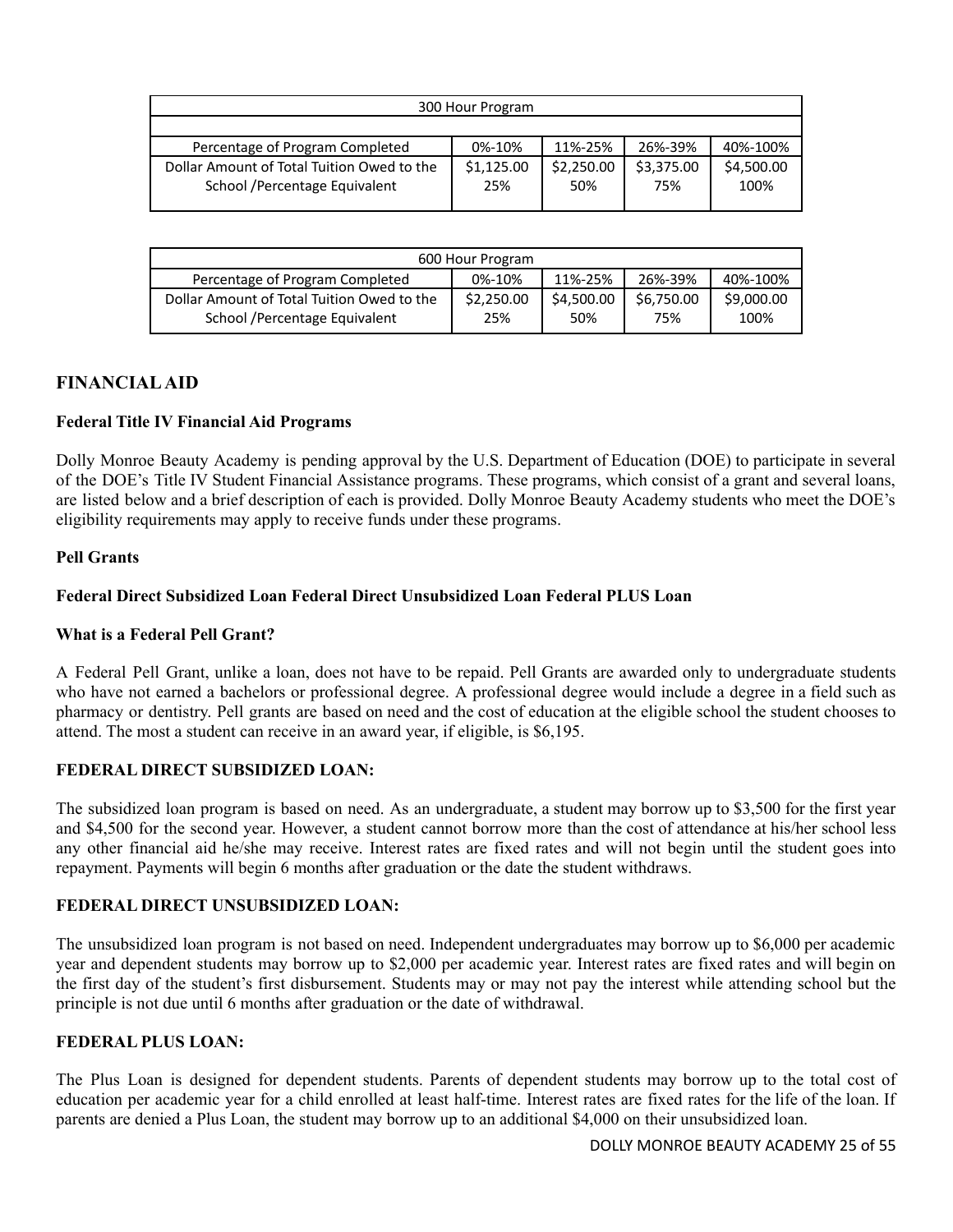More detail on these Title IV financial aid programs and how to qualify and apply for them are available from the Office of Financial Aid. Additional information is also available in the Dolly Monroe Beauty Academy Student Handbook.

# **RETURN TO TITLE IV POLICY**

The Academy uses a pro rata formula to determine whether any financial aid funds received for a student must be returned to the U.S. Department of Education (DOE). If a student has completed more than 60% of scheduled clock hours, no return of financial aid funds to DOE is required.

Students should understand that, even if financial aid funds must be returned to the DOE, the student is financially liable to the Academy for any unpaid tuition and fees after he or she has completed more than 40% of his or her scheduled clock hours. This means that the student himself or herself is not entitled to a refund

The following is an explanation of paragraph 2 and 3 above:

All students should understand that once they have completed 40% of the scheduled hours of their academic program, students are financially obligated to the Academy for the full cost of the program. Withdrawal after attendance has begun, but through 40% completion of the program, will result in a pro rata refund computed on the number of scheduled hours to the total program hours.

Students who receive Title IV student financial aid must understand that even though they were awarded Title IV funds, students are only entitled to all of the funding if there is a determination that the student has completed at least 60% of the scheduled hours in each of the payment periods that the Title IV funds are requested.

If the student completes less than 60% of the scheduled hours in the payment period, the Academy will perform a calculation required by the U.S. Department of Education to determine how much of the Title IV funding must be returned to the Department because the student did not earn the full amount. After this calculation, the Title IV-recipient may still owe and will be personally liable for any unpaid tuition and fees.

To be eligible for financial aid, you must make satisfactory academic progress toward your program of study. Satisfactory Academic Progress Policies are discussed within the academy catalog.

# **MAKE UP WORK**

Students must complete all required assignments and exams. To accommodate students, makeup test days and worksheet periods are scheduled by the Instructors, Administrative Director, and Academy Director. Students must complete make up work at the scheduled time. Students will be allowed two attempts towards their final exams and/or practicals. Students that fail to complete and pass the final exams/practicals with a score of 85% or higher after a second attempt will be required to retake the exam a third time at the students cost of \$50.00 per each retake examination required by the student.

Students who are behind in the number of hours completed or who have scheduled time off may not come in during their unscheduled time to make up hours. Make-up work and assignments must be scheduled by the student with their educator, Administrative Director, and the Academy Director. Students must comply with the conditions of the all academic, attendance, and student conduct policies in order to make up missed hours.

Time missed in a class can be made up at the end of the program in order to ensure that it does not interfere with the student's current class or student salon area schedule. The student's presence must be approved by the directors as well as the educator who is facilitating the class and is conditioned on the student's presence not exceeding the class-size limit.

If a student does not follow through with his or her commitment for the make-up hour(s), he or she may be denied future make-up hour requests or accommodations.

# **SATISFACTORY ACADEMIC PROGRESS (SAP)**

Federal, state and accreditation regulations require students make Satisfactory Academic Progress (SAP) to be eligible to receive Federal Student Aid. SAP measurements include multiple quantitative and qualitative evaluations (Cumulative Grade Point Average, Maximum Time Frame, and Rate of Progress.) The student satisfactory academic progress policy

# DOLLY MONROE BEAUTY ACADEMY 26 of 55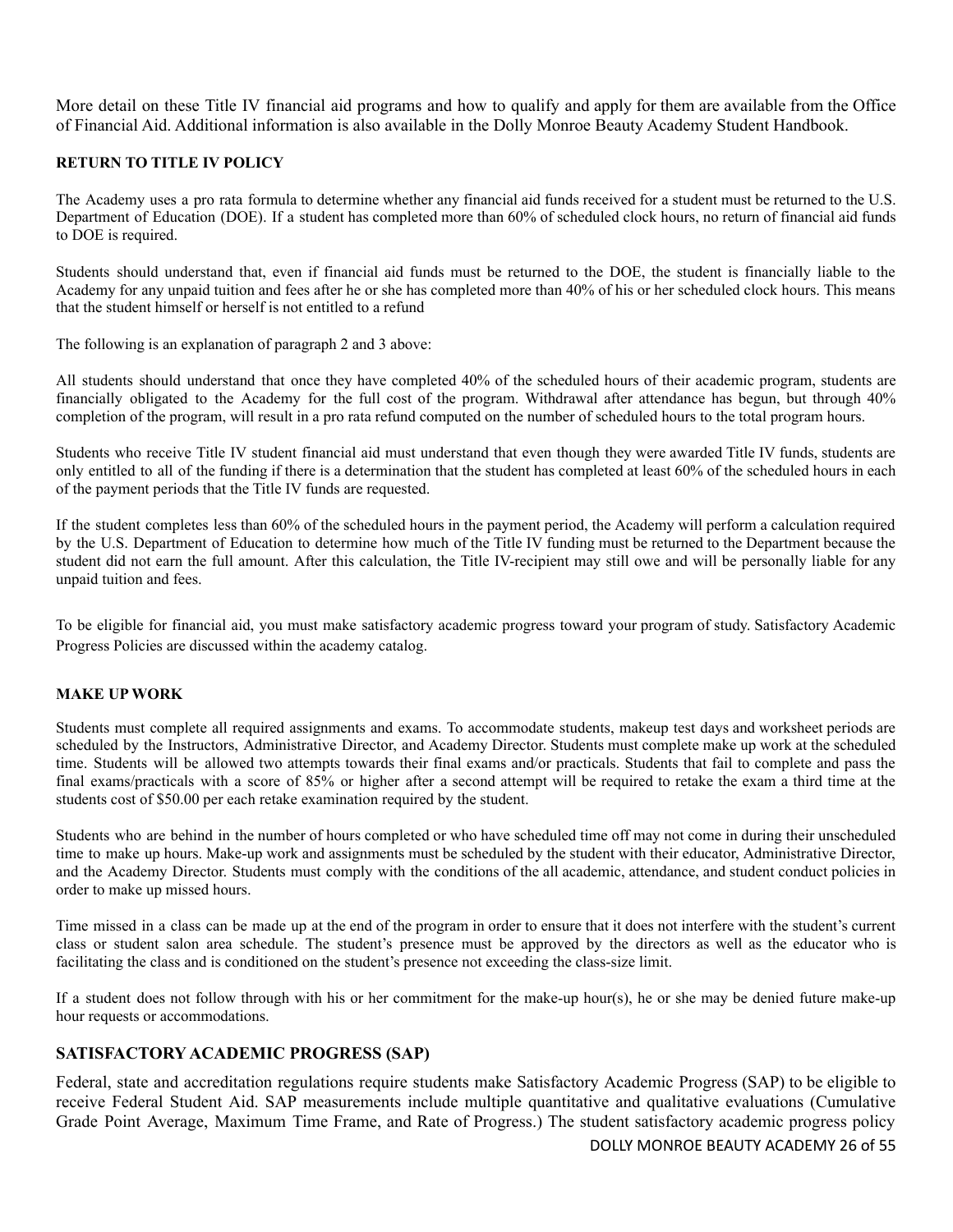applies to all students. Students must meet the minimum requirements for academics and attendance at the scheduled evaluation point. Students enrolled in Dolly Monroe Beauty programs must meet formal standards that measure their satisfactory progress toward graduation. The Satisfactory Academic Progress policy is provided to all students prior to enrollment. The policy is consistently applied to all students regardless of full time, part time, on campus/in person, or hybrid. Evaluations are maintained in the student file.

Dolly Monroe Beauty Academy has incorporated those standards into its own and requires all students to meet the standards of SAP identified below.

The SAP policy identifies:

What cumulative grade-point average you need to maintain.

- How quickly you need to be moving toward graduation (for instance, what percentage of clock hours you should have successfully completed by the end of each SAP evaluation point)
- How a grade of incomplete, a withdrawal, a repeated course, or transfer of clock hours from another school will affect your satisfactory academic progress.
- How often the Academy will evaluate your academic progress; What will happen if you fail to meet the SAP standards at any evaluation point.
- When you can appeal the Academy's decision that you have not made satisfactory academic progress and the conditions for that appeal; and,
- How you can regain satisfactory progress and, if you are a Title IV student financial aid recipient, how you can regain eligibility for federal student aid after failing a SAP standard.

All students are required to meet the standards of academic performance that are outlined in the sections below and they are evaluated regularly to determine that the standards are met.

These standards have multiple components:

- A minimum cumulative grade point average requirement (CGPA)
- A minimum successful completion rate based on all clock hours attempted (taken); and,
- A maximum time frame (MTF) requirement to successfully complete all required clock hours for your program of study.

Each student must achieve the minimum CGPA of 85% within the MTF established, achieving the required completion rate of 90% at each evaluation point.

Failure to meet these standards may result in dismissal from the program and in ineligibility to earn the diploma.

# **EVALUATION PROCEDURES AND REQUIRED LEVEL OF ACHIEVEMENT**

Formal satisfactory progress evaluations in both attendance and academics will occur when the enrolled students of the 300-hour Esthetics Program students reach 150 and 300 scheduled clock hours. Formal satisfactory progress evaluations in both attendance and academics will occur when the enrolled students of the 600-hour Advanced Esthetics & Makeup Artistry Program students reach 150, 300, 450, and 600 scheduled clock hours. Student's successful course completion percentage is based on the number of successfully completed credit hours (those with a 75% cumulative grade or higher) divided by the cumulative number of credit hours attempted by the student at that time. The following grading system is used to evaluate a student's academic ability: Grades and attendance (satisfactory academic progress) records are reviewed and signed by the student and maintained in the student's financial file. The following grading scale is used for theory and practical progress:

# **A = 90 – 100% B = 80 – 89% C = 75 – 79% Failing = 74% Below**

Practical and clinical work is graded by a signature on the student's practical clinic floor worksheet or guest service ticket. A signature from an instructor represents a passing grade, which means all elements of the practical grading criteria were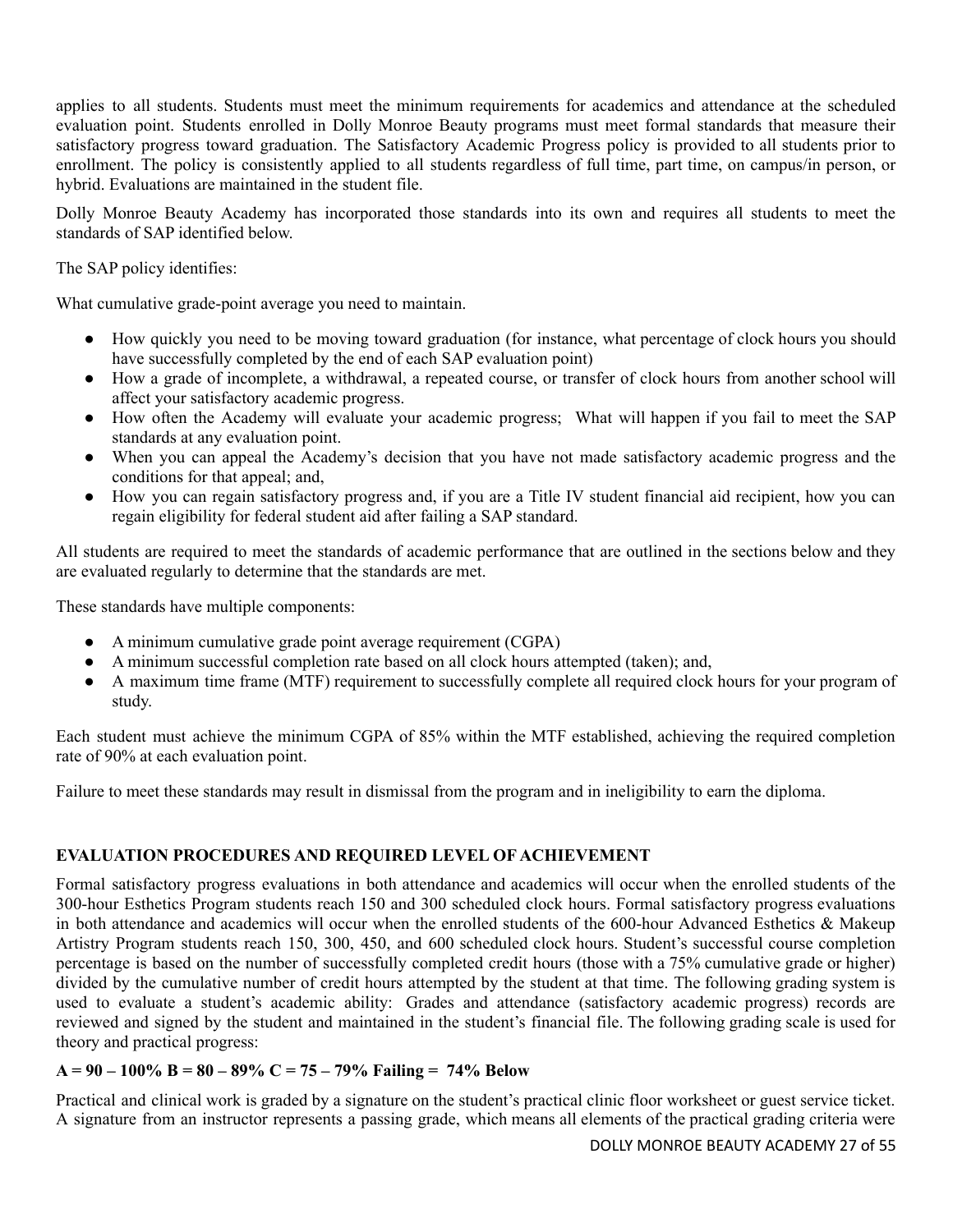met. No signature indicates a failing score, which means one or more of the practical grading criteria elements were not met and the student has not met minimum satisfactory standards on the practical application.

Students are required to continue and/or repeat the practical application exams until they receive a signature from an instructor and a passing grade of 85% or higher. Students must make up for failed or missed tests and incomplete assignments.

# **NONCREDIT, REMEDIAL COURSE AND REPETITIONS**

Course incompletes, repetitions, and noncredit remedial courses do not apply to this institution. Therefore, these items have no effect upon the school's satisfactory academic progress standards.

# **TRANSFER HOURS**

Transfer hours accepted by the school are applied to the total number of hours necessary to complete the program and are considered both attempted and completed hours for determining when the allowable maximum time frame has been exhausted. The institution will only accept up to 100 transferred clock hours. Satisfactory Academic Progress evaluation periods are based on actual contracted hours at the institution.

# **TRANSFER STUDENTS**

Dolly Monroe Beauty Academy will accept transfer hours from other schools based on a transcript evaluation of the student's comprehension of the course material. A maximum of 100 hours will be accepted for all programs; Transfer students must attend a minimum of 200 hours of the 300 hour Esthetics Program, and 500 of the 600 hour Advanced Esthetics & Makeup Artistry Program—at Dolly Monroe Beauty Academy to complete the Dolly Monroe Beauty Academy culture and educational program. The hours transferred will be credited to the equivalent coursework. Dolly Monroe Beauty Academy will consider accepting clock hours or credits converted to clock hours after carefully evaluating the transfer student's academic records. The acceptance or denial procedure and processing must occur prior to any student's enrollment. The following conditions apply:

The cost for transfer students for all programs is \$15.00 per hour to attend at Dolly Monroe Beauty Academy; this does not include the cost of a complete and current Dolly Monroe Beauty Academy student kit or registration fee.

In order for a student to qualify as a transfer student and for hours to transfer from another institution, the student must submit the following to the school Advisor at least two weeks prior to the student's class start date:

- A verifiable transcript from the previous institution showcasing the hours of training & education completed:
- The transcript must be an official academic transcript reflecting the clock hours or credits earned and being requested for transfer should be sent directly from the former institution to Dolly Monroe Beauty Academy. Alternatively, the Academy will accept a sealed transcript from the former institution delivered by the student. If there is any question as to the validity of a transcript delivered by the student, an official transcript sent directly to the school from the former institution will be required.
- A school/course catalog from the previous institution for the Director to adequately compare the curriculum
- Pay the \$150.00 non-refundable application fee and complete the required application/admissions procedures
- The course or subject matter for which a student is seeking to transfer clock hours or credit hours must be comparable to courses or subject matter in the curriculum taught by Do Monroe Beauty Academy.
- The student must have earned a grade of 75% or higher for all clock or credit hours he or she is trying to transfer.
- Students cannot transfer more than 100 of the total clock hours required for a program's completion.
- If the clock or converted credit hours are accepted on transfer, the student will be placed into an existing class based on the level of completion recorded on their transcript.
- Transfer students will pay per clock hour for the remaining hours to fulfill graduation requirements

Upon the receipt of the required documents and completion of all admissions requirements & procedures, the school's Advisor will verify the completed hours with the previous institution accordingly and will apply applicable hours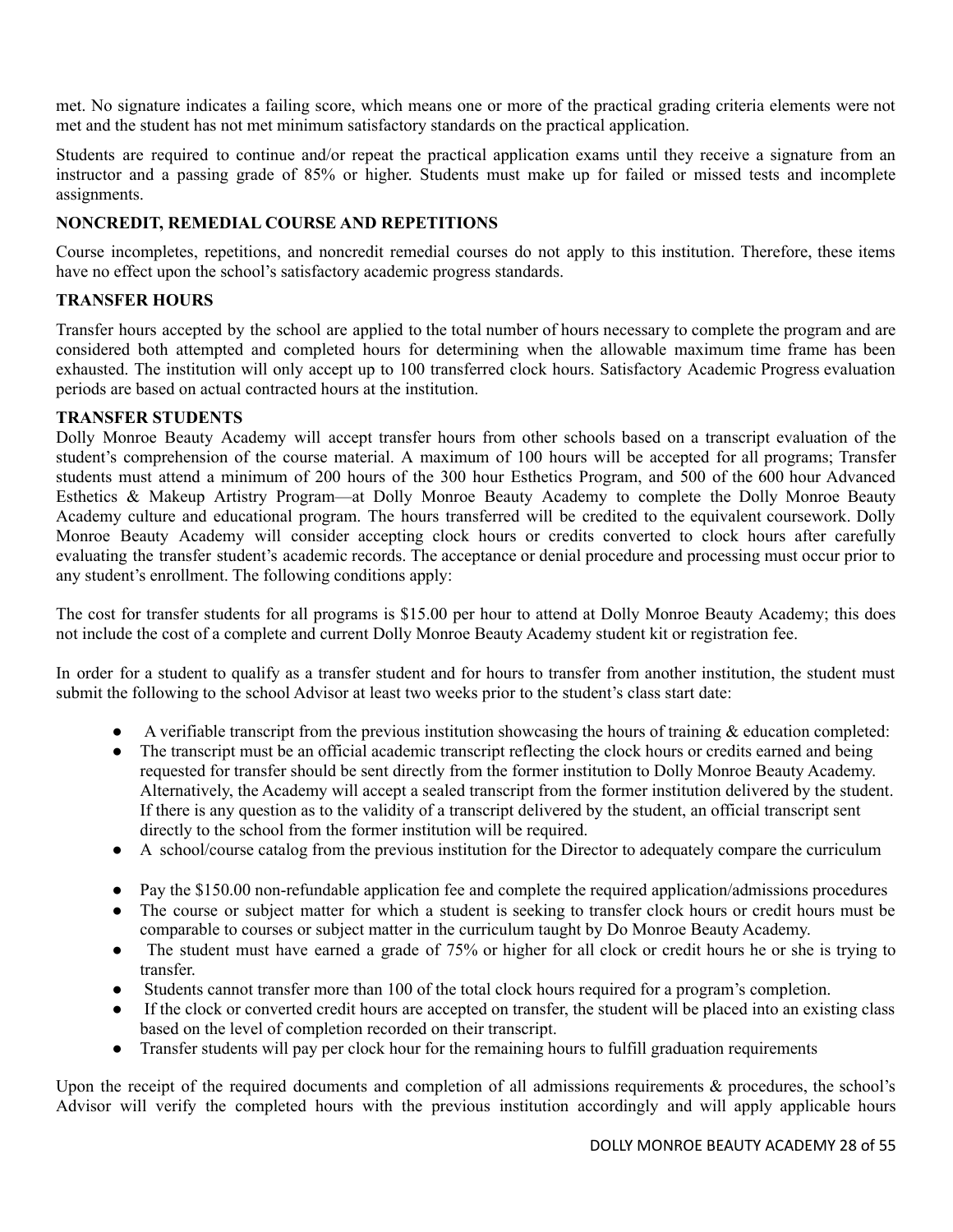completed up to the 100-hour maximum transfer credit hours. Any hours completed not directly related to or in correlation with the Dolly Monroe Beauty Academy Program Curriculum will not be applied. Notification of transfer hour acceptance or denial will be provided to the student upon determination by the Director's final decision. There is no required examination for transfer hours, however all exams are still required to be passed with at least 75%, and all examination and attendance policies and requirements still apply.

Please note that students transferring to another school may not be able to transfer all hours they earned at Dolly Monroe Beauty Academy; the number of transferable hours depends on the policy of the receiving school.

Transfer hours accepted by the school are applied to the total number of hours necessary to complete the program and are considered both attempted and completed hours for determining when the allowable maximum time frame has been exhausted. Satisfactory academic progress (SAP) evaluation periods are based on actual contracted hours at the institution. It is the student's responsibility to confirm whether credits or hours will be accepted by another institution. Dolly Monroe Beauty Academy currently has no written agreements regarding transfer credits with other institutions.

Each transfer request is evaluated on an individual basis and the decision of the Dolly Monroe Beauty Academy Director of education to accept or reject transfer clock hours is final.

Transfer Students Under A Teach-Out Agreement

- 1. If Dolly Monroe Beauty Academy has signed a teach-out agreement with another institution, clock or credit hours earned by students from that institution will be accepted according to the terms of the teach-out agreement.
- 2. The transfer student will receive credit for the hours, tests and services completed. Their hours will be transferred into the appropriate program and they will finish out with the remaining hours of the current Dolly Monroe Beauty Academy.

Transfer Students from a Closed Institution

Previously earned clock or credit hours for students transferring from a closed institution which did not have a teach-out agreement with Dolly Monroe Beauty Academy will be considered under the Transfer of Clock Hours/Credit Hours Policy. It will be the sole responsibility of the transferring student to obtain an official copy of his or her transcript from the closed institution or from the official repository that is permanently storing the closed institution's academic transcripts.

Transferability of Dolly Monroe Beauty Academy Credits

The transferability of credits or clock hours to another institution is determined by the receiving institution. It is the student's responsibility to confirm whether clock hours earned at Dolly Monroe Beauty Academy will be accepted by another institution of the student's choice.

# **QUANTITATIVE AND QUALITATIVE FACTORS**

Factors for measuring the student's progress toward satisfactory completion of the program include maintaining:

A minimum cumulative theory grade level of 75 percent (C) or higher.

A minimum cumulative academic level of 85 percent (B+) or higher on practical completion.

To determine whether a student meets the academic requirements for satisfactory progress, theory and practical grades are averaged together to give a cumulative academic grade of 75 percent (C) or higher.

A minimum cumulative attendance of 90 percent of their scheduled hours.

\*\*To determine your rate of attendance, divide the cumulative number of hours completed by the scheduled hours to date.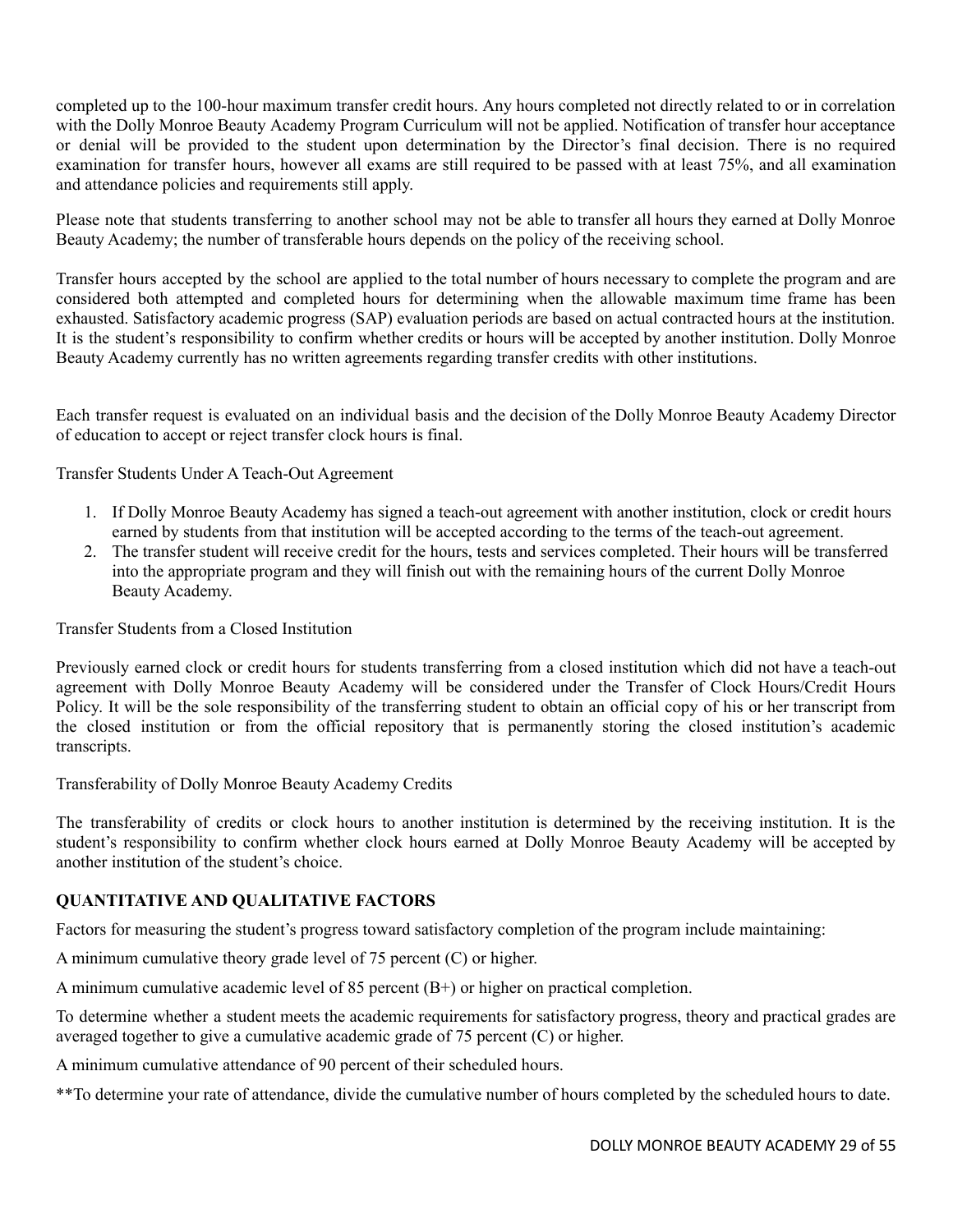The U. S. Department of Education requires that students who receive Title IV financial assistance meet minimum standards of academic performance and progress in order to maintain their eligibility for financial aid.

Dolly Monroe Beauty Academy has incorporated those standards into its own and requires all students to meet the standards of SAP identified below.

Each student must achieve the minimum CGPA of 85% within the MTF established, achieving the required completion rate of 90% at each evaluation point.

Failure to meet these standards may result in dismissal from the program and in ineligibility to earn the diploma.

# **MAXIMUM TIME FRAME**

Students must complete the educational program within the maximum time frame, which is based on attending at least 100 percent of the scheduled hours. The MTF is calculated using the total clock hours required for each program and is computed from the very first clock hours in which the student enrolled and originally began his or her studies in the program. The MTF that any student must complete his or her program of study is 125% or 1.25 times the total number of clock hours required for the program of study

| Program                                                              | Length      | Time<br>Maximum<br>Frame |
|----------------------------------------------------------------------|-------------|--------------------------|
| 300-hour HYBRID ESTHETICS Program - Part Time                        | 20<br>weeks | 25 weeks                 |
| 600-hour ADVANCED ESTHETICS & MAKEUP ARTISTRY<br>Program – Full Time | 20<br>weeks | 25 weeks                 |

The maximum time frame allowed for transfer students who need less than full course requirements or part-time students will be determined based on 100% of the scheduled contracted hours. Student's that exceed the maximum time frame may be withdrawn from the program.

# **COMPLETION OF COURSE WITHIN DESIGNATED PERIOD OF TIME**

Full-time day students attend five (4) days (Monday through Thursday, 30 hours per week, from 9:00 AM to 5:00 PM.

Part-time Hybrid students attend five (4) days online(Monday through Thursday) self-paced, totaling 7.5 hours online, and one day in person (Friday) 9:00 am - 5:00 pm for a total of 15 hours per week.

The state of Florida requires 220 clock hours for the esthetic/facial specialist course. For a student enrolled in the Dolly Monroe Beauty Academy requirements are 300 clock hours for the ESTHETICS program and 600 clock hours for the ADVANCED ESTHETICS & MAKEUP ARTISTRY PROGRAM. Students are expected to complete the course in no more than 125 percent of the program length. If a student is never absent, he or she should complete the course within 20 weeks for both, full-time student and part-time students.

At the end of each evaluation period, the school will determine if the student has maintained at least 90% cumulative attendance since the beginning of the course which indicates that, given the same attendance rate, the student will graduate within the maximum 125%-time frame allowed

SAP is evaluated at the end of each term. Students must complete 90% of clock hours in each term before receiving any financial assistance. Students must make satisfactory progress toward the completion of course requirements in their selected program of study. Students are considered to be meeting satisfactory academic progress requirements if they meet the following criteria.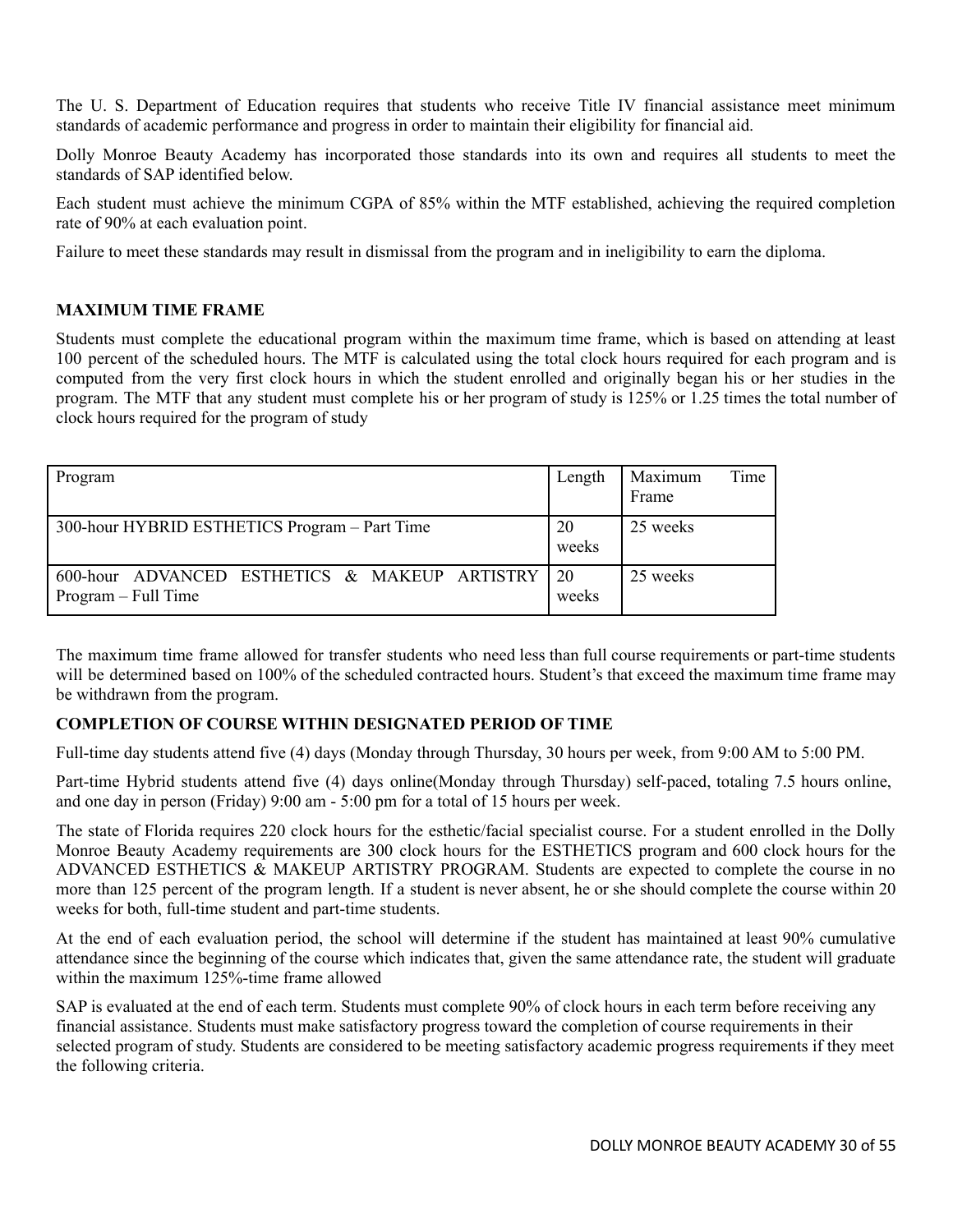- Students will receive grades at the end of each grading period utilizing the official grading scale for their program. Grades are based on assignments, research activities, case studies, exams, quizzes, clinical rotations,, practicums, and skill evaluations given with each lesson of learning.
- Students are required to maintain an adequate rate of progress toward successful completion of their program.
- All periods of the student's enrollment count when accessing progress. In addition to the CGPA and rate of progress requirements, students must successfully complete all required course hours of their program within the maximum time frame.
- Students must demonstrate the ability to complete their program within the MTF allowed, not to exceed 125% or (1.25) times of the program's time frame.

Each program is broken down into evaluation periods. At the end of each evaluation period the student's CGPA and rate of progress will be evaluated. The evaluation will ensure that the total program weeks do not exceed the maximum time frame. A student failing to maintain the minimum standards of academic progress will be notified of such and will face administrative actions.

| <b>Programs</b>                                             | <b>Beginning</b><br><b>Evaluation</b><br>Point | Second<br><b>Evaluation</b><br>Point | <b>Third</b><br><b>Evaluation</b><br>Point | <b>Ending</b><br><b>Evaluation</b><br>Point | <b>Minimum</b><br><b>CGPA</b> | Rate of<br><b>Progress</b> |
|-------------------------------------------------------------|------------------------------------------------|--------------------------------------|--------------------------------------------|---------------------------------------------|-------------------------------|----------------------------|
| Advanced<br>Esthetics $\&$<br>Makeup<br>Artistry<br>Program | 150                                            | 300                                  | 450                                        | 600                                         | 85%                           | 90%                        |
| Esthetics<br>Program                                        | 150                                            | N/A                                  | N/A                                        | 300                                         | 85%                           | 90%                        |

# **Satisfactory Academic Progress Benchmarks**

# **FINANCIALAID WARNING**

# **Failure to Meet Satisfactory Academic Progress - Financial Aid/Academic Warning**

Dolly Monroe Beauty Academy may allow for an initial status of academic progress or financial aid *warning* for students that are not considered meeting standards for academic progress or Dolly Monroe Beauty Academy may elect to put the student on academic *probation* without *warning*.

A student not receiving Title IV aid whose CGPA is below 85% or whose successful completion rate is less than 90% of all clock hours attempted for the first time will be placed on academic warning until the next evaluation point.

A student receiving financial aid, who fails the first SAP evaluation or fails a subsequent SAP evaluation after meeting SAP, will be placed on aid a Financial Aid/Academic Warning (FA/AD Warning). When a student fails to meet CGPA and/or ROP, SAP requirements, the student is placed on FA/AD Warning for the next evaluation period and the student is allowed Federal Student Aid eligibility for one semester/payment period. No SAP Appeal is required. If the student meets the SAP requirements at the end of the FA/AD Warning period, the student is removed from FA/AD Warning status. See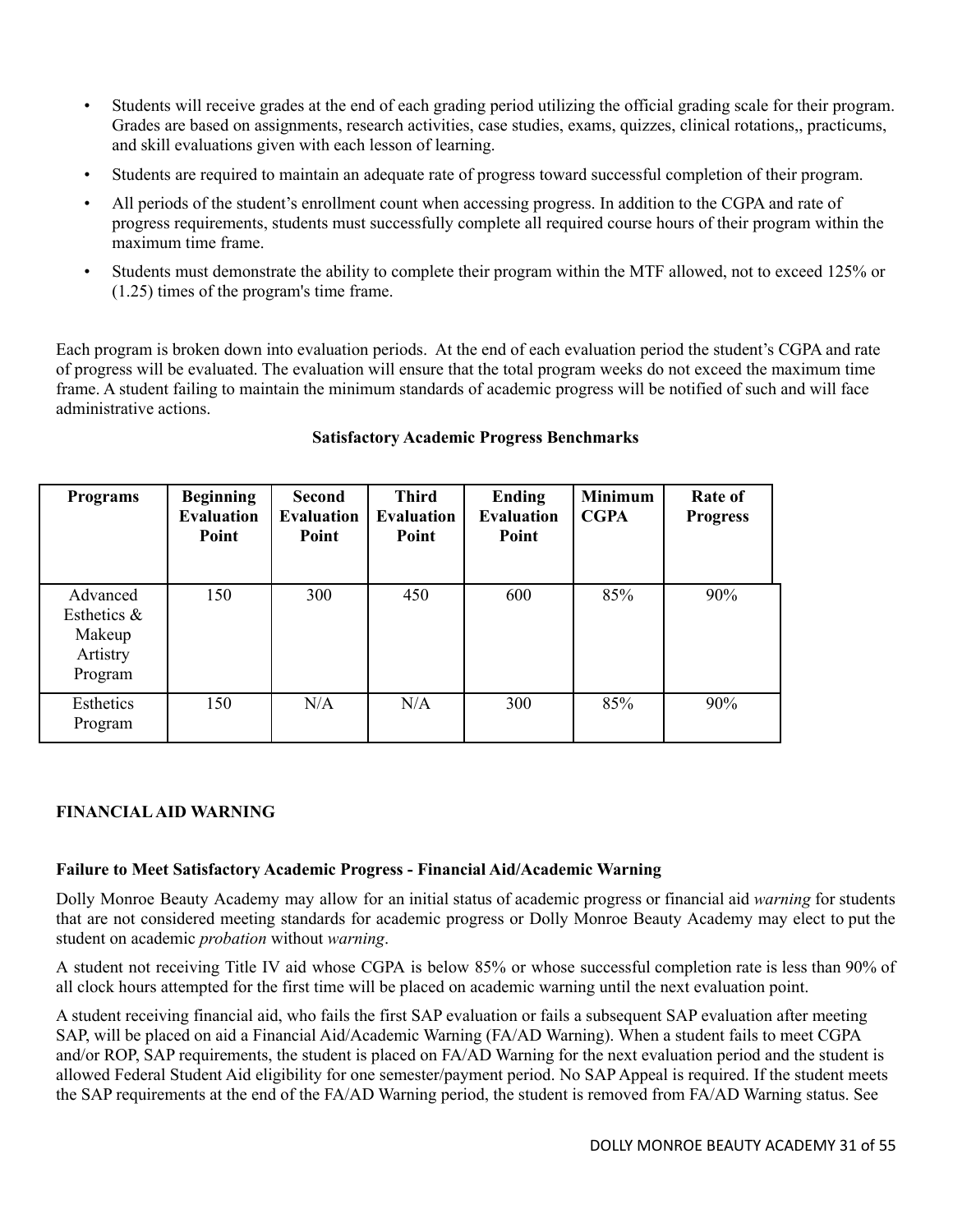the next section for the result if the student is not meeting SAP requirements at the end of the FA/AD Warning period. Please see Failure to Meet Satisfactory Academic Progress below.

# **Failure to Meet Satisfactory Academic Progress** – SAP Suspension and Financial Aid/Academic Probation

Students who fail to meet SAP requirements at the end of a FA/AD Warning period are placed in a temporary SAP Suspension status. Students have five calendar days (excluding scheduled breaks and LOAs) to complete the appeal once the form is sent. An appeal is a process by which a student who is not meeting SAP standards petitions the school for reconsideration of Federal Student Aid eligibility and to remain in school. While a student's school status is SAP Suspension, there will be no disbursement of any Federal Student Aid funds. An approved SAP Appeal is required. Students who do not submit an appeal will be dismissed.

Students are placed on Financial Aid Probation (FA/AD Probation status) after a successful appeal and agree to an Academic Plan. Students in the FA/AD Probation and SAP Meeting Plan statuses are eligible to remain in school and receive Federal Student Aid, if qualified, for one additional evaluation period or the duration of the Academic Plan. Students on an Academic Plan will be evaluated after each evaluation point for CGPA and after each grading period for MTF.

Students with an extended Academic Plan must be making progress toward the plan at the first scheduled SAP evaluation point included in the plan. If the student is making progress, the student will be removed from FA/AD Probation status and will be updated to SAP Meeting Plan status. The student must continue to meet the Academic Plan requirements. If the student is not meeting the Academic plan at any SAP evaluation point, the student will be re-evaluated to ensure the student can still meet SAP standards within the academic plan timeframe. At the end of the next evaluation point(s), the school will recalculate the student's SAP to determine if the student has met the Academic Plan requirements and Federal Student Aid eligibility, if qualified. If the student has not met the Academic Plan requirements, the student will be dismissed.

If the student's SAP appeal is denied, the student will be dismissed. Upon dismissal, a student will be unregistered from all enrolled courses, and the student will not be charged for the unregistered courses.

# **Non- Title IV Students**

A non-Title IV student who fails to meet the minimum SAP standards by the next evaluation point following academic warning will be placed on academic probation. Students who have been placed on academic probation may appeal that action based on mitigating circumstances. If the appeal is successful, the student will be removed from probation but must meet SAP requirements by the next evaluation point or will be academically dismissed.

Non-Title IV students whose appeals were not accepted as well as those who chose not to appeal will remain on academic probation until the next evaluation point. They must accept an academic improvement plan prepared by the Education Director and must comply with the terms and conditions of that plan.

The student must meet the required SAP standard by the next evaluation point or must be satisfying all terms and conditions of his or her academic improvement plan. Otherwise, the student will be academically dismissed from the schools' programs.

**Failure to Meet Satisfactory Academic Progress – Maximum Time Frame (MTF)** When the school determines that students cannot complete their program within MTF, the students will be dismissed. Students who are active or completed and are retaking courses to increase their CGPA are subject to the MTF calculations. Students who violate MTF prior to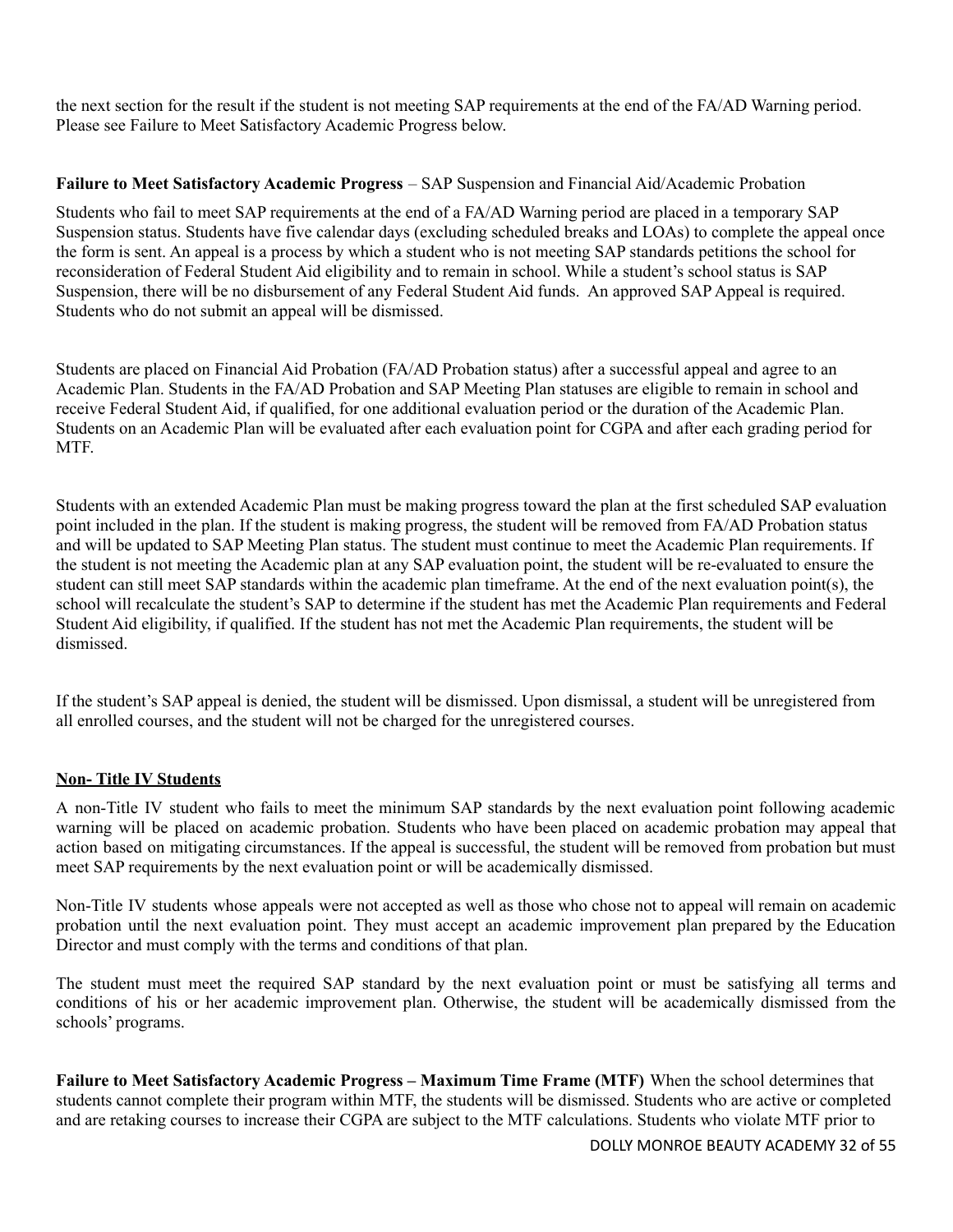obtaining the required CGPA for graduation will also be dismissed. Students who are dismissed and want to return to the same program are advised they will not regain eligibility for Federal Student Aid assistance. For students who appeal to return to the same program and for whom the appeal is approved, the student will be placed in FA Suspension status. Therefore, these students will not be eligible for Federal Student Aid funds. **SAPAppeal is required to return after dismissal for MTF. Please see SAPAppeal Procedures section.**

# **SAPAppeal Procedures**

No later than five calendar days from the end of the evaluation point, Dolly Monroe Beauty Academy will perform SAP calculations and notify students in writing who did not meet SAP standards. Each student who does not meet SAP standards receives written notification of the results of their SAP evaluation and if applicable SAP appeal decision including:

- Financial Aid/Academic Warning
- SAP Suspension
- Financial Aid/Academic Probation
- **FA** Suspension
- Dismissal from a program for failure to meet SAP requirements
- Approval or denial of SAP appeal
- **Return to SAP Met status**

# **SAPAppeal Procedures**

All SAP appeals must be documented. Students must complete the SAP appeal form five calendar days (excluding scheduled breaks and LOAs) after receiving the SAP Appeal form. Students in a LOA school status at the time of a SAP evaluation point will be notified upon their return. If a student fails to submit a written appeal five calendar days (excluding scheduled breaks and LOAs) after receiving the SAP Appeal form, the student is dismissed from the academy. SAP appeals must identify the circumstances that interfered with the student's academic success and describe how circumstances have changed to allow the student to meet SAP standards by the next SAP evaluation point.

Acceptable circumstances for a SAP decision appeal are:

- 1. The death of a relative of the student
- 2. The personal injury or illness of the student
- 3. Special circumstances as determined by Dolly Monroe Beauty Academy

Appeal approval is determined on an individual basis. Each appeal is unique and assessed individually during the review process. Variables evaluated to inform appeal decisions include but are not limited to:

- 1. The completeness of the appeal
- 2. The student's accurate and comprehensive identification and description of:
	- a. the circumstances leading to his/her failure to meet SAP
	- b. the student's resolution to those circumstances
- 3. The validity of the circumstances leading to the appeal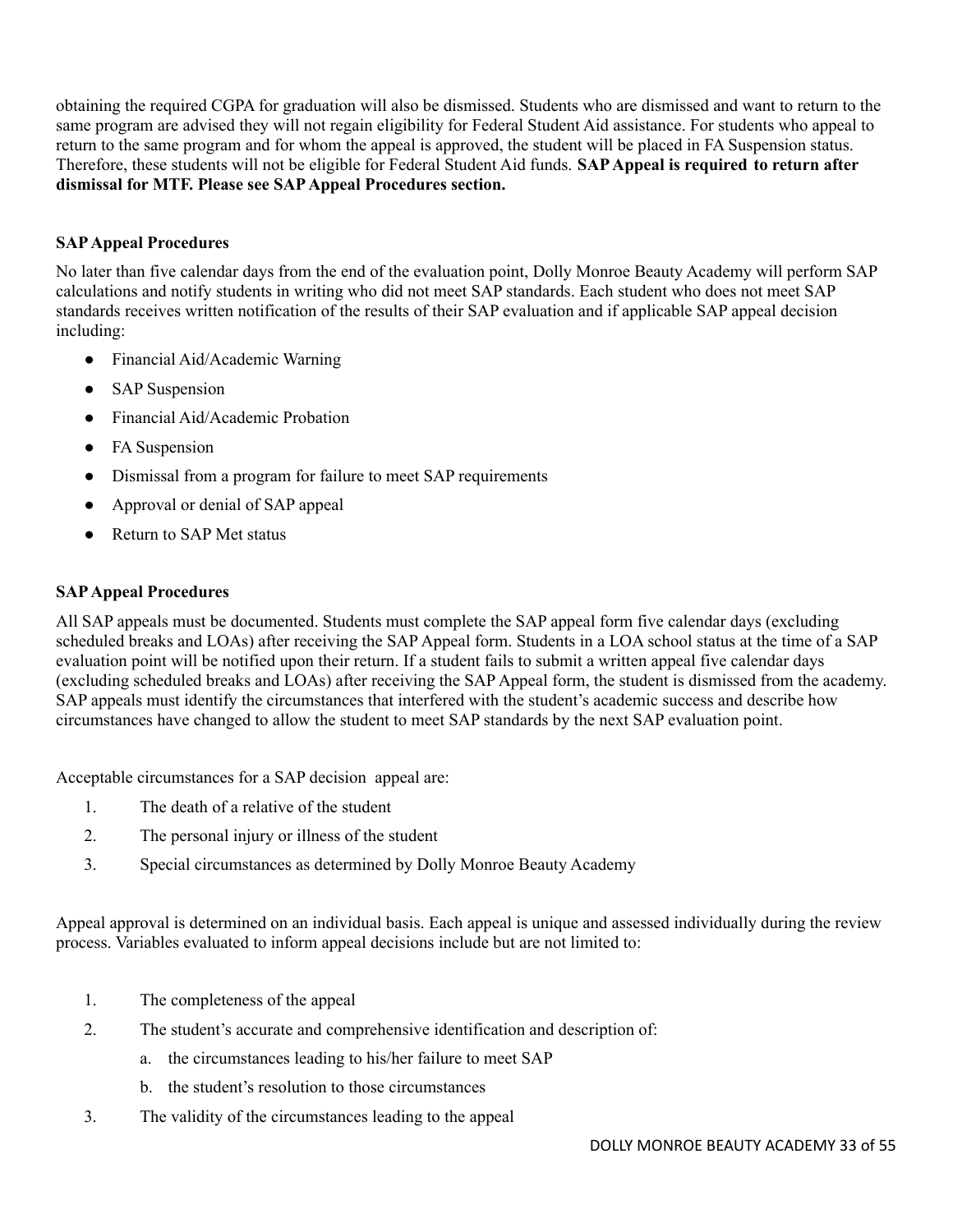- a. Appeal reasons are evaluated to determine the degree to which one or more "special" circumstances prevented the student from achieving SAP.
- 4. The student must be able to complete the program within the 125% maximum time frame. No appeal will be allowed for any student who cannot graduate within the maximum completion time frame.
- 5. The student's CGPA, ROP, and/or MTF. These variables are assessed to ensure that appeals are
	- b. approved only for students who have a reasonable chance of success long-term (i.e., graduation).
- 6. Prior SAP appeals made by the student

Dolly Monroe Beauty Academy may consider information from other sources, such as prior appeals, when deciding to approve or deny a student's SAP appeal. Based on these data, a determination is made by the Board Members appointed by Dolly Monroe Beauty Academy, regarding whether to grant a SAP appeal and allow the student to remain enrolled at Dolly Monroe Beauty Academy. A student whose SAP appeal is denied is informed within five calendar days after the appeal decision, SAP status and their dismissal from the academy. The reason for appeal denial is documented in the student's academic record two business days after the appeal decision. . If a Title IV recipient's appeal is denied, all Title IV financial aid will be terminated. The student would then be considered as a Non-Title IV recipient student and would be placed on academic probation.

Approved SAP appeals are approved pending the student's agreement to comply with the requirements outlined in his/her Academic Plan including the timelines for retaking previously failed coursework. Students whose appeals are pending their agreement to abide by the Academic Plan are informed of their approval status and resulting SAP status and are required to sign their Academic Plan three calendar days (excluding scheduled breaks and LOAs) after receipt. Failure to sign the Academic Plan in a timely manner will lead to dismissal. The appeal decision is final.

# **ACADEMIC DISMISSAL**

Any student who fails to meet SAP at the end of Financial Aid Probation or Academic Probation period will be dismissed from the Academy.

Any student who has been academically dismissed will not be considered for readmission to Dolly Monroe Beauty Academy until the next new-class start date. The student must first submit a written request for readmission to the Academy director, explaining how changed circumstances will permit the student to resume and successfully complete their studies.

If that request is approved, the student will have to do the following: reapply for admission; satisfy all admissions criteria in effect at the time; satisfy any outstanding financial obligations to the institution; and, retake any failed classes before proceeding to other courses.

Any student who cannot successfully complete all of his or her program within the 125% maximum time frame is not eligible for readmission.

A student who does not achieve the minimum standards is no longer eligible for TITLE IV unless the student is on warning or has prevailed upon appeal of the determination that has resulted in the status of probation.

# **SAP appeal procedures specific to certain status are listed below:**

**SAPAppeal Procedures – SAP Suspension**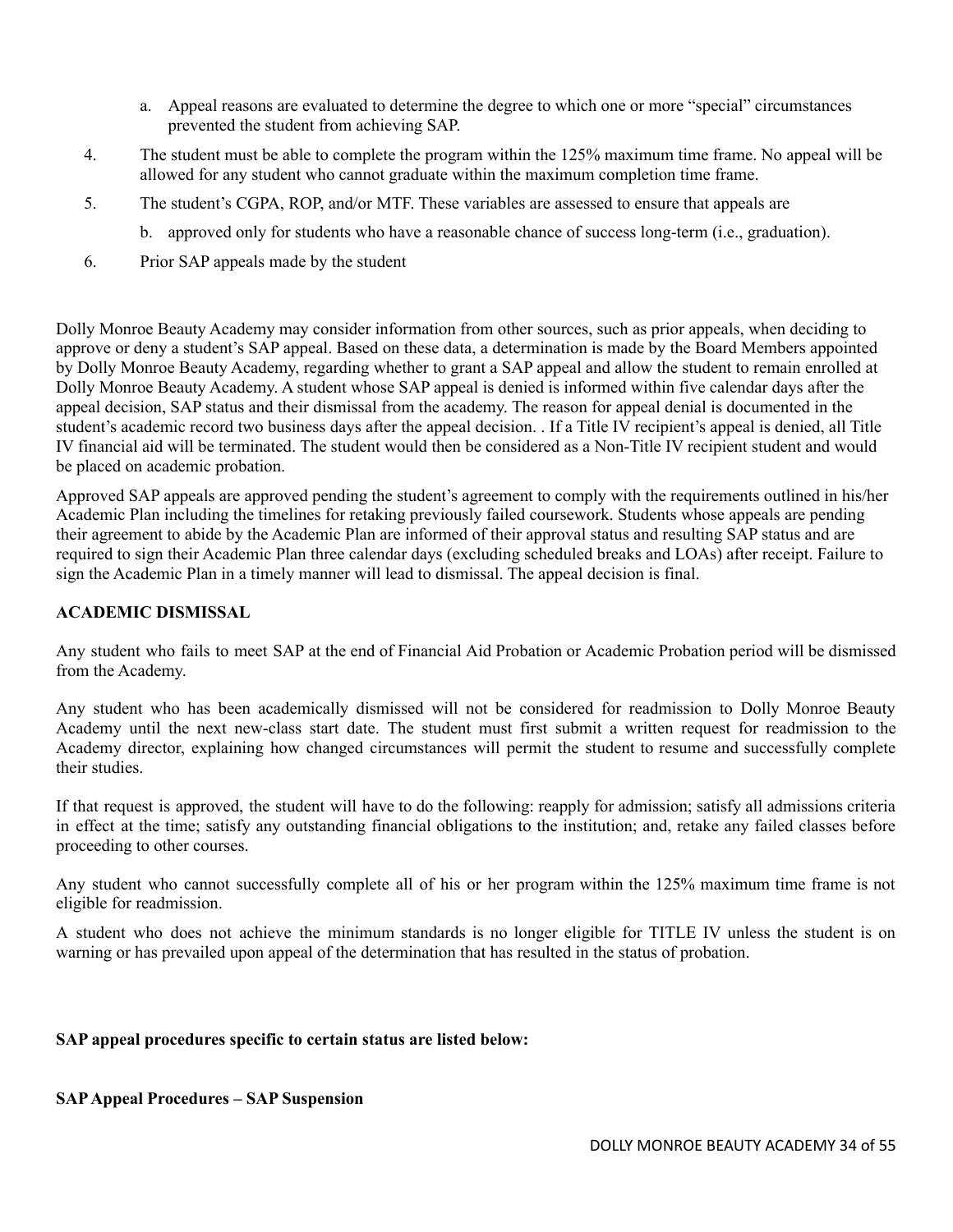Five calendar days (excluding scheduled breaks and LOAs) after the date of notification to the student regarding being placed on SAP Suspension, the student may submit a written appeal and supporting documents to the Administrative and the Director of Education. If a student fails to submit a written appeal five calendar days (excluding scheduled breaks and LOAs) after the date of notification of placement on SAP Suspension or the appeal is denied, the student is dismissed.

# **SAPAppeal Procedures – Dismissals**

Students interested in enrolling in a new program after dismissal based on failure to meet SAP requirements in their most recent program or students selecting to re-enroll into a program from which they have been previously dismissed based on a failure to meet SAP requirements must contact the Administrative Director and Director of Education to determine the student's eligibility and requirements to re-enter. Requirements to reenter may require a SAP Reentry Appeal.

# **TERMINATION APPEAL PROCEDURE**

If a student is terminated due to receiving the maximum amount of coaching sessions, or due to the reasons outlined under termination on the Student Advisory Form, the student may appeal the termination decision. A student has five (5) calendar days from the date of termination to appeal the decision. The student must submit a written appeal to the school's Administrative Director and Director of Education on the schools Termination Appeal Form describing why they were terminated, along with supporting documentation of the reasons why the determination should be reversed. This information should include what has changed about the student's situation that will allow them to continue through the program without incident.

An appeal hearing will take place within 15 business days of receipt of the written appeal. This hearing will be attended by the student, parent/guardian (if the student is a dependent minor), the student's learning leader, the administrator, and the school director. A decision on the student's appeal will be made within three (3) business days by the director of education and will be communicated to the student in writing. This decision will be final.

If a student is terminated for gross misconduct, which includes but is not limited to reporting to school under the influence of alcohol or illegal drugs, cheating, stealing, insubordination, threats, and/or bullying, such termination is final and may not be appealed.

# **OTHER FACTORS THAT MAY AFFECT SAP INCOMPLETES, WITHDRAWALS, TRANSFERS**

- In addition to the final grades issued by Dolly Monroe Beauty Academy, there are additional factors which also affect a student's SAP, such as incomplete grades, withdrawing from a course, withdrawal from a course or the school, associated courses and transfer credits, program transfers.
- Withdrawing from a course, failing a course, or retaking or repeating a course may directly affect a student's SAP calculation that includes CGPA, ROP and MTF. Each qualitative and quantitative measure for these circumstances is outlined in the "Grade Identification" and is defined in the Grading Systems section of this catalog.
- Please also refer to the Retaken/Repeated Courses section of this catalog for additional information regarding the impact on a student's SAP.
- When a student elects to change programs or earn an additional credential, all shared courses and their grades will be associated to the new program. All shared courses with passing grades of 75% or higher for theory, 85% or higher for practical and exams count toward CGPA, credits attempted, and credits earned.
- Withdrawing or failing a required course necessitates a student to retake the course. The SAP calculation will reflect the original and subsequent course, which can lower the ROP and lengthen the student's time in the program for purposes of MTF.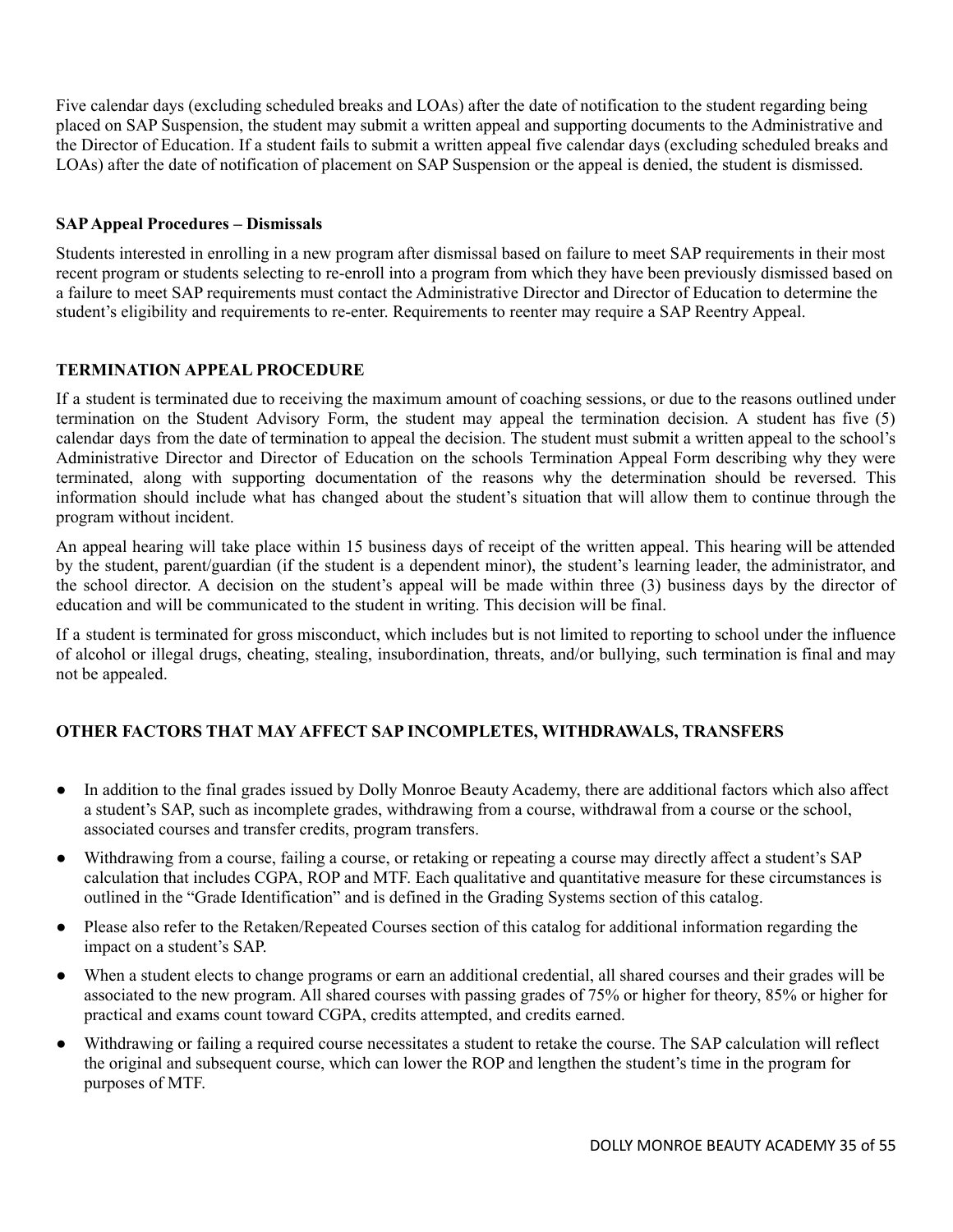- Dolly Monroe students who complete their academic program requirements and do not have the required CGPA to graduate from the program can repeat courses within their academic program but will be placed on Extended Enrollment and will no longer be eligible for Federal Student Aid funds, if qualified, and will not be charged for tuition for the repeated courses taken after they complete their academic program requirements.
- Completed students in an Extended Enrollment status who exceed MTF will be dismissed. These students are eligible to appeal. Please refer to the "Failure to Meet Satisfactory Academic Progress – Maximum Time Frame (MTF)" and "SAP Appeal Procedures" sections in this catalog. Completed students with approved appeals will return to Dolly Monroe Beauty Academy in an Extended Enrollment status, will not be charged for courses in that program, and are not eligible to receive Federal Student Aid funds.

# **INTERRUPTIONS, COURSE INCOMPLETES, AND WITHDRAWALS**

If the student needs to take off more time than allotted in the contract or more than 5 consecutive calendar days, he/she must drop and re-enroll when ready to return. Students who withdraw prior to completing the course of study and who wish to reenter will reenter at the same progress status as applicable at the time of withdrawal.

The following additional grades may be assigned but they have no percent (grade) value:

"I" Incomplete

"T" Transfer Credit

"W" Withdrawal

"I" – A grade of "I" (Incomplete) is not a final course grade, has no percent (grade) value, and is not included in either CGPA or successful completion rate calculations. Incompletes may be given by the educators when the student is making every attempt to learn a skill or subject, but requires additional time to complete the work successfully. Educators determine the time to complete the work. The student will be given a deadline and description of work that must be completed.

"T" – Transfer clock hours and converted credit hours are not assigned any percent (grade) value and are not included in CGPA determinations. The transfer hours are included in a calculation of total hours successfully completed.

"W" – A grade of "W" is assigned to a student who has withdrawn from a course. It has no percent value and is not included in either CGPA or successful completion rate calculations.

Repeated Courses

The new grade for a failed course that has been repeated will not replace the prior grade. Both the grade earned and the clock hours taken for the repeated course will be included in the SAP calculations.

Change of Program

A student who wishes to change programs must complete a new enrollment agreement. All courses and clock hours successfully completed in the previous program that are applicable to the new program will be transferred. The maximum time frame, MTF, for the new program will be calculated reducing the MTF by the number of successfully completed clock hours transferred.

A student who is on academic probation at the time of the program change will remain on academic probation in the new program for one semester and must achieve the minimum SAP standard by the end of that time to remain enrolled in the college.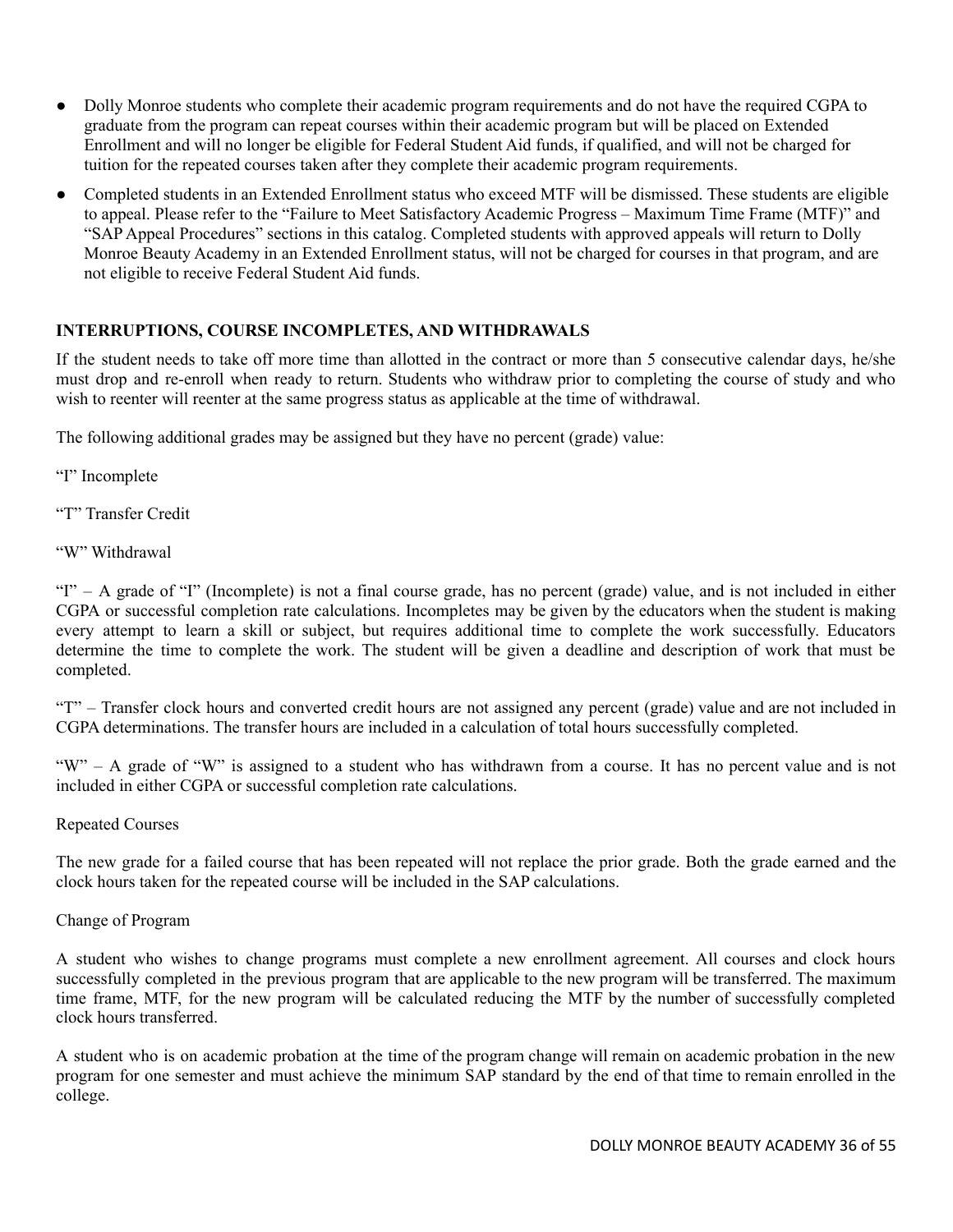# Additional Diploma

A student who has successfully completed any one of the Academy's programs and who wishes to enroll in another Academy program must complete a new enrollment agreement. He or she must also meet all requirements for admission. Satisfactory academic progress will be evaluated solely on the student's academic performance in the new program.

# **RE-ESTABLISHMENT OF SATISFACTORY ACADEMIC PROGRESS**

A student who has failed SAP can only regain satisfactory academic progress by achieving a CGPA of 85% and a successful completion rate of 90% of all clock hours attempted. Satisfactory progress must be attained before the maximum time frame, MTF, is reached for the program.

# **RE-ESTABLISHMENT OF FINANCIALAID ELIGIBILITY**

A Title IV student who has been placed on financial aid probation will have his or her financial aid eligibility reinstated upon successful appeal based on mitigating circumstances.

Any Title IV student whose appeal was not accepted or who did not appeal but who attains the required SAP standard or is complying with the academic improvement plan by the next evaluation point will be eligible for reinstatement of his or her financial aid.

# **LEAVE OF ABSENCE**

Dolly Monroe Beauty Academy understands unforeseen circumstances arise which may require a temporary break in a student's education. Dolly Monroe Beauty Academy Leave of Absence (LOA) policy is available to active students enrolled in a program, who meet the established criteria, and follow the appropriate process. The Leave of Absence refers to the time in which the student is not in attendance at the school. As such, Dolly Monroe Beauty Academy considers the student as a "withdrawn" student for Federal Student Aid purposes but allows the student to remain enrolled at the school. Dolly Monroe Beauty Academy performs a Return to Title IV calculation for each leave of absence in a Title IV eligible program based on the student's last date of recorded attendance and sends an Exit Interview to loan recipients.

To be placed on Leave of Absence, the Student must:

- 1. Complete and sign the school's Leave of Absence Request Form in writing prior to LOA occurring
	- a. The form must include:
		- i. LOA begin date
		- ii. LOA return date
		- iii. Reason for LOA including a statement to return
		- iv. Signature and date
- 2. Be approved by the School's Administrative Director and Director of Education in writing prior to LOA occurring
- 3. Must meet the institution's Satisfactory Academic Progress Policy Requirements
- 4. Must have a Cumulative grade of 75% or higher at the time of request for a LOA.

Students may request a leave of absence in writing under the following conditions: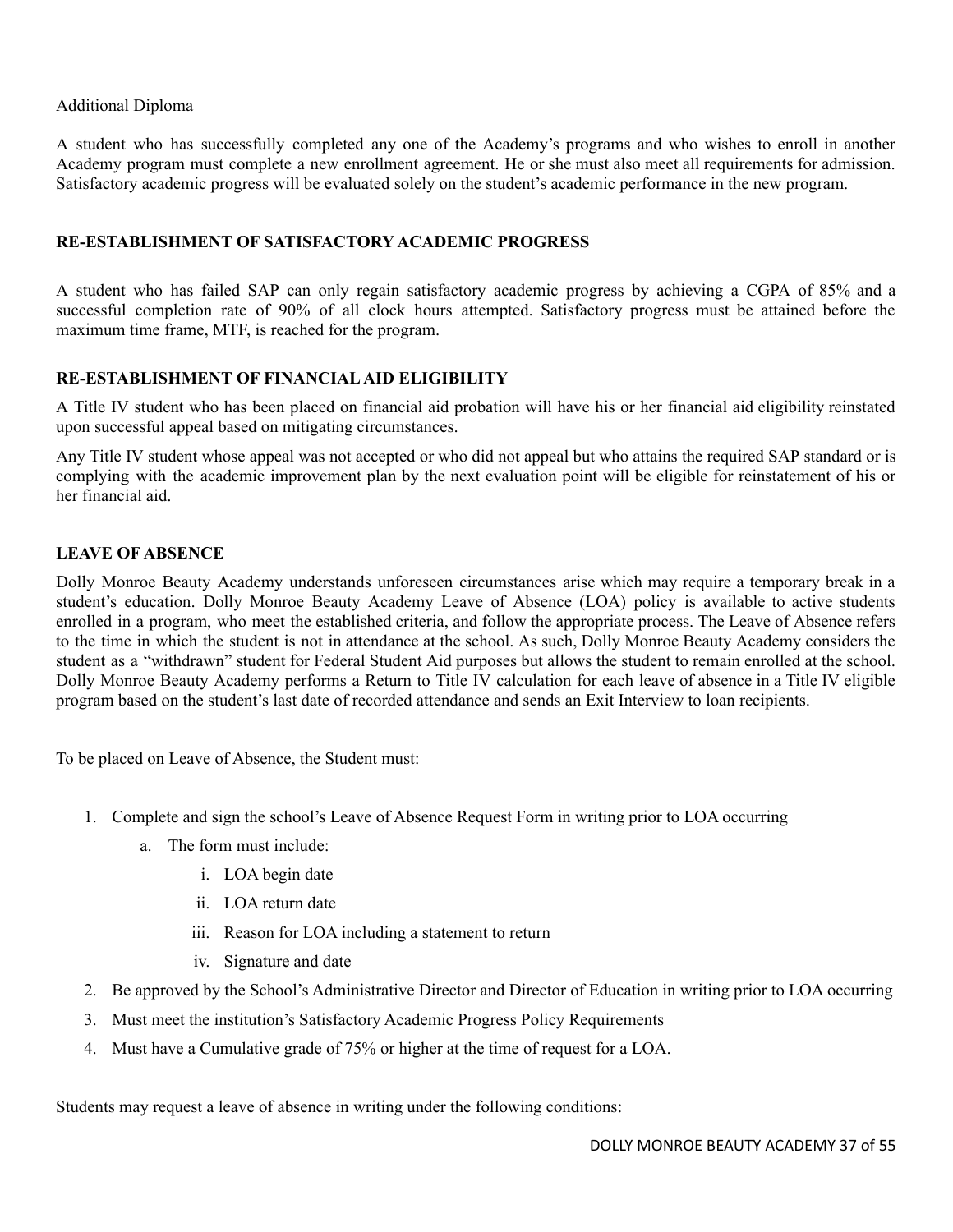- 1. Leaves must be a minimum of 14 days and a maximum of 60 days. Students may not arbitrarily decide to "take" a leave of absence.
	- a. Please note, that a student may take more than one LOA but the total number of days cannot exceed 180 within a 12 month period. The student must enter a new LOA Agreement for each occurrence as an automatic extension will not be granted.
- 2. Students who request and receive an approved administrative LOA during a course are required to repeat the course if the student does not earn a passing grade for the course.

Acceptable reasons for a Leave of Absence include:

- a. Student medical (including pregnancy)
- b. Family care (unexpected medical care for a child and/or spouse or death of an immediate family member)
- c. Military duty (see following section on military leaves of absence)
- d. Natural disaster per FEMA
- e. Jury duty (selected for trial)
- f. Emergencies leave of absence
- g. Regulatory changes implemented by a regulating agency affecting the program during the program which may impact the student (State Changes)
- h. Incarceration (Student incarcerated during program)
- i. Rehabilitation (Student enters rehabilitation during the program)
- j. Other special circumstances beyond the student's control (compliance approval required)

Full time students who fail to return to school or online students who do not have active attendance within three days of the scheduled return date are withdrawn from school. A leave of absence does not provide debt relief from institutional payments if a student has a cash payment obligation.

If students fail to return from a leave of absence, their last day of attendance is their last day of attendance prior to the beginning of their LOA. Therefore, the six-month grace period on their federal loans includes the time period of their scheduled LOA. This results in their loan repayments beginning sooner or immediately following the scheduled end of their leave of absence.

If the student is receiving Title IV financial aid, no aid will be disbursed during the LOA. If a student does not return from a LOA within the 180-day maximum, the student's enrollment in the Academy will be terminated. Any Federal Direct Loans that this student has will enter repayment 6 months from his or her last date of attendance at Dolly Monroe Beauty Academy.

VA students will be terminated from VA educational benefits while on an approved leave of absence.

# **VA BENEFITS**

# **VA Pending Payment Compliance**

In accordance with Title 38 US Code 3679 subsection (e), this school adopts the following additional provisions for any students using U.S. Department of Veterans Affairs (VA) Post 9/11 G.I. Bill® (Ch. 33) or Vocational Rehabilitation & Employment (Ch. 31) benefits, while payment to the institution is pending from the VA. This school will not: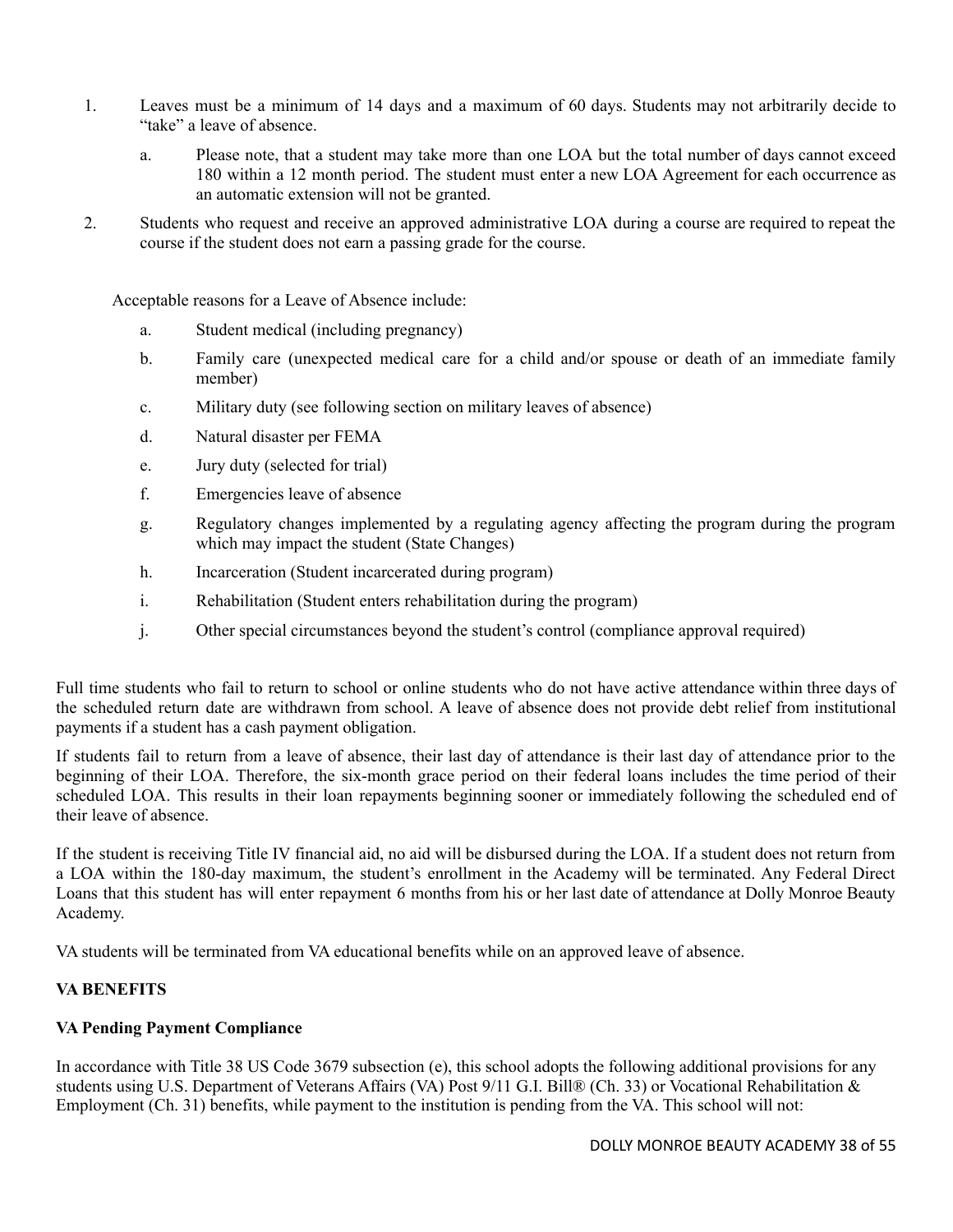- Prevent the student's enrollment;
- Assess a late penalty fee to the student;
- Require the student to secure alternative or additional funding;
- Deny the student access to any resources (access to classes, libraries, or other institutional facilities) available to other students who have satisfied their tuition and fee bills to the institution.

However, to qualify for this provision, such students may be required to:

- Produce the VA Certificate of Eligibility (COE) by the first day of class;
- Provide a written request to be certified;
- Provide additional information needed to properly certify the enrollment as described in other institutional policies

# **CODE OF CONDUCT POLICY**

Disrespect for the Academy's instructional process and its learning environment by a student's misconduct will not be tolerated. Any student whose inappropriate behavior disrupts classroom instruction, salon training, clocks in and leaves campus, or any student who refuses to perform a skill when and as directed by the educator in the salon may be subject to suspension from the classroom or salon and will be sent home for the remainder of the day. The hours that the student misses because of the suspension must be made up and the over- contract fee will be applied to those hours. Any student who commits a second instance of unacceptable behavior in either the classroom or salon area is subject to termination.

# **STUDENT RIGHT OF ACCESS AND RECORD RETENTION POLICY**

The Family Educational Rights and Privacy Act (FERPA) sets a limit on the disclosure of personally identifiable information from school records and defines the rights of students to review and request changes to the records. FERPA generally gives postsecondary students the rights to:

Review their education records, Seek to amend inaccurate information in their records, and Provide consent for the disclosure of their records.

Current Students (or parents or guardians, if the student is a dependent minor) are guaranteed access to their school records, with a staff member present, within 45 days from the date of the request. Copies of all records can be requested at \$0.25 per page, for graduated students.

Dolly Monroe Beauty Academy complies with the Family Educational Rights and Privacy Act (FERPA) of 1974 which is designed to protect students' rights with regard to educational records maintained by the school. Under FERPA, a student has the following rights:

- 1. The right to inspect and review his/her educational record(s) within 45 days after submitting a written request to the Authorized School Official to view those records. The Authorized School Official must make arrangements and notify the student as to when and where the records may be reviewed.
- 2. The right to make a written request for correction or amendment of any information that the student believes to be inaccurate;
- 3. The right to a hearing to appeal the school's denial of his or her request to amend or correct their records;
- 4. The right to have his/her records kept confidential and not released without the student's written consent, except for directory information which includes the student's name; program of study; dates of attendance; honors or awards received; and, participation in school-sponsored activities;
- 5. The right to submit a written request to keep his/her directory information confidential;
- 6. The right to have confidential information from his/her file released directly to the student; and,
- 7. The right to file a complaint with the U.S. Department of Education (DOE) against Dolly Monroe Beauty Academy for claims that the school failed to comply with the provisions of FERPA, at DOE/Family Policy Compliance Office, 600 Independence Avenue, SW, Washington, DC 20202-4605.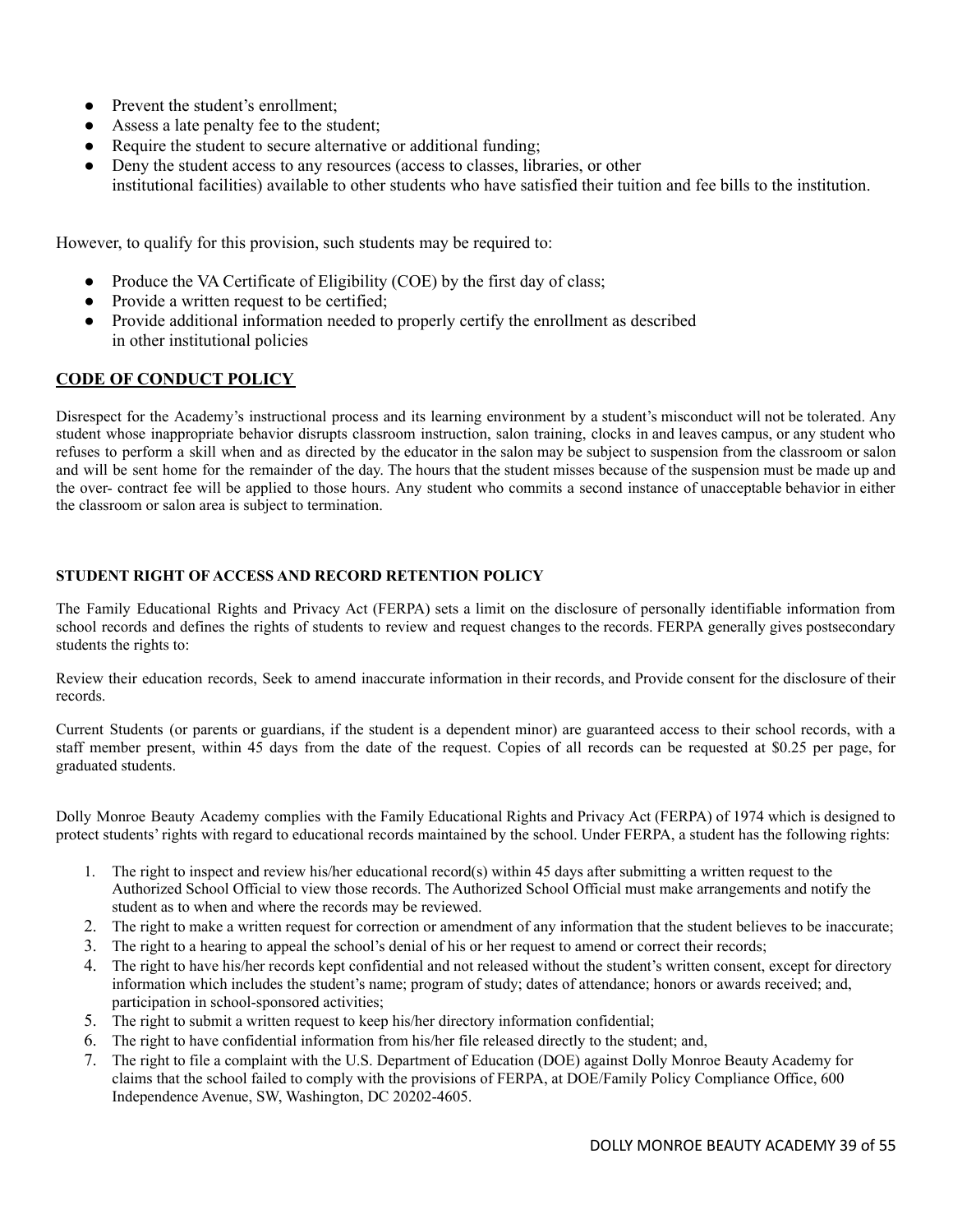Under FERPA, Dolly Monroe Beauty Academy has the following rights, without a student's consent:

- 1. The right to disclose personally identifiable information contained in a student's education records to the school officials with legitimate educational interests. A school official is a Dolly Monroe Beauty Academy employee in an administrative, supervisory, academic or research, and support staff position. A school official has a legitimate educational interest if the official needs to review an educational record in order to fulfill his or her professional responsibility;
- 2. The right to disclose personally identifiable information contained in a student's education records to persons or organizations providing students financial aid, accrediting agencies carrying out their accreditation function, persons in compliance with a judicial order, and persons who, in emergency, seek to protect the health or safety of students or other persons; and,
- 3. The right, after making a reasonable attempt to notify a student, to disclose the student's education records to officials of another school in which a student seeks or intends to enroll.

# **General Release of Information**

Except under the special conditions described in this policy, a student must provide written consent each time before the school may disclose personally identifiable information from the student's education records. The written consent must:

State the purpose of the disclosure,

Specify the records that may be disclosed,

Identify the party or class of parties to whom the disclosure may be made, and

Be signed and dated.

#### **FERPA Disclosures to Parents**

While the rights under FERPA have transferred from a student's parents to the student when the student attends a postsecondary institution, FERPA does permit a school to disclose a student's education records to his or her parents if the student is a dependent student under IRS rules.

Note that the IRS definition of a dependent is quite different from that of a dependent student for Federal Student Aid (FSA) purposes. For IRS purposes, students are dependent if they are listed as dependents on their parent's income tax returns. (If the student is a dependent as defined by the IRS, disclosure may be made to either parent, regardless of which parent claims the student as a dependent.)

A school may disclose information from a student's education records to parents in the case of a health or safety emergency that involves the student.

A school may inform parents of students under age 21 when the student has violated any law or policy concerning the use or possession of alcohol or a controlled substance.

A school official may share with parent's information that is based on that official's personal knowledge or observation and that is not based on information contained in an education record.

# Release of Information to Regulatory Agencies

Disclosures may be made to authorized representatives of the U.S. Department of Education and the National Accrediting Commission of Career Arts & Sciences (NACCAS), and The Commission on Massage Therapy Accreditation (COMTA) for audit, evaluation, and enforcement purposes. "Authorized representatives" include employees of the Department of Education, such as employees of the Office of Federal Student Aid, the Office of Postsecondary Education, the Office for Civil Rights, and the National Center for Education Statistics, as well as firms under contract to the Department of Education to perform certain administrative functions or studies.

The Dolly Monroe Beauty Academy provides and permits access to student and other school records as required for any accreditation process initiated by the school.

Disclosures in Response to Subpoenas or Court Orders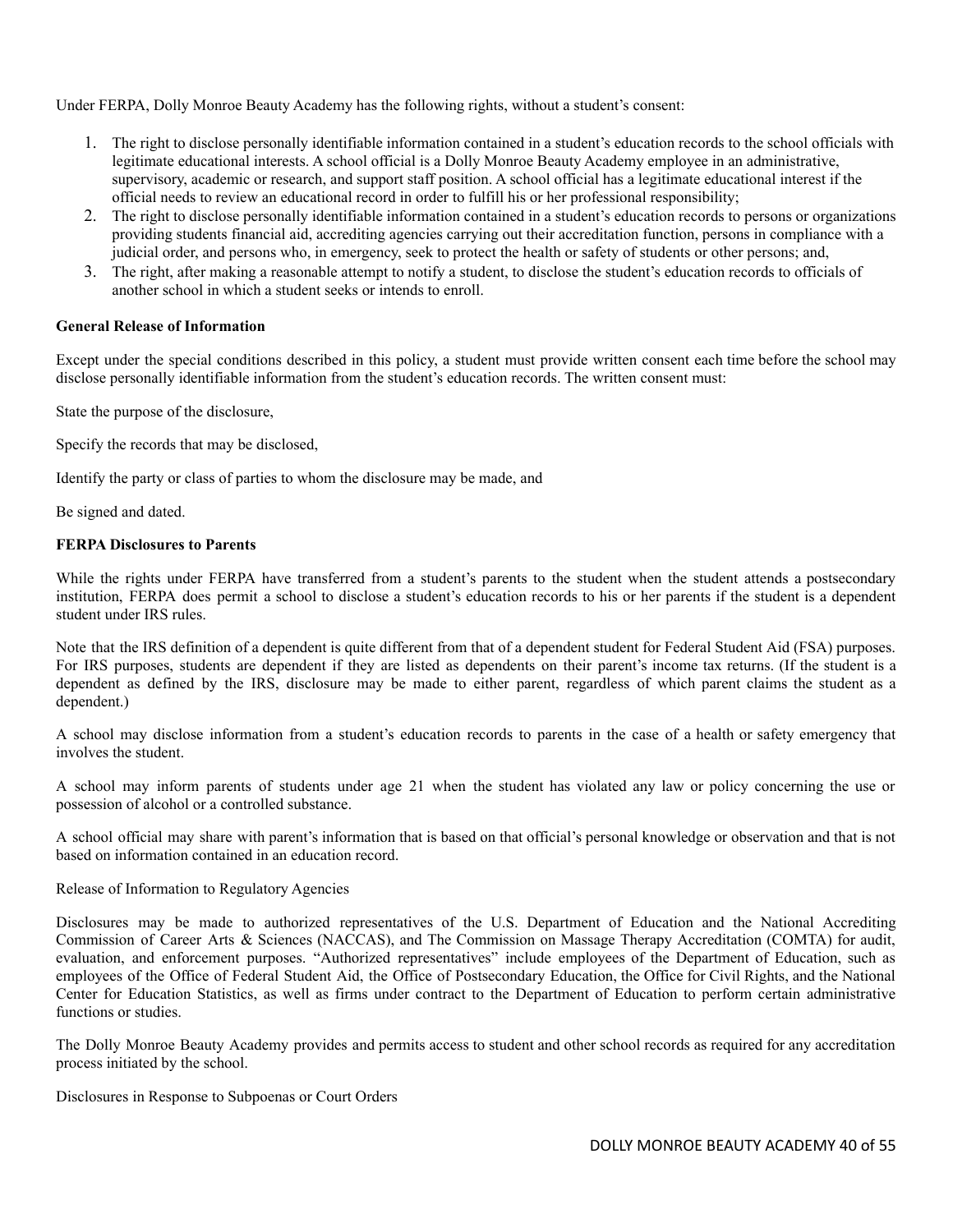FERPA permits schools to disclose education records, without the student's consent, to comply with a lawfully issued subpoena or court order.

In most cases, the school must make a reasonable effort to notify the student who is the subject of the subpoena or court order before complying, so the student may seek protective action. However, the school does not have to notify the student if the court or issuing agency has prohibited such disclosure.

The school may also disclose information from education records, without the consent or knowledge of the student, to representatives of the U.S. Department of Justice in response to an ex parte order issued in connection with the investigation of crimes of terrorism.

Disclosures for Other Reasons

There are two FERPA provisions concerning the release of records relating to a crime of violence. One concerns the release to the victim of any outcome involving an alleged crime of violence (34 CFR 34

CFR 99.31[a] [13]). A separate provision permits a school to disclose to anyone the results of any disciplinary hearing against an alleged perpetrator of a crime of violence in which that student was found in violation of the school's rules or policies with respect to such crime or offense (34 CFR 99.31[a] [14]).

#### Directory Information

The academy does not publish "directory information" on any student.

#### Record Maintenance

All requests for releases of information are maintained in the student's file if the educational records are kept. Student records are maintained for 6 years.

#### Amendment to Student Records

Students have the right to seek an amendment to their school records. To seek an amendment, students must meet with the School Director and bring any supporting documentation to show that the record is incorrect.

## **STUDENT RESPONSIBILITY FOR CATALOG INFORMATION**

Each student is responsible for knowing the information in this catalog. Dolly Monroe Beauty Academy reserves the right to **change policies and/or to revise curriculum.**

#### **CAREER OPPORTUNITIES**

Career opportunities for estheticians and makeup artist include but are not limited to Salon Owner, Independent artist, Film and television, Runway, Print, Red carpet and celebrity, Theatre, Costume makeup, Bridal, Spa/Medical, Funeral home, Product Development Education, Brand representative or retail, Beauty writer

#### **DOLLY MONROE BEAUTY ACADEMY 2019 ANNUAL GRADUATION & PLACEMENT STATISTICS REPORT**

TAMPA ESTHETICS PROGRAM

# GRADUATION RATE: 98%

#### PLACEMENT RATE: 98%

#### **STUDENT PROFESSIONAL DEVELOPMENT GUIDELINES**

All students must commit to and follow the Student Professional Development Guidelines during their enrollment at Dolly Monroe Academy. These guidelines were established to assist in creating a safe, focused, and enjoyable learning experience.

#### **Attendance and Documentation of Time**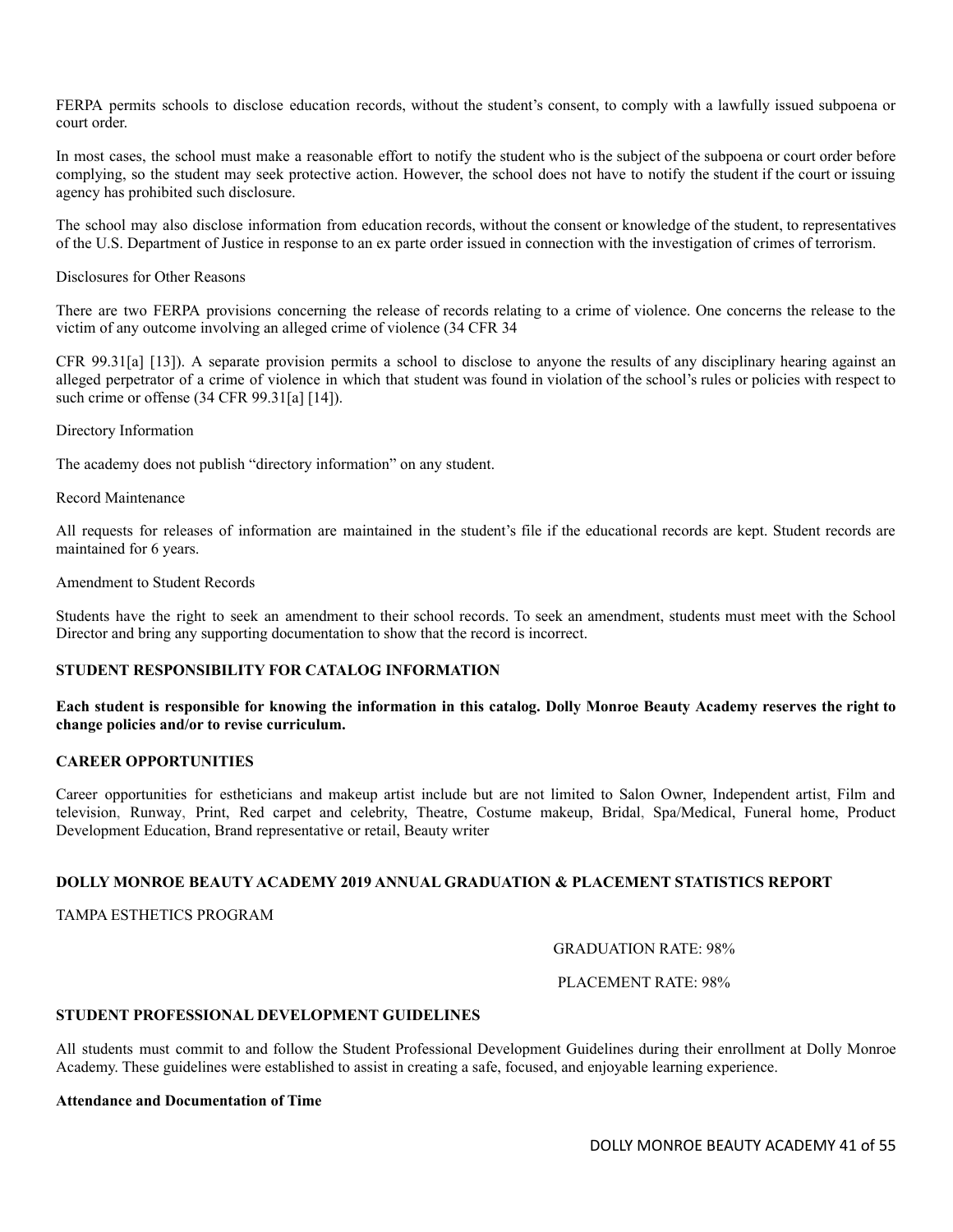The school records attendance in clock hours and gives appropriate attendance credit for all hours attended. The school does not add or deduct attendance hours as a penalty. Attendance is calculated using a computerized time clock and does not round hours unless a student is clocked in prior to class start times. To ensure proper credit for clock hours, students are required to clock in/out approximately four times a day: when they arrive at school, if they leave the premises (even for lunch), returning to class (even from lunch), and when they leave at the end of the day.

The school is open from 9:00 AM to 5:00 PM for students.

All courses require continuous attendance.

The prescribed attendance schedule must be maintained each week.

Students must be on time, as tardiness inhibits the learning process. Students who are late for theory class may not enter the classroom and will not receive theory credit. They may "clock in" and will be assigned special projects or assignments pertaining to their course of study. Students are never excused from mandatory theory class to work in the clinic.

# Students should understand that, although they may be able to miss up to 10% of their regularly-scheduled class times, they are still required to complete the total number of hours required for their program of study within the maximum time frame.

# **PAST CONTRACT HOURS POLICY**

At the time of enrollment, each student is given a date by which their studies should be completed, based on the total number of clock hours in their program. This completion date is included in their Enrollment Agreement.

During the contracted enrollment period, applicant students must maintain a 90% attendance average each month to complete the program by the contracted end date. The student can miss 10% of his or her scheduled hours before having to pay extra instructional charges. The student may use the 10% excused absences for vacation, doctor appointments, illness, etc.; however, the student may not be out of school more than 5 consecutive calendar days or he or she will be terminated.

Attendance is required of each student and is necessary for the successful completion of each program of study. Students are expected to attend 100% of all classes. The maximum time frame is 125% of the total clock hours needed for program completion.

If the student must attend additional program hours beyond his or her contracted end date due to not meeting a 100% attendance or to complete academic graduation requirements, hours missed will be treated as over contract hours and the student will be charged an additional \$25.00 for each hour scheduled to complete after the contracted end date is reached up to the maximum time frame allowed for a student to complete his or her program of study. The maximum time frame is explained in the "Satisfactory Academic Progress Policy".

# **Title IV financial aid funds cannot be used to pay over-contract fees.**

Any payment arrangements that a student requires must be agreed upon by the Academy and the student. As indicated under the "Certification of Graduation Policy", all financial obligations must be completed before a student is certified as a graduate and a diploma can be issued. Title IV financial aid funds cannot be used to pay over-contract fees.

# **SUSPENSIONS**

Dolly Monroe Beauty Academy will impose a 1-day suspension for each of the following events:

A suspension day is treated as an over-contract day and the hours missed must be made up at the rate of \$25 per hour. A student will be suspended for 1 day, if tardy more than 3 times in one month. Students must be on time as tardiness inhibits the learning experience. A student's failure to call in prior to his or her scheduled class or clinic time or failure to submit an absence request in advance is considered a "no show." A student who is a "no show" will be suspended for 1 day. A student will be suspended for 1 day, if unexcused absences have occurred more than 3 times in one month. Excused absences include the following: Requested time off, submitted in writing 5 days in advance and approved by the Academy Director; Student's illness or that of a student's child, provided that documentation from a physician, nurse practitioner, physician assistant or other medical professional is submitted; Documented serious illness or death of an immediate family member; Car accident; Jury duty; or, Documented mitigating circumstances beyond the student's control. Students who accumulate 3 suspensions will be subject to termination.

\*\*Refer to the school enrollment contract for the Enrollment Contract Period definition.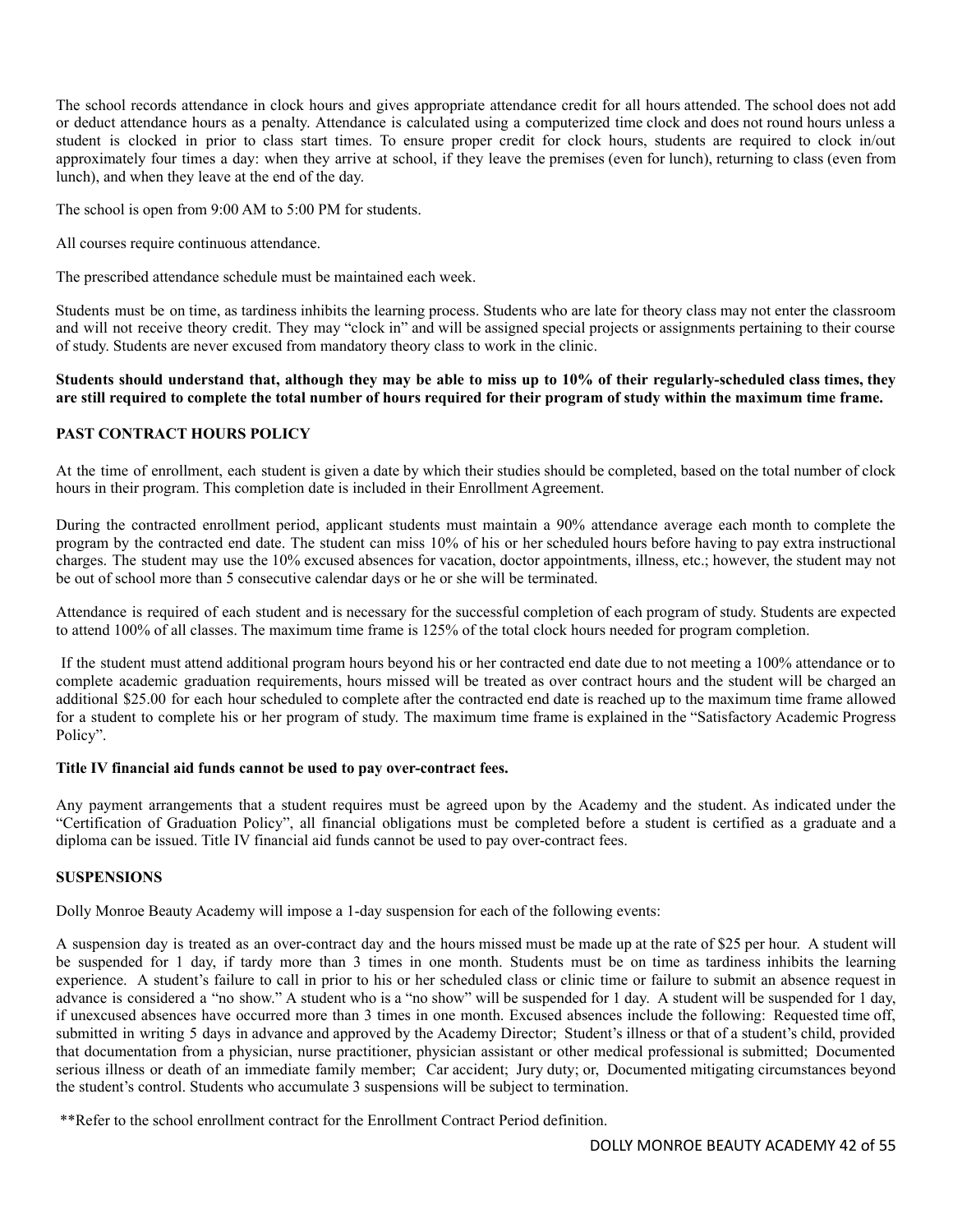Please note that if a student misses more than 5 consecutive calendar days, the student may be terminated from the program.

Students who are late or cannot attend school must contact the school and talk to the school service desk team immediately. Students must notify the school by 8:00 AM..

Students must request time off from school from the Director of Education.

Students are required to be in attendance a minimum of eight (7.5) hours per day, 30 hours per week for the full-time schedule; 15 hours per week for part-time students. Holidays such as Thanksgiving, Christmas, and New Year's Day will be set according to the calendar each year. Students cannot bank hours and attend over 30 hours per week to make up for missing hours. If a student will miss hours during the week, arrangements must be made with the Advisor to make up those hours, the hours missed will count against the hours allowed to miss and overtime charges will occur.

Lunches and breaks are scheduled for all students. Day students will take 30 minutes for lunch between 1:00 PM and 1:30 PM, if possible, according to their booking. Students should communicate with their instructor if they have not had lunch by 1:00 PM.

#### **Observe the appropriate breaks for your school schedule. Breaks are as follows:**

Student Schedule Breaks Lunch

| Student Schedule | <b>Breaks</b>                                        |  |  |  |
|------------------|------------------------------------------------------|--|--|--|
| 7. 5 hours/day   | min. in the morning and $\frac{1}{20}$ minutes<br>15 |  |  |  |
|                  | afternoon                                            |  |  |  |
| 6 hours/day      | min. in the morning and<br>15<br>n/a                 |  |  |  |
|                  | afternoon                                            |  |  |  |
| 4 or 5 hours/day | 15 minutes at midpoint<br>n/a                        |  |  |  |

**Documentation of time:** Students may not leave the school premises during regular hours without an instructor's permission.

a. Students who leave the school premises or those who leave early must document their time by clocking out on the time clock, and having an instructor book them out.

b. Students must clock out on the time clock for any reason including for lunch for the proper duration that they are not inside the school facilities. Students will not receive credit for the hour if they fail to clock in/out.

d. Students may not clock in or out for another student.

e. Students must keep a record of all services each day on the service tracking sheet, which must be completed daily and turned in every 100 clock hours.

**Professional Image**: A professional image is a requirement for successful participation in school.

# **Students must maintain the following professional dress code:**

Students are required to wear their academy provided black scrubs.

Clothing must be professional, clean, and free of stains and tears.

Shoes should be closed toed, professional, and comfortable for all students.

Hair must be clean and styled prior to arriving at school.

If extra layers must be worn, they must also be black and free of graphics

Jackets with no hoods.

Cosmetics must be applied prior to arriving at school, using trend-appropriate makeup techniques.

# **The following is a list of examples of unacceptable dress:**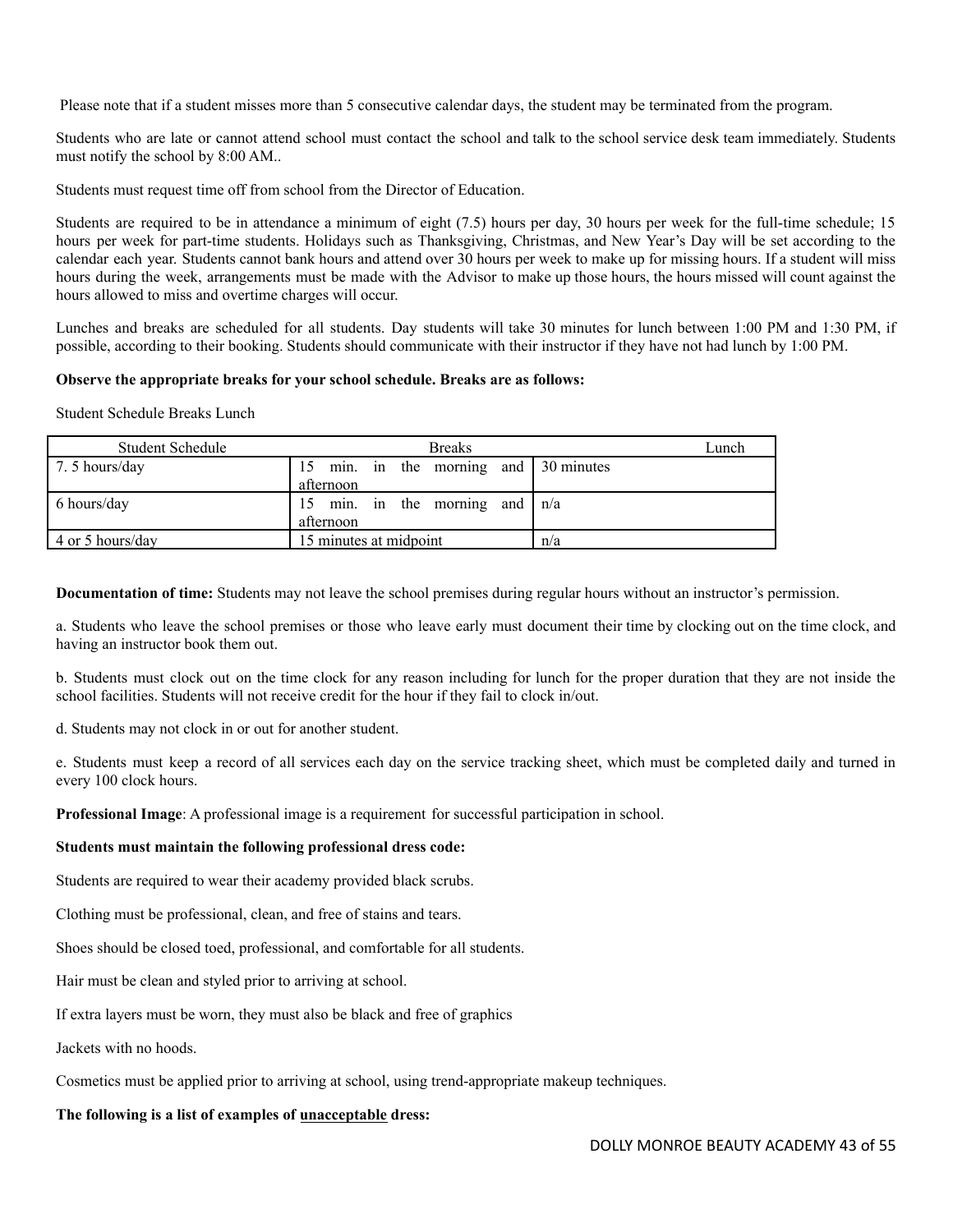- a. Tank or sleeveless tops, crop tops.
- b. Printed T-shirts other than those with a Dolly Monroe logo; acceptable T-shirts must be clean and professional
- c. Sweatpants, leggings, and sweatshirts, shorts, skirts, ripped jeans
- d. Sandals, flip flops, slides
- e. Hats, visors, bandanas, caps, bonnets, or beanies
- f. Hooded sweatshirts, jackets, or tops

Students who fail to comply with the professional dress code will be asked to leave and return with appropriate attire

#### **Sanitation and Personal Services**

Students must keep workstations and classroom areas clean, sanitary, and clutter-free at all times.

Students must clean their stations, including the floor, after each service.

Workstations must be cleaned at the end of the day, prior to clocking out for the day. All students must participate in team clean every on the days designated by the instructor.

For students to perform or receive a service, students must do the following prior to starting the service:

a. Notify an instructor.

b. If a service guest comes in and the service desk personnel needs the student giving the personal service or the student receiving it to take care of the service guest, then the students must reschedule their personal service and complete the assigned service guest reservation.

c. Personal services are considered rewards and scheduled for students who are up to date with all projects, exams, and worksheets. School assignments and successful learning are the priority.

## **Communication Guidelines and Professional Conduct**

Visitors are allowed in the reception area only. Visitors are not allowed in the classrooms, student lounge, or clinic floor area.

Only emergency calls are permitted on the business phone. Students may use the student phones for

- a limited time. Please keep your calls to three (3) minutes or less.
- b Cell phones/apple watches/airpods, or anything alike, are not permitted during class.
- c Students may not gather around the reception desk, reception area, or offices.
- d Food, and drinks, are allowed only in the lunchroom.
- e Dolly Monroe Beauty Academy Tampa is a smoke-free campus.

f Stealing or taking school property, or another's personal property is unacceptable and is grounds for immediate termination and any charge or fees to replace the stolen property will be added to the students billing ledger.

g Students should only contact instructors via Student Portal/Prestige, or via school phone. Contacting an instructor/staff member via social media, text, personal email are not acceptable forms of communication, especially for the hybrid students who may need help with online assignments.

# **Learning Participation Guidelines**

Peer teaching and tutoring are encouraged. However, taking credit for another's work or cheating during exams is unacceptable and grounds for termination.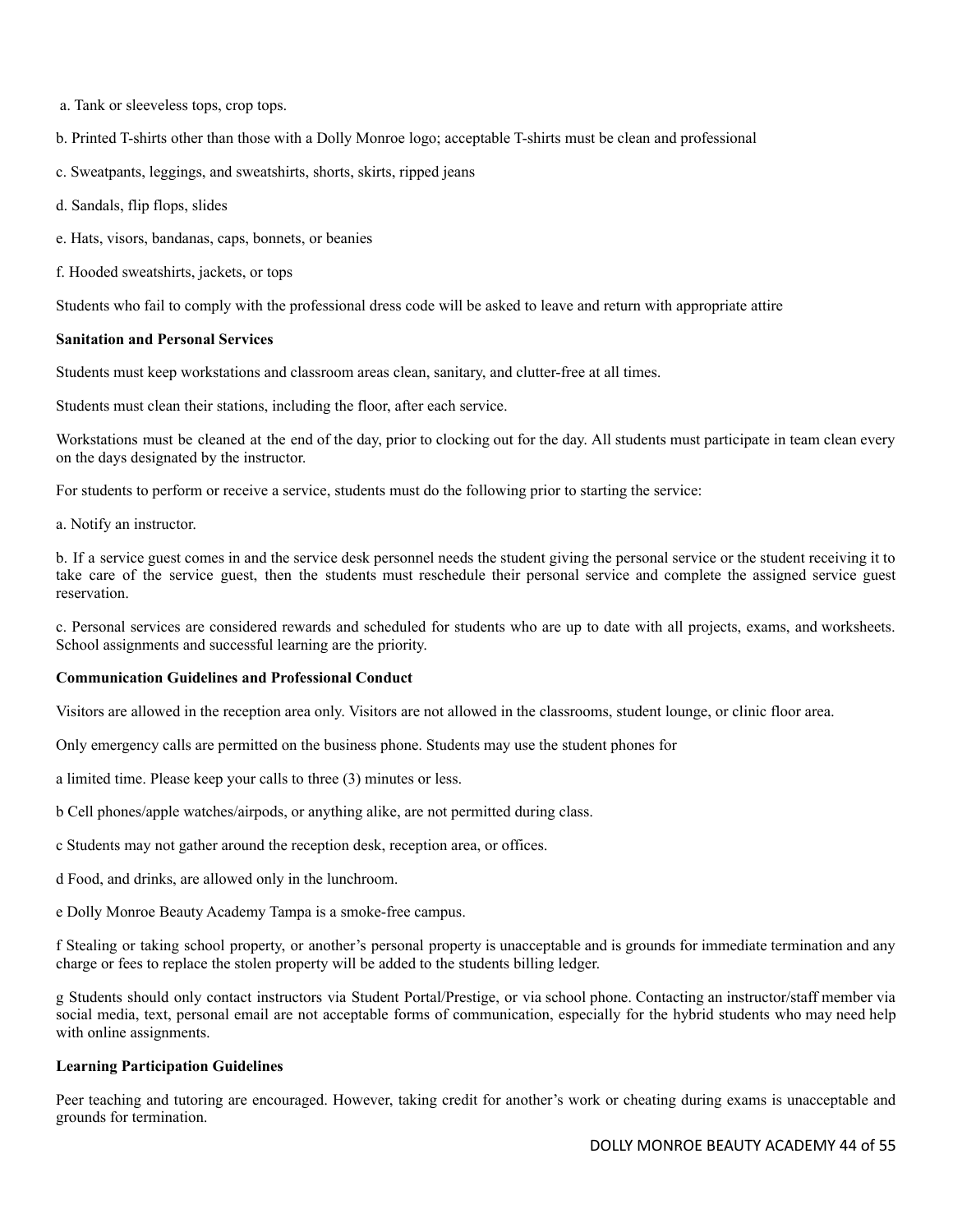Students will be expected to maintain an average of 75 percent on all theory exams and assignments.

Students must take all reservations assigned to them. This includes last-minute walk-ins.

Students may not be released from required theory class to take a service guest.

Only service desk personnel may schedule or change guest service appointments.

All services must be checked, and the service ticket initiated by an instructor.

Students are expected to be continuously working on school-related projects, assignments, reading, or exam preparation during school hours.

Students will receive clock hours during the times they fully participate in their learning experience.

When students are not scheduled with service reservations or are not scheduled to attend theory or a specialty class, they may focus on the following:

a. Completion of worksheets or activities

- b. Completion of theory assignments
- c. Performing a service on another student

d. Listening to or reading school resource center materials, including educational videos, audiotapes, and books

Students must comply with school personnel and instructor's assignments and requests as required by the curriculum and student guidelines and rules.

e. Students may not service outside of school unless authorized to do so by school administration. Conducting unauthorized services outside of school will be reported to the state board and may result in your inability to receive a professional license. Students are responsible for their own equipment and may use a station drawer only while working at that station. All equipment, tools, and personal items must be secured in their assigned locker. Dolly Monroe Beauty Academy is not responsible for any lost or stolen articles.

f. Parking is allowed in assigned parking areas only or cars may be towed at the owner's expense.

g. All assignments are due the end of each day by 5:00 PM for full time students and Thurdays at 12:00 AM for hybrid students.

h. If a student fails to complete an assignment in entirety, the student will be placed on the Back on Track list and will remain on the list until the following 100 clock hour review, if he or she completes the assignments.

## **COACHING AND CORRECTIVE ACTION**

Part of your learning experience includes fine-tuning and mastering the skills and behaviors of a salon professional. The school team will coach all students to correct noncompliant or destructive behavior.

The following actions may be inspected for noncompliance:

Attendance and Documentation of Time Guidelines: Attendance, promptness, and documentation of work are cornerstones of successful work practices. Students may be clocked out, released for the day, or suspended when they do not comply with guidelines.

Professional Image Standards: Professional image standards were created to provide guidance and direction to students as they develop their professional image and persona. Students may be clocked out and released for the day when they do not meet professional image standards.

Sanitation and Personal Service Procedures: Sanitation and personal service procedures have been established to comply with state laws and to provide a safe and clean service environment. Students may be clocked out and released for the day when they do not follow sanitation and personal service procedures.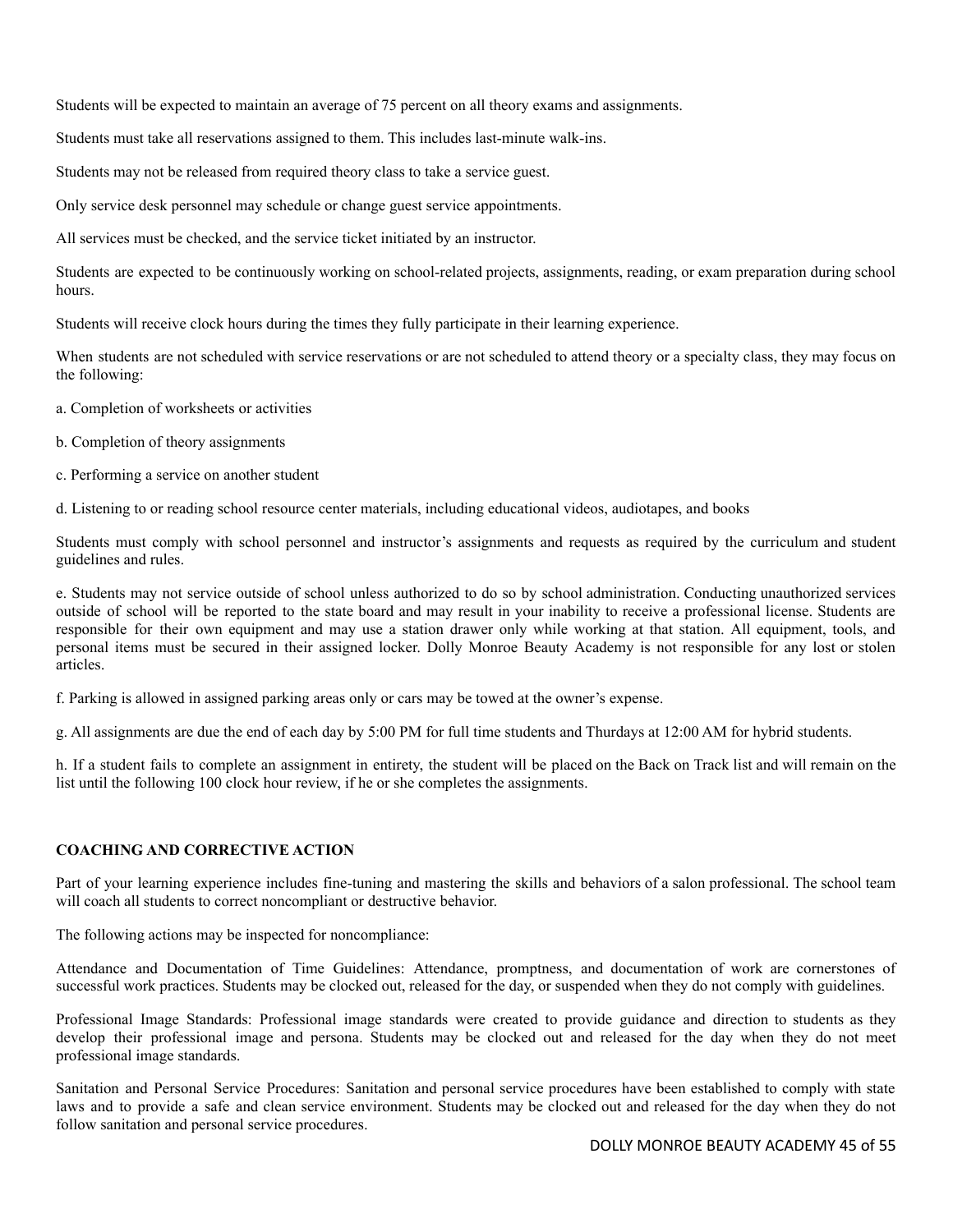Communication Guidelines and Professional Conduct: It is the school's responsibility to provide a learning environment that is professional, positive, and conducive to learning. Staff and students all contribute to a mutually respectful learning environment that fosters effective communication and professional conduct. Students who fail to follow communication guidelines and who do not conduct themselves in a respectful and professional manner may experience suspension or termination.

Learning Participation Guidelines: The learning participation guidelines have been established to provide a creative, fun, interactive, and collaborative learning environment that empowers students to act as future salon professionals and committed learners. Positive behavior is required to create a mutually beneficial learning environment for all students. Students who fail to meet the guidelines and create challenges for other students or staff may be released from school, suspended, or terminated.

# **Corrective Action Steps**

Once a student has received five (5) coaching sessions, the student may be suspended from school for three (3) days. Suspended students may only be readmitted to school upon paying the administrative termination fee of \$150.00. If a student receives two (2) more coaching sessions after readmission from a three (3) day suspension, the student's attendance may be permanently terminated. A student may be terminated without prior coaching sessions for improper and/ or immoral conduct. Refer to the school Advisory.

When monitoring students for unofficial withdrawals, the school is required to count any days that a student was out of school on suspension as a part of the 5 consecutive days of non-attendance used to determine whether the student will be returning to school.

We believe in providing a quality environment with an exceptional educational program. This framework gives everyone the opportunity to enjoy the experience! The entire staff appreciates the students' respect of these guidelines.

# **ACCOMMODATION PROCEDURES FOR STUDENTS WITH DISABILITIES**

Grievance Procedures for Students who have Complaints based on Disability

#### \*\*\*\*\*\*\*\*\*\*\*\*

Accommodation Procedures for Students with Disabilities

Non-Discrimination Policy — It is the policy of Dolly Monroe Beauty Academy to comply with Section 504 of the Rehabilitation Act and the Americans with Disabilities Act which are Federal laws that prohibit discrimination based on disability. Dolly Monroe Beauty Academy does not discriminate based on disability against a qualified person with a disability regarding application, acceptance, grading, advancement, training, discipline, graduation, or any other aspect related to a student's participation in a program of Dolly Monroe Beauty Academy. This applies to all students and applicants for admission to the school. Dolly Monroe Beauty Academy will provide reasonable accommodations to students with disabilities.

Definition of an Individual with a Disability — an individual with a disability is a person who has a physical or mental impairment which substantially limits one or more major life activities of the individual. These persons are protected by Section 504 of the Rehabilitation Act and the Americans with

The phrase physical impairment means a physiological disorder or condition, a cosmetic disfigurement, or an anatomical loss, that affects one or more of the following body systems: neurological; musculoskeletal; special sense organs (which would include speech organs that are not respiratory such as vocal cords, soft palate, tongue, etc.); respiratory, including speech organs; cardiovascular; reproductive; digestive; genitourinary; hemic and lymphatic; skin; and endocrine. Examples include, but are not limited to, orthopedic, visual, speech, and hearing impairments, cerebral palsy, epilepsy, muscular dystrophy, multiple sclerosis, cancer, heart disease, diabetes, HIV disease (symptomatic or asymptomatic), tuberculosis, drug addiction, and alcoholism.

The phrase mental impairment means any mental or psychological disorder, including but not limited to, mental retardation, organic brain syndrome, emotional or mental illness, specific learning disabilities, post-traumatic stress disorder, depression and bipolar disorder. The phrase substantially limits must be interpreted without regard to the ameliorative effects of mitigating measures, other than ordinary eyeglasses or contact lenses. Mitigating measures are things like medications, prosthetic devices, assistive devices, or learned behavioral or adaptive neurological modifications that an individual may use to eliminate or reduce the effects of impairment. These measures cannot be considered when determining whether a person has a substantially limiting impairment. An impairment that is episodic or in remission is a disability if, when in an active phase, it would substantially limit a major life activity, for example, a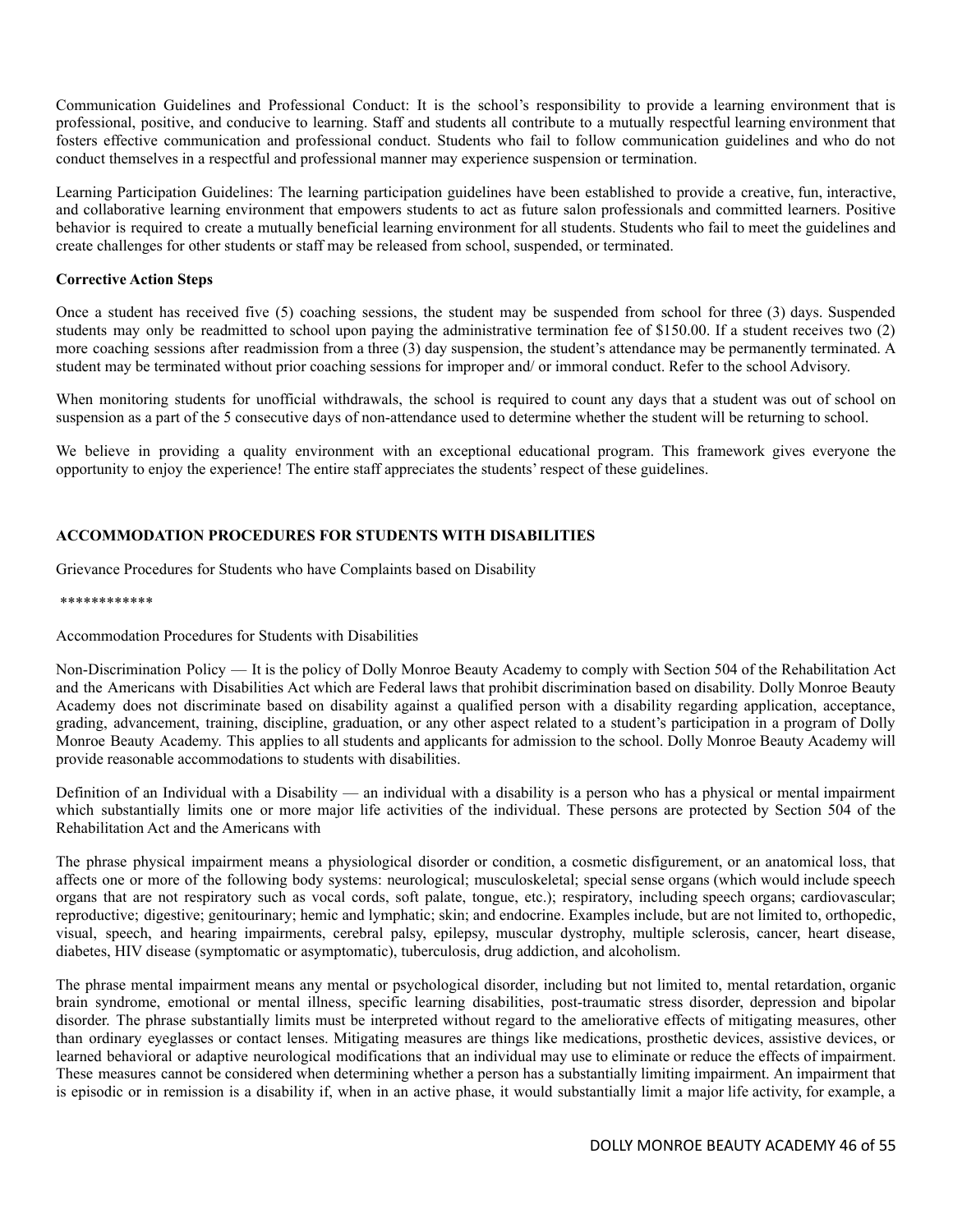student with bipolar disorder would be covered if, during manic or depressive episodes, the student is substantially limited in a major life activity (e.g., thinking, concentrating, neurological function, or brain function).

The phrase major life activities mean functions such as caring for one's self, performing manual tasks, seeing, hearing, eating, sleeping, walking, standing, lifting, bending, speaking, breathing, learning, reading, concentrating, thinking, communicating and working. Major life activities also include major bodily functions such as functions of the immune system, normal cell growth, and digestive, bowel, bladder, neurological, brain, respiratory, circulatory, endocrine, and reproductive functions.

#### **The School's Responsibilities to Students with Disabilities**

The school must provide academic adjustments, auxiliary aids, and reasonable accommodations to students with disabilities that are necessary to ensure students are not denied the benefits of, or excluded from participation in, the school's program. The school must make modifications to its academic requirements that are necessary to ensure that the requirements do not discriminate against students with disabilities. The school must ensure that it provides physical access to students with disabilities. It is also the responsibility of Dolly Monroe Beauty Academy to permit students with disabilities to use service dogs on each campus.

The person responsible for implementing these responsibilities at the Dolly Monroe Beauty Academy Campus is: India Calloway; Owner; 10359 Cross Creek Blvd Suite E Tampa, FL 33647; (813) 388-5532; india.calloway@dollymonroe.edu

When a student informs a school staff member that the student is disabled, or needs accommodations or assistance due to disability, the staff member will refer the student to the school's Advisor.

# **Procedures for Students and the School**

Documentation of disability by students — Students with disabilities who wish to request reasonable accommodations (including academic adjustments, auxiliary aids, or modifications) must contact the Advisor named above for their campus. Students must provide documentation of disability from an appropriate professional, which depends on the nature of the disability. For example, a student with a psychological disability should provide documentation from a psychologist, psychiatrist or social worker.

This documentation may be the student's existing medical records, or reports created by the student's medical provider or an appropriate professional who conducts an assessment of the student. The documentation of disability is kept at all times in a locked, private file at the school. To protect privacy, direct access to this documentation is by written consent only.

Student requests for accommodations and interactive discussion within the initial interview

During the initial interview, the student and the advisor will discuss how the student's impairment impacts the student, how the student expects the impairment to impact the student in the school's program, the types of accommodations the student has previously received (if any), and the accommodations being requested by the student from the school. The Advisor and the student should discuss accommodations needed during all phases of the program, and for classroom instruction, skills-based instruction, and skills practice.

The documentation (or observation) must show the nature of the student's disability and how it limits a major life activity. The accommodations requested by the student should be related to these limitations.

There are no pre-set accommodations for specific disabilities. Instead, the Advisor and the student must discuss and determine what the student's limitations are, and how they can be accommodated.

Here are some examples:

A student with an orthopedic disability may need cushioned floor mats and scheduled times to sit down. These students may also need a specific kind of chair.

A student with a learning disability or attention deficit disorder may need extra time to take exams, such as ninety minutes to take an exam instead of the sixty minutes allowed to other students. These students may need to take their exams in a location that is quiet and has no distractions, such as an office rather than the classroom.

A student with a learning disability or psychological disability may need a note taker, a copy of the instructor's notes or presentation, or to use a tape recorder during instruction.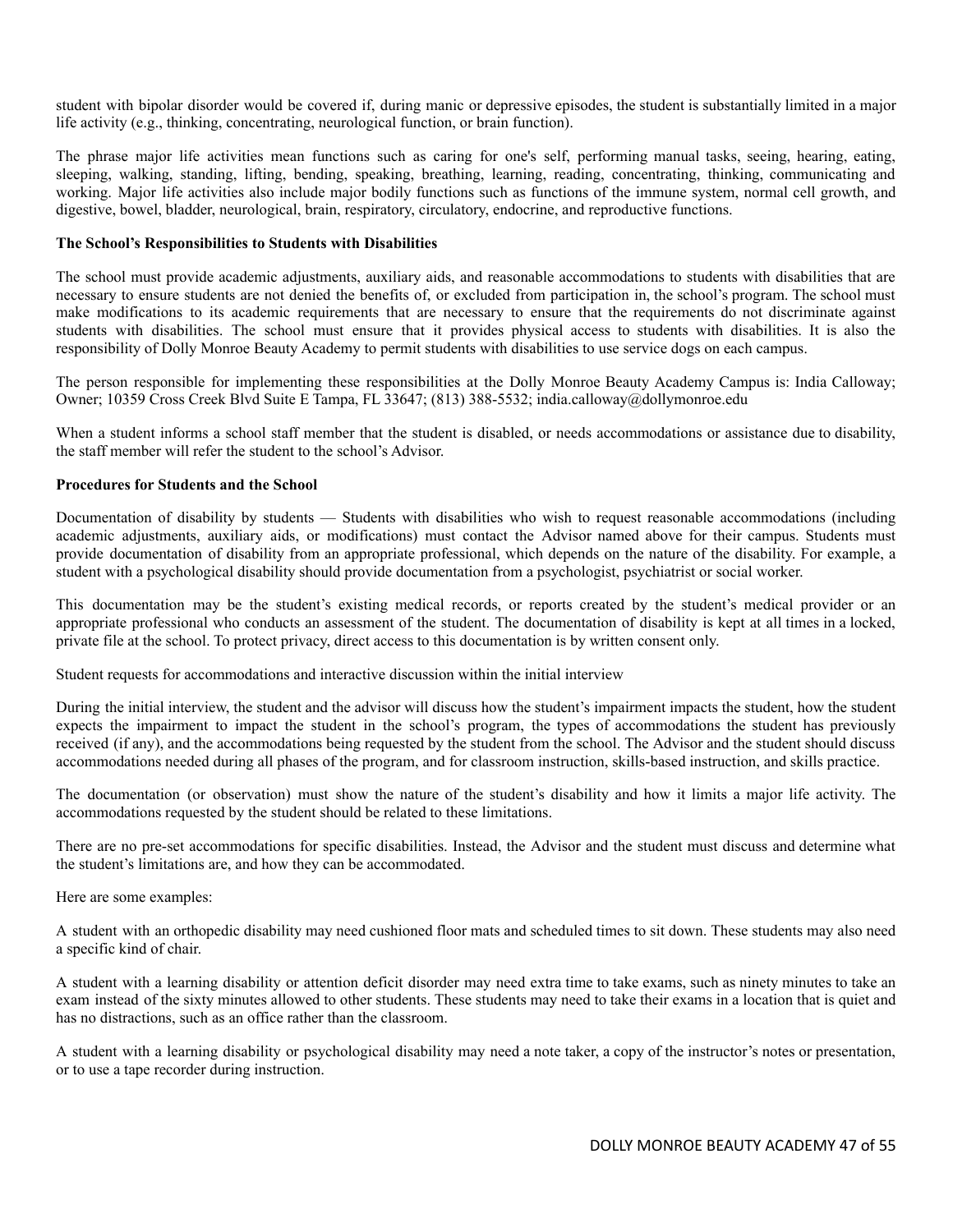A student with post-traumatic stress disorder or an anxiety disorder may need to take periodic leaves of absence or may need to structure their program so that it is scheduled over a longer period of time than usual. These students may need to take breaks in a quiet room during skills practice.

A student with a hearing impairment may need instructors to use voice amplification systems or may need to utilize a sign language interpreter.

A student with diabetes may need periodic breaks to check his or her blood sugar level.

Decision about accommodations and ensuring implementation of accommodations — The Advisor will decide the accommodations to be provided to the student. The Advisor will consider any past accommodations that have been effective for the student and will give primary consideration to the type of accommodation requested by the student. Alternate accommodations may be provided if there is an alternative accommodation that would be equally effective for the student.

The School is not obligated to provide accommodations that would result in an undue financial or administrative burden on The School. If the Advisor decides that a requested accommodation might impose such a burden, the Advisor will discuss the issue with the school owner, who will consider the overall financial resources of The School. The School owner will make the final decision.

# **Grievance Procedures for Students who have Complaints based on Disability**

The Dolly Monroe Beauty Academy is responsible for providing a grievance procedure to students who feel they have been discriminated against based on disability.

The grievance procedure provides students the opportunity to file a complaint. The school then has the responsibility to objectively investigate the allegations in the complaint and determine whether the student has been discriminated against. If the school determines that discrimination occurred, the school must take appropriate steps to correct the discrimination and prevent it from reoccurring.

Grievance complaints — A student may file a grievance if the student feels he or she has been discriminated against because the student is disabled, or because the student is regarded as being disabled, or because the student has a record of being disabled. A student may also file a grievance if the student feels that he or she has been retaliated against for advocacy based on disability. Here are some examples of discrimination:

An instructor or other students refer to the student in a derogatory way related to the student's disability.

An instructor generally refers to students with types of disability in a derogatory way.

Other students refuse to work with the student because the student is disabled.

A school staff member refuses to provide a service to the student that the staff member provides to other students.

A school staff member takes negative action toward the student after the student asked for accommodations for a disability.

A guest presenter at the school makes derogatory statements about students with disabilities, or states that students with disabilities can never be employed in the presenter's field.

A student's request for accommodation was denied by the school, or an instructor did not implement an accommodation for the student that was approved by the school.

A student must file a grievance complaint within 90 days of the date the discriminatory act occurred, or within 90 days of the end of an informal attempt to resolve the complaint, whichever is later. The complaint must be written. In the complaint, the student must describe what happened and the dates the acts took place, and state who was involved. The student should explain why the student believes the acts were taken based on disability. The student should describe or provide copies of any relevant documents or e-mails, if available.

A student may ask the Advisor to try and informally resolve the student's complaint before the student files a written complaint. However, the student is not required to try informal resolution before filing a written complaint.

For students attending the academy, the complaint must be sent to

India Calloway; School Owner; 10359 Cross Creek Blvd Suite E Tampa FL 33647, (813)388-5532, india.calloway@dollymonroe.edu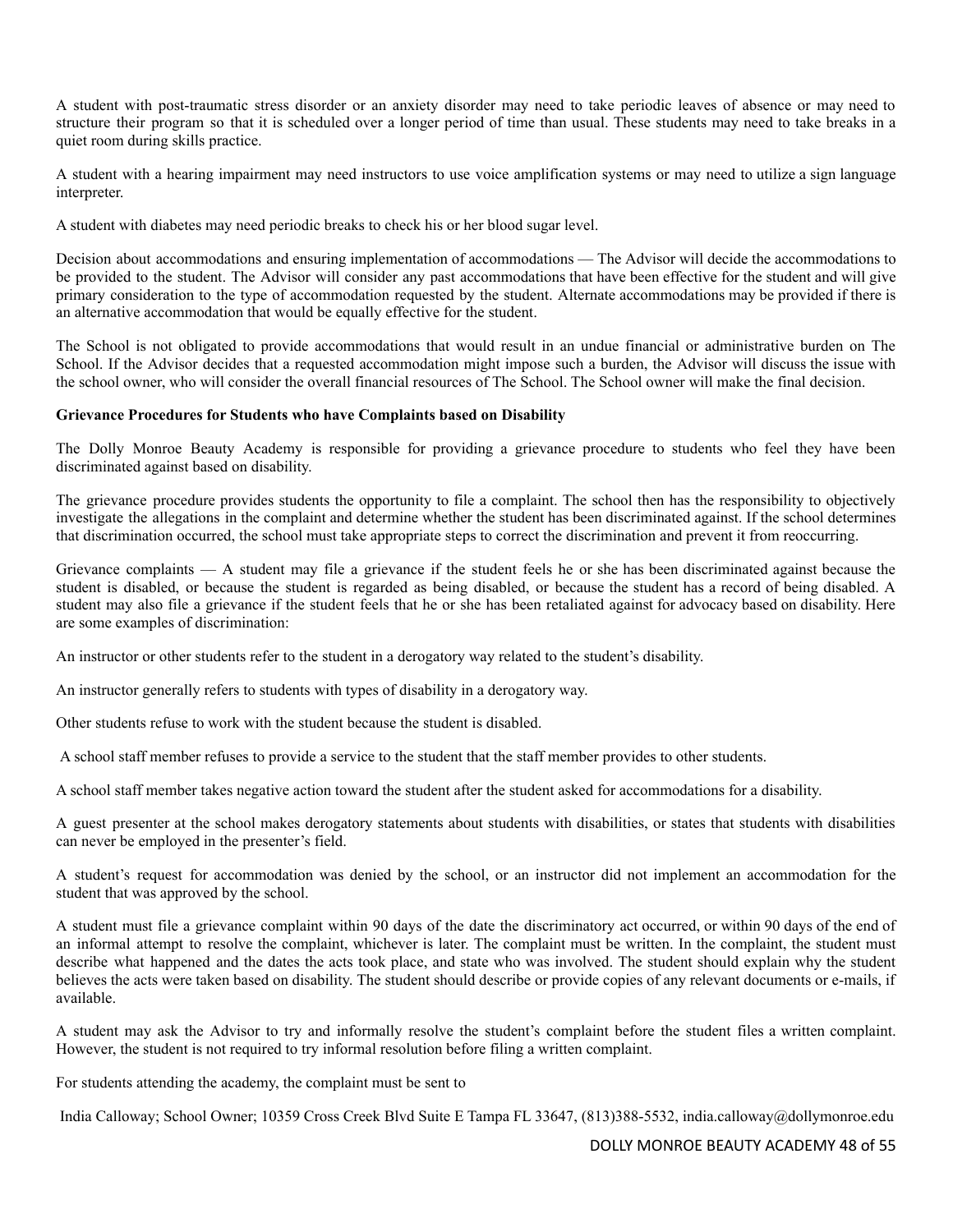**Investigation of the Complaint —** when the School Director receives a written complaint, the School

Director will immediately begin an objective investigation. The School has the right to contract with an independent investigator to conduct any investigation. After reviewing all the evidence gathered, the School Director will determine whether the student was treated differently from other students based on disability; or whether the student was harassed based on disability; or whether the student was retaliated against because the student advocated on the basis of disability; or whether the student was denied an accommodation that the school should have provided to the student.

The School Owner will review all the information provided by the student in the appeal, the decision by the School Director, the interview records made by the School Director and the documents gathered by the School Director. The School Owner will issue a written decision to the student within fourteen days after receiving the student's appeal. The School Owner will determine whether the decision should be revised or remain the same. If the School Owner determines that the decision should be revised, the School Owner will ensure that any necessary changes in the remedies are implemented.

# **STUDENT AND EMPLOYEE ANTI-HARASSMENT AND DISCRIMINATION POLICY**

The Dolly Monroe Beauty Academy is committed to providing a work and school environment free of unlawful harassment or discrimination. In furtherance of this commitment, all students and employees are required to take our mandatory Sexual Harassment and Prevention Training upon starting in school and then in January of each year. School policy prohibits harassment or discrimination based on race, religion, creed, color, national origin, ancestry, sex (including pregnancy, childbirth or related medical conditions), military or veteran status, physical or mental disability, medical condition, marital status, age, sexual orientation, gender, gender identity or expression, genetic information or any other basis protected by the federal, state or local law. Additionally, in accordance with Title IX of the Education Amendments of 1972, the School prohibits discrimination based on sex, which includes sexual harassment and sexual violence, and the School has jurisdiction over Title IX complaints.

The School's anti-harassment policy applies to all persons involved in the operation of the School and prohibits unlawful harassment by any employee of the School, as well as students, customers, third parties, vendors or anyone who does business with the School. It further extends to prohibit unlawful harassment by or against students. Any employee, student or contract worker who violates this policy will be subject to disciplinary action. To the extent a customer, vendor or other person with whom the School does business engages in unlawful harassment or discrimination, the School will take appropriate corrective action. The grievance procedure will provide that complaints may be filed about discrimination in any academic, educational, extracurricular, athletic or other programs operated or sponsored by, or related to, the School, whether the programs take place on the campus of a school, during a school-sponsored field trip, or other off-campus events.

As part of the School's commitment to providing a harassment-free working and learning environment, this policy shall be disseminated to the School community through publications, the School website, new employee orientations, student orientations, and other appropriate channels of communication.

The School will provide training to key staff members to enable the School to handle any allegations of discrimination and harassment, including sexual harassment or sexual violence, promptly and effectively.

The School will respond quickly to all reports, and will take appropriate action to prevent, to correct, and if necessary, to discipline behavior that violates this policy.

**Definitions** 

Sex Discrimination is defined as treating individuals differently based on sex regarding any aspect of services, benefits, or opportunities the School provides such as:

Treat a person differently in determining whether he or she satisfies any requirement or condition for the provision of an aid, benefit, or service.

Provide different aid, benefits, or services or provide aid, benefits, or services in a different manner.

Deny any person an aid, benefit, or service

Subject any person to separate or different rules of behavior, sanctions, or other treatment in providing an aid, benefit, or service

Aid or perpetuate discrimination against any person by providing significant assistance to any agency, organization, or person which discriminates based on sex in providing any aid, benefit or service to students or employees.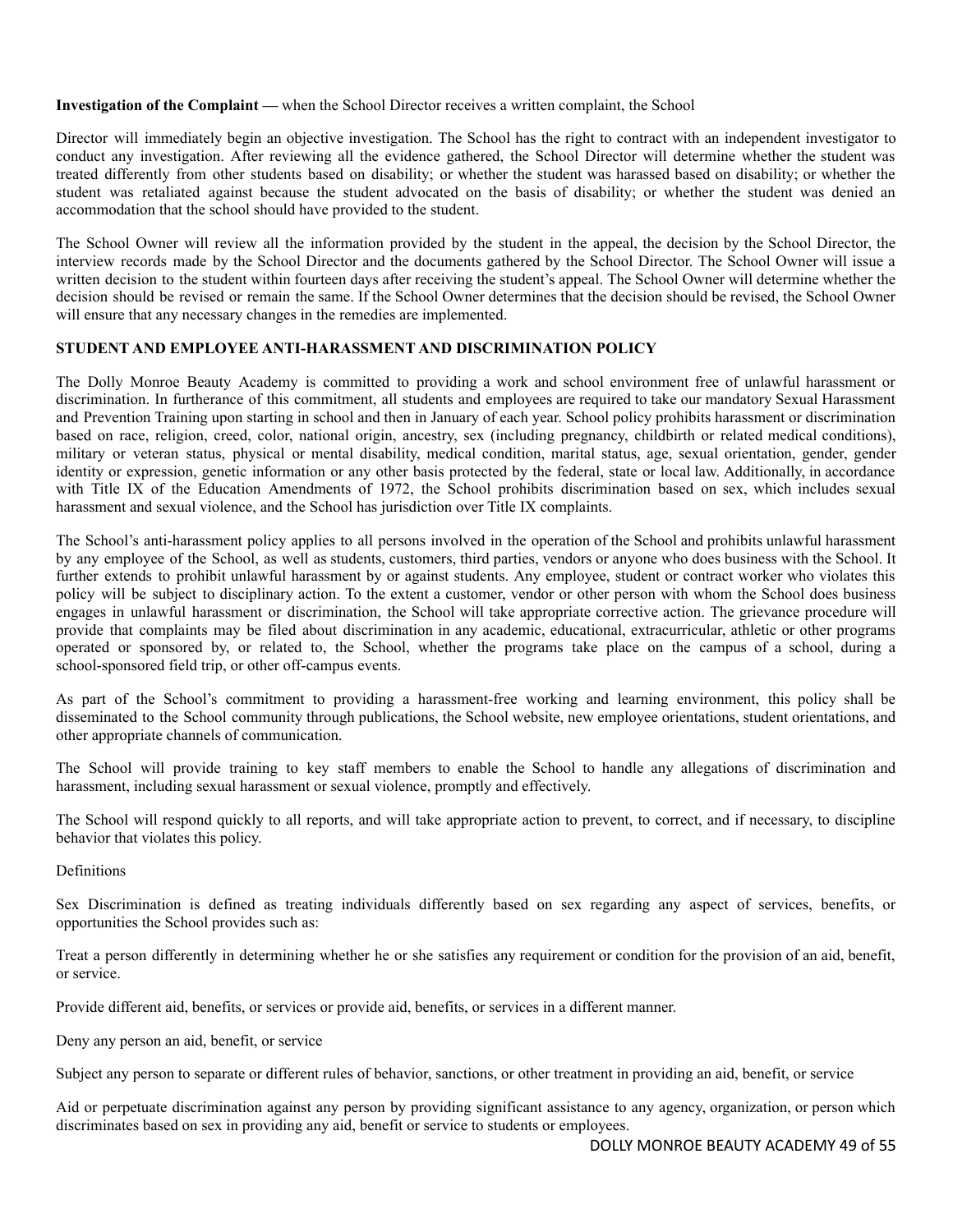Otherwise limit any person in the enjoyment of any right, privilege, advantage, or opportunity.

Sexual Harassment is defined as unwelcome conduct of a sexual nature. It includes unwelcome sexual advances, requests for sexual favors, and other verbal, nonverbal, or physical conduct of a sexual nature.

Sexual harassment is conduct that explicitly or implicitly affects a person's employment or education or interferes with a person's work or educational performance or creates an environment such that a reasonable person would find the conduct intimidating, hostile or offensive.

Sexual Violence is defined as physical sexual acts engaged in without the consent of the other person or when the other person is unable to consent to the activity. Sexual violence includes sexual assault, rape, battery, and sexual coercion; domestic violence; dating violence; and stalking.

Domestic Violence is defined as abuse committed against and adult or a minor who is a spouse or former spouse, cohabitant or former cohabitant, or someone with whom the abuser has a child, has an existing dating or engagement relationship, or has had a former dating or engagement relationship.

Dating Violence is defined as abuse committed by a person who is or has been in a social relationship of a romantic or intimate nature with the victim.

Sexual Assault occurs when a physical sexual activity is engaged in without the consent of the other person or when the other person is unable to consent to the activity. The activity or conduct may include physical force, violence, threat, or intimidation, ignoring the objections of the other person, causing the other person's intoxication or incapacitation using drugs or alcohol, and taking advantage of the other person's incapacitation (including voluntary intoxication).

Stalking is behavior in which a person repeatedly engages in conduct directed at a specific person that places that person in reasonable fear of his or her safety or the safety of others.

Consent is informed, voluntary and revocable. Consent is an affirmative, unambiguous, and conscious decision by each participant to engage in mutually agreed-upon sexual activity. It must be given without coercion, force, threats or intimidation. Consent must be ongoing throughout a sexual encounter and can be revoked at any time. Once consent is withdrawn, the sexual activity must stop immediately.

# Prohibited Conduct

This policy strictly prohibits sexual or other unlawful harassment or discrimination as well as sexual violence, as defined above. Sexual or other unlawful harassment or discrimination includes any verbal, physical or visual conduct based on sex, race, age, national origin, disability or any other legally protected basis if:

I. submission to such conduct is made either explicitly or implicitly a term or condition of an individual's education or employment.

II. submission to or rejection of such conduct by an individual is used as a basis for decisions concerning that individual's education or employment; or

III. it creates a hostile or offensive environment, which means the alleged conduct is sufficiently serious to limit or deny a student's or ability to participate or benefit from the student's education program.

Unlawful harassment or discrimination may include racial epithets, slurs and derogatory remarks, stereotypes, jokes, posters or cartoons based on race, national origin, age, disability, marital status or other legally protected categories.

Sexual harassment is conduct based on sex, whether directed towards a person of the opposite or same sex, and may include explicit sexual propositions, sexual innuendo, suggestive comments, sexually

oriented "kidding" or "teasing", practical jokes, jokes about or displays of obscene printed or visual material, questions about sexual fantasies, preferences or history, and physical contact such as patting, pinching, or intentionally brushing against another person's body.

Gender-based harassment, including acts of verbal, nonverbal or physical aggression, intimidation, or hostility based on sex or sex-stereotyping are strictly prohibited, even if those acts do not involve conduct of a sexual nature.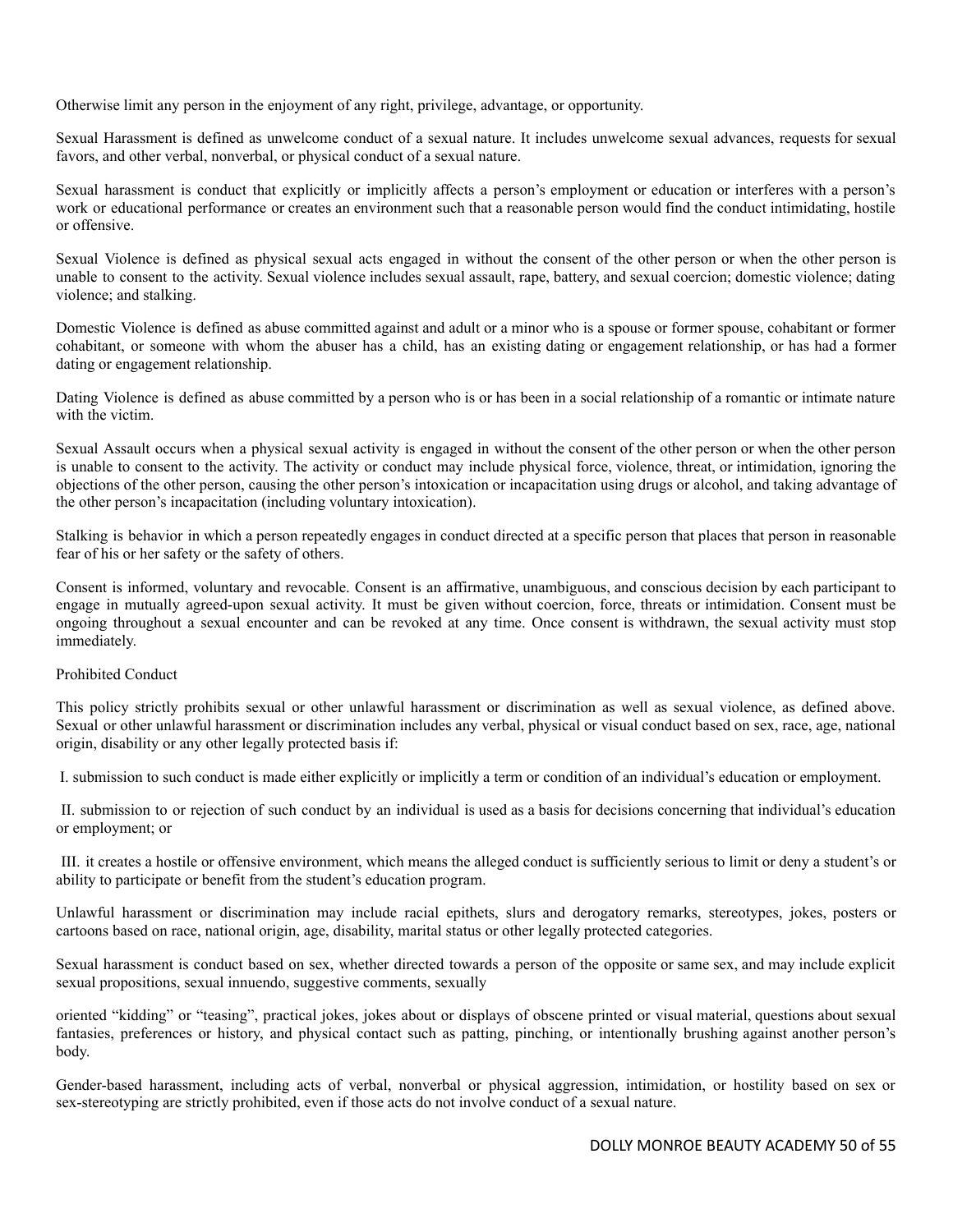## Complaint/Grievance Procedure

The following grievance procedures shall be used to address sex discrimination complaints filed by students/employees or complaints filed on their behalf against employees, other students, or third parties.

If you believe that you have experienced or witnessed harassment or sexual violence, notify your Learning Leader, supervisor, or the School Owner, as soon as possible after the incident. Do not allow an inappropriate situation to continue by not reporting it, regardless of who is creating the situation. No employee, contract worker, student, vendor or other person who does business with the School is exempt from the prohibitions in this policy. Supervisors will refer all harassment complaints to the School Owner for student-related complaints or if the complaint involves an employee. To facilitate the investigation, your complaint should include details of the incident or incidents, names of the individuals involved and names of any witnesses. A sex discrimination complaint should be filed within 7 days from the date of the alleged discriminatory incident. All documentation pertaining to the complaint/grievance will be confidential.

The complaint/grievance once received will be maintained in the student's and/or employee's permanent file, which has limited staff access, this includes verbal complaints.

All complaints involving a student will be referred to the campus's owner. The owner's contact information is listed below and has the responsibility of overseeing all student complaints and identifying and addressing any patterns or systemic problems that arise during the review of such complaints.

India Calloway - Advisor

813-388-5532

#### india.calloway@dollymonroe.edu

The School ensures that its employee(s) designated to serve as Title IX Coordinator(s) have adequate training on what constitutes sexual harassment, including sexual violence, and that they understand how the School's grievance procedures operate. Because complaints can also be filed with an employee's supervisor or School Owner, these employees also receive training on the School's grievance procedures and any other procedures used for investigating reports of sexual harassment.

#### Investigation of Complaints

In response to all complaints, the School promises prompt and equitable resolution through a reliable and impartial investigation of complaints, including the opportunity for both parties to present witnesses or other evidence. The time necessary to investigate will vary based on complexity but will generally be completed within sixty (60) days of receipt of the complaint. If a complainant requests confidentiality, the School will take all reasonable steps to investigate and respond to the complaint consistent with the request. If a complainant insists that his or her name or other identifiable information not be disclosed to the alleged perpetrator, the School will inform the complainant that its ability to respond may be limited.

The preponderance of the evidence standard will apply to investigations, meaning the School will evaluate whether it is more likely than not that the alleged conduct occurred.

Both parties will receive written notice of the outcome of the complaint. Written notice will include:

i. Whether the School found that the alleged conduct occurred, and whether it constituted discrimination

ii. Any individual remedies offered or provided to the complainant or any sanctions imposed on the respondent that directly relate to the complainant

iii. Any other steps the School took to eliminate the hostile environment, if the School found one to exist, and prevent recurrence; and

#### iv. Any appeal opportunities

During the investigation, the School will provide interim measures, as necessary, to protect the safety and wellbeing of students and/or employees involved.

If the School determines that unlawful harassment or sexual violence has occurred, immediate appropriate corrective action will be taken in accordance with the circumstances involved, and the School will take steps to prevent the recurrence of any harassment or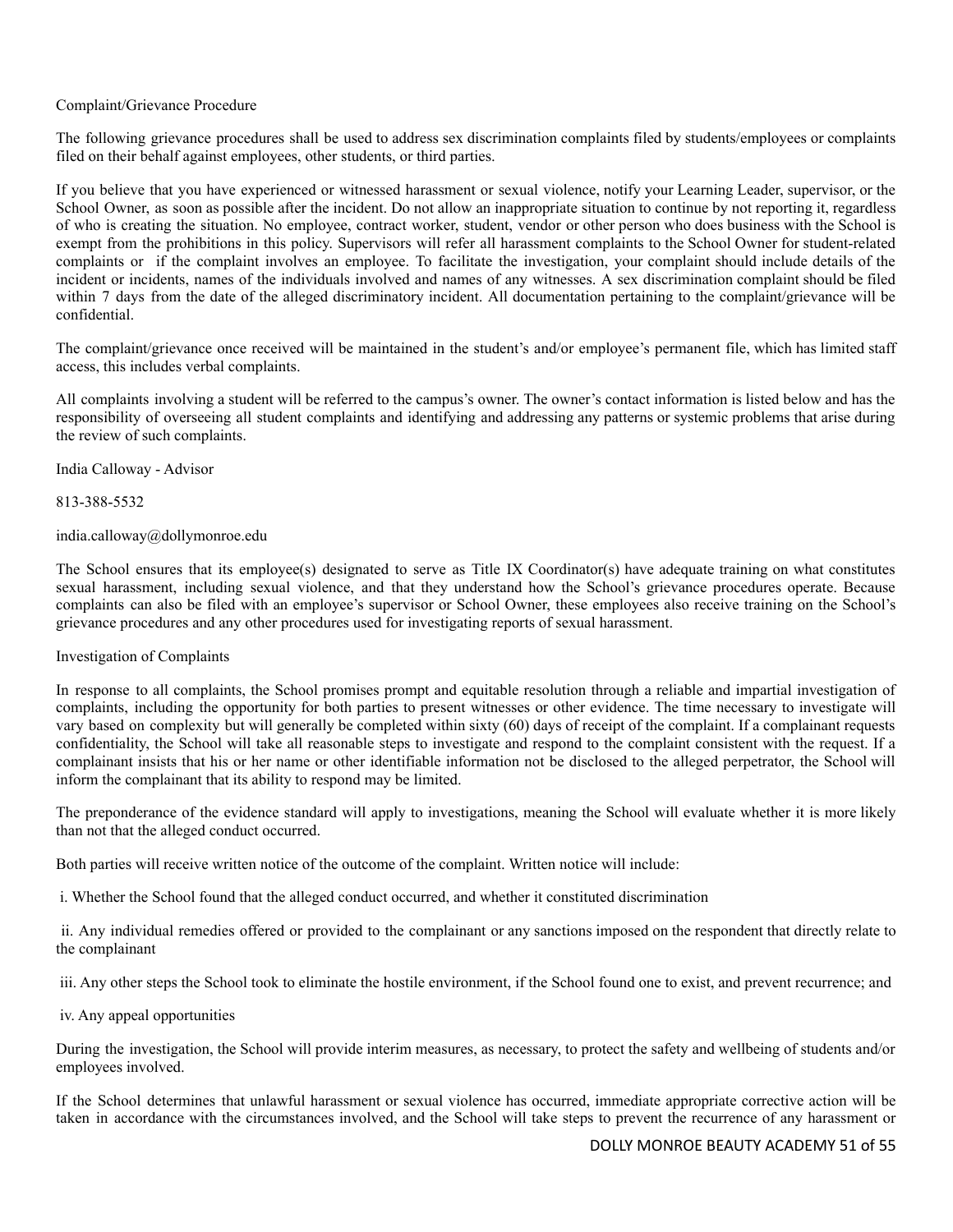discrimination. Any employee determined by the School to be responsible for unlawful harassment or discrimination will be subject to appropriate disciplinary action, up to and including termination.

Remedies for student-related claims may include, but are not limited to, an order to stay away, suspension or expulsion.

To initiate a criminal investigation, reports of sexual violence should be made to "911" or local law enforcement. The criminal process is separate from the School's disciplinary process. To the extent that an employee or contract worker is not satisfied with the Academy's handling of a harassment or discrimination complaint, he or she may also contact the appropriate state or federal enforcement agency for legal relief.

The School should make appropriate referrals to law enforcement. The School will also notify complainants of the right to proceed with a criminal investigation and a Title IX complaint simultaneously. The School will not wait for the criminal investigation or criminal proceeding to be concluded before beginning its own investigation.

# Retaliation Prohibited

The School prohibits any form of retaliation, intimidation or harassment against any individual who filed or otherwise participated in the filing or investigation of a complaint of discrimination. Any individual who believes he/she has been subjected to retaliation may file a separate complaint under this procedure.

# Reporting Requirements

Victims of sexual misconduct should be aware that School administrators must issue timely warnings for incidents reported to them that pose a substantial threat of bodily harm or danger to other members of the campus community. The School will make every effort to ensure that a victim's name and other identifying information is not disclosed, while still providing enough information for community members to make safety decisions considering the danger. The School reserves the right to notify parents/ guardians of dependent students regarding any health or safety risk, or a change in student status.

# **SEXUAL HARASSMENT POLICY**

Dolly Monroe Beauty Academy is committed to maintaining a working and learning environment that provides for fair and equitable treatment, including freedom from sexual harassment. This policy covers anyone who engages in sexual harassment on school property or at school activities.

Sexual harassment is defined as unwelcome sexual advances, requests for sexual favors, and other verbal and/or physical conduct of a sexual nature, when:

Submission to the conduct or communication is either explicitly or implicitly made a term or condition of an individual's employment, work opportunity, education, or other benefit.

Submission to or rejection of the conduct or communication is used as a factor for employment decisions or other school-related decisions affecting an individual; and/or

Such conduct or communication has the purpose or effect of substantially interfering with an individual's work or school performance or creates an intimidating, hostile, or offensive work or school environment.

Sexual harassment can occur between staff to student, student to staff, student to student, staff to staff,

female to male, male to female, female to female, and male to male. Administration will take prompt, equitable, and remedial action on reports and complaints that come to the attention of school personnel, either formally or informally. Allegations of criminal misconduct will be reported to the appropriate law enforcement agency. Sexual harassment may include but is not limited to:

Verbal harassment or abuse of a sexual nature

Subtle pressure for sexual activity

Inappropriate or unwelcome touching, patting, or pinching of a sexual nature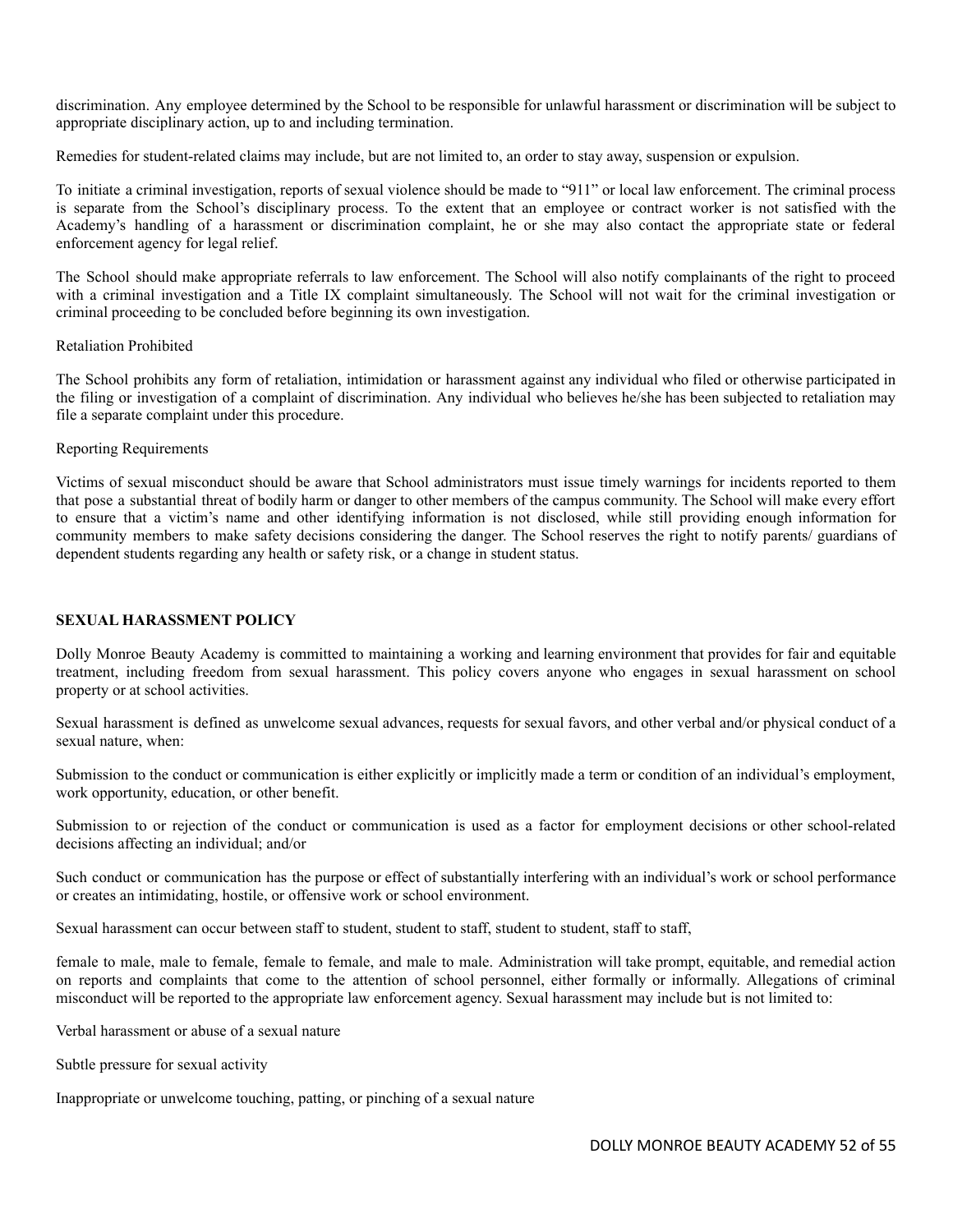Intentional brushing against a student's or an employee's body

Demanding sexual favors accompanied by implied or overt threats concerning an individual's employment or educational status

Demanding sexual favors accompanied by implied or overt promises of preferential treatment regarding an individual's employment or educational status

Use of sexually or gender-degrading words or comments, verbal or written (e.g., graffiti)

Display in the school, on school grounds, or at school-sponsored events of sexually suggestive pictures

Leering of a sexual nature

Spreading of sexual rumors

Engaging in sexual harassment will result in appropriate discipline or other appropriate sanctions against offending students, staff, or contractors. Anyone else engaging in sexual harassment on school property or at school activities will have their access to school property and activities restricted or revoked, as appropriate.

The school shall respect the confidentiality of the complainant and the individual(s) against whom the complaint is filed as much as possible, consistent with the school's legal obligations and the necessity to investigate the allegations and take disciplinary action when the conduct has occurred.

Retaliation is prohibited against any person who makes a complaint or is a witness under this policy and will result in appropriate disciplinary action against the person responsible for the retaliation. Individuals who knowingly report or corroborate false allegations will be subject to appropriate disciplinary action.

Each staff member is responsible to immediately report alleged discrimination and/or harassment to his or her supervisor or other appropriate school personnel. Staff members who fail to take prompt action to report allegations or violation(s) of this policy may be subject to disciplinary action up to and including termination.

# **HARASSMENT, INTIMIDATION, BULLYING, AND DISCRIMINATION POLICY**

Dolly Monroe Beauty Academy is committed to maintaining a working and learning environment that provides for fair and equitable treatment, including freedom from bullying, harassment, intimidation, and discrimination of any kind. This policy includes anyone who engages in such behavior on school property, at school activities, or an electronic act using cell phones, computers, personal communication devices, or other electronic gaming devices.

Harassment, intimidation, bullying, and discrimination may take many forms, including verbal aggression and name calling; physical aggression; relational aggression; graphic and written statements, which may include use of cell phones, computers, or gaming systems; and other conduct that may be physically threatening, harmful, or humiliating. Harassment, intimidation, bullying, and discrimination include intent to harm, they are directed at a specific target, and typically involve repeated incidents. Harassment, intimidation, bullying, and discrimination create a hostile environment and will not be tolerated in the Dolly Monroe Beauty Academy

Such conduct or communication has the purpose or effect of substantially interfering with an individual's work or school performance and creates an intimidating, hostile, or offensive work or school environment.

Harassment, intimidation, bullying and discrimination can interfere and limit a person's ability to participate in or benefit from the services, activities, or opportunities offered by the Dolly Monroe Beauty Academy.

Administration will take prompt, equitable, and remedial action on all reports and complaints that come to the attention of school personnel, either formally or informally. Allegations of criminal misconduct will be reported to the appropriate law enforcement agency.

Engaging in harassment, intimidation, bullying, or discrimination will result in appropriate discipline or other appropriate sanctions against offending students, staff, or contractors. Anyone engaging in these behaviors on school property or at school activities will have their access to school property and activities restricted or revoked, as appropriate.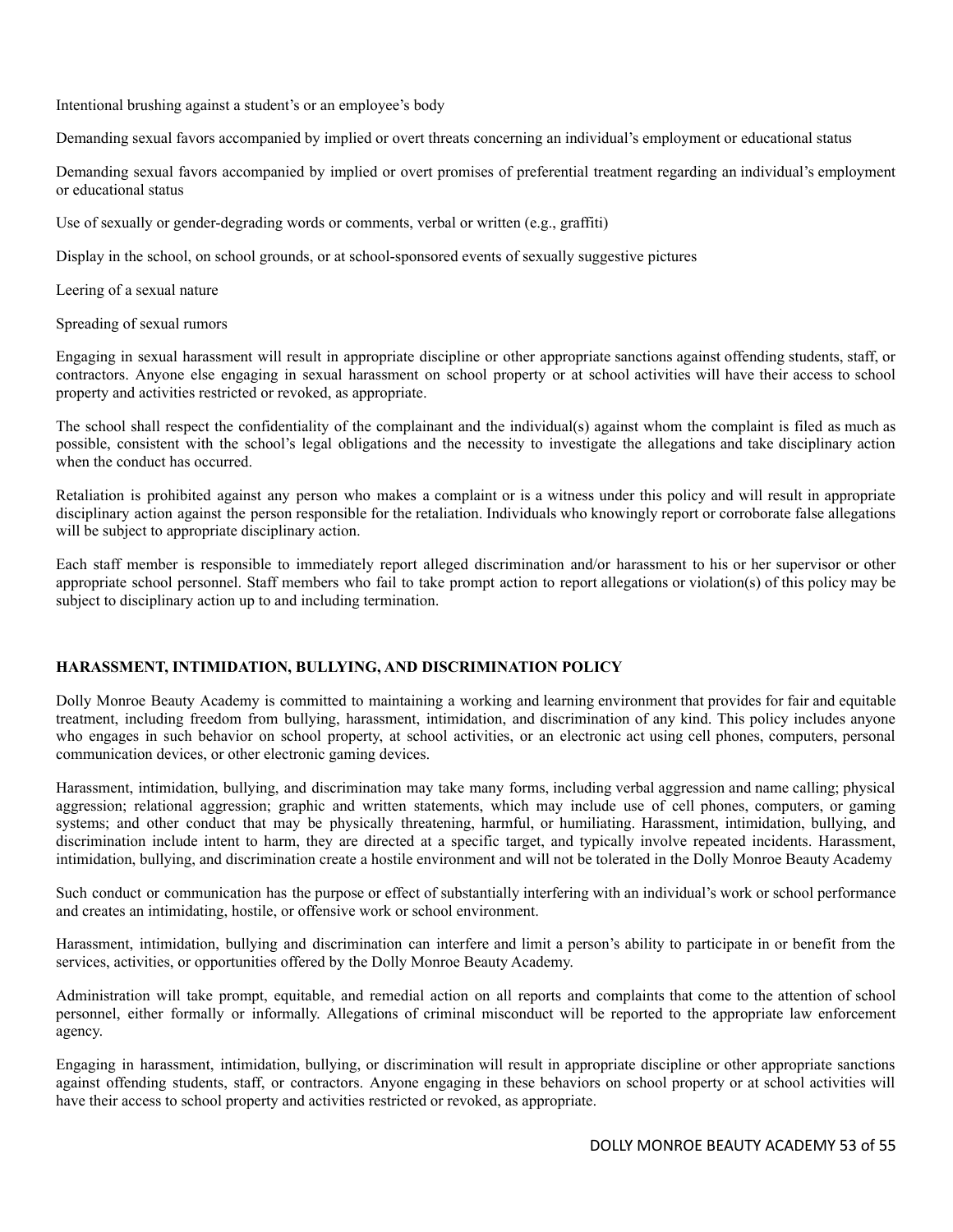The school shall respect the confidentiality of the complainant and the individual(s) against whom the complaint is filed as much as possible, consistent with the school's legal obligations, state laws and policies, and the necessity to investigate the allegations and take disciplinary and/or restorative action to resolve the problem.

Retaliation is prohibited against any person who makes a complaint or who is a witness under this policy and will result in appropriate disciplinary action against the person responsible for the retaliation.

Individuals who knowingly report or corroborate false allegations will be subject to appropriate disciplinary and/or restorative action. Each staff member is responsible for immediately reporting alleged harassment, intimidation, bullying, or discrimination to his or her supervisor or other appropriate school personnel. Staff members who fail to take prompt action to report allegations or violation(s) of this policy may be subject to disciplinary and/or restorative action up to and including termination.

# **SOCIAL NETWORKING POLICY**

Dolly Monroe Beauty Academy Schools respects the rights of students to use social media during their personal time. Social media includes all forms of publicly accessible communications, which include, but are not limited to, written and verbal communications (including podcast and video uploads) and all forms of electronic communication including discussion groups, forums, news groups, e-mail distribution, blog postings, and/or social networking sites (such as Facebook, Myspace, Twitter, YouTube, Friendster, etc.). Students are personally responsible for the content they publish on social networking sites. Students are expected to treat each other with fairness and respect, consistent with the Dolly Monroe Beauty Academy culture.

The academy does not permit ethnic slurs, personal insults, obscenity, intimidation, cyberbullying, or engaging in conduct that would be unbecoming of a Dolly Monroe Beauty Academy or its Advisors nor misrepresent Dolly Monroe Beauty Academy culture. Dolly Monroe Beauty Academy reserves the right to request the removal of any posts at its discretion and take necessary disciplinary action as appropriate.

# **REGULATORY AND ACCREDITATION AGENCIES**

The academy is currently licensed by The Commission for Independent Education, Florida Department of Education (FLDOE). Additional information regarding this institution may be obtained by contacting the Commission at 325 West Gaines Street, Suite 1414, Tallahassee, FL 32399-0400, telephone number (850) 245-3200, or toll free (888) 224-6684.

The academy is recognized as an Accredited Institution by The Commission on Massage Therapy Accreditation (COMTA) 202-888-6790 COMTA 900 Commonwealth Place Suite 200-331 Virginia Beach, VA 23464

# **GRIEVANCE/COMPLAINTS PROCEDURE POLICY**

In the event a student has a concern or grievance that cannot be resolved with the student's immediate Learning Leader or Education Leader, the student must file the concern in written form. The complaint will then be referred to the school's management team, which consists of the School Director, the Administrative Director, the Admissions Representative, the Education Leader, and the Operations Leader. The team will receive and attempt to resolve each complaint or concern within 21 days of receiving the written complaint. If more information is needed, a letter requesting the additional information will be sent to the student. If no further information is needed, the team will determine a resolution and notify the student in writing within 15 calendar days of the steps taken to correct the concern or an explanation as to why no action was required. Dolly Monroe Beauty Academy will maintain records of the complaint and response in accordance with the published record retention policy.

Students may refer unresolved grievances to the following addresses in writing:

Commission for Independent Education 325 West Gaines Street Suite 1414 Tallahassee, FL 32399-0400 (850) 245-3200 or toll free: (888) 224-6684.

The Commission on Massage Therapy Accreditation 900 Commonwealth Place Suite 200-331